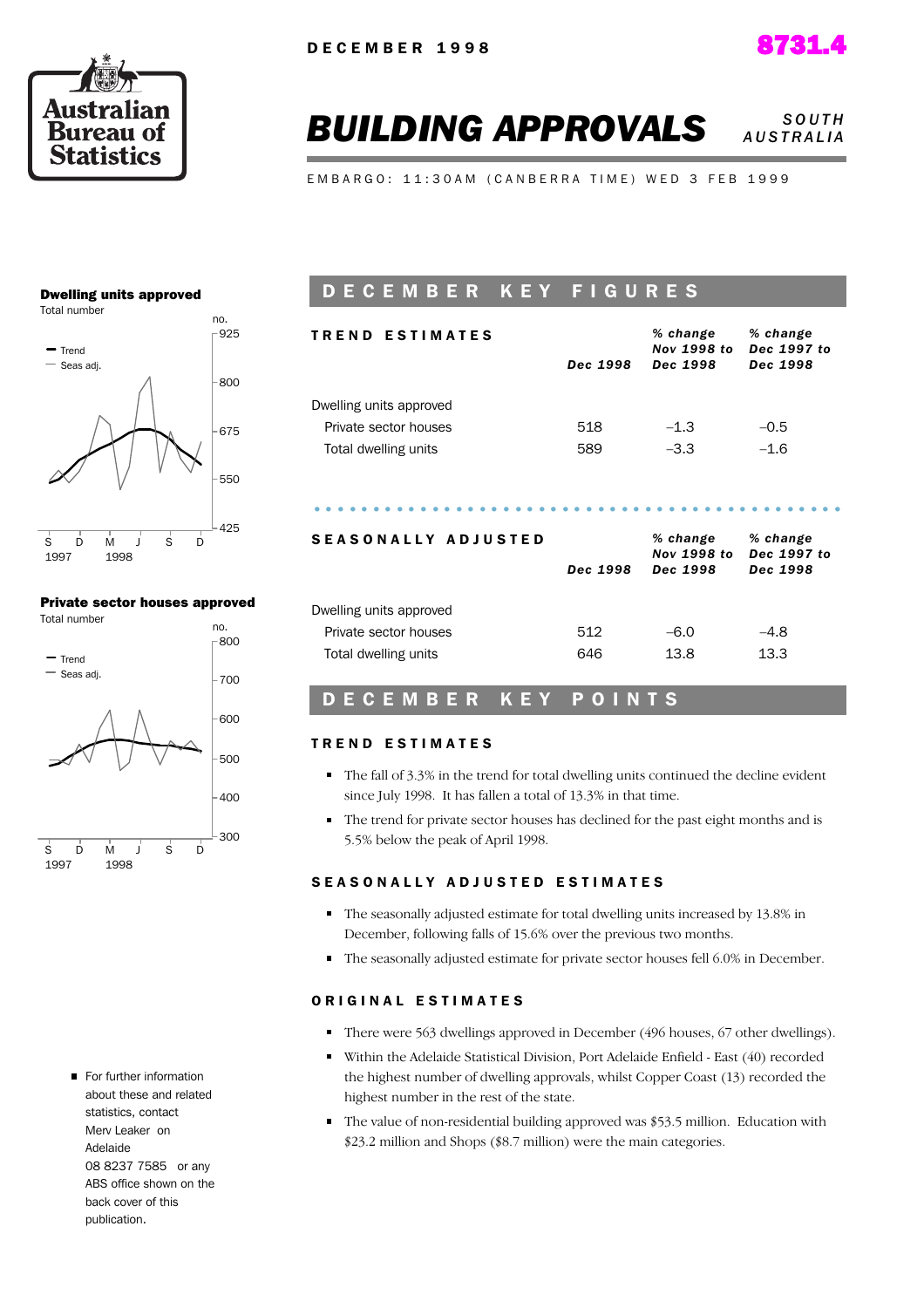### N O T E S

| FORTHCOMING ISSUES                                           | <b>ISSUE</b>                                                                                                                                                                                                                                                                                                              | RELEASE DATE  |  |  |  |
|--------------------------------------------------------------|---------------------------------------------------------------------------------------------------------------------------------------------------------------------------------------------------------------------------------------------------------------------------------------------------------------------------|---------------|--|--|--|
|                                                              | January 1999                                                                                                                                                                                                                                                                                                              | 2 March 1999  |  |  |  |
|                                                              | February 1999                                                                                                                                                                                                                                                                                                             | 30 March 1999 |  |  |  |
|                                                              | March 1999                                                                                                                                                                                                                                                                                                                | 4 May 1999    |  |  |  |
|                                                              | April 1999                                                                                                                                                                                                                                                                                                                | 2 June 1999   |  |  |  |
|                                                              | May 1999                                                                                                                                                                                                                                                                                                                  | 1 July 1999   |  |  |  |
|                                                              | June 1999                                                                                                                                                                                                                                                                                                                 | 30 July 1999  |  |  |  |
|                                                              |                                                                                                                                                                                                                                                                                                                           |               |  |  |  |
| CHANGES IN THIS ISSUE<br>There are no changes in this issue. |                                                                                                                                                                                                                                                                                                                           |               |  |  |  |
|                                                              |                                                                                                                                                                                                                                                                                                                           |               |  |  |  |
| DATA NOTES                                                   | Dwelling approvals are geographically coded down to the Census Collectors District<br>(CCD) level. CCD level information for all States and Territories for the period July 1998<br>to September 1998 will be released in the next week. Associated with this will be an<br>update for the period July 1996 to June 1998. |               |  |  |  |
|                                                              |                                                                                                                                                                                                                                                                                                                           |               |  |  |  |
| REVISIONS THIS MONTH                                         | There are no revisions this month.                                                                                                                                                                                                                                                                                        |               |  |  |  |
|                                                              |                                                                                                                                                                                                                                                                                                                           |               |  |  |  |
|                                                              |                                                                                                                                                                                                                                                                                                                           |               |  |  |  |

Ian Crettenden Regional Director, South Australia

.......................................................................................... 2 A B S · BUILDING APPROVALS SOUTH AUSTRALIA · 8731.4 · DECEMBER 1998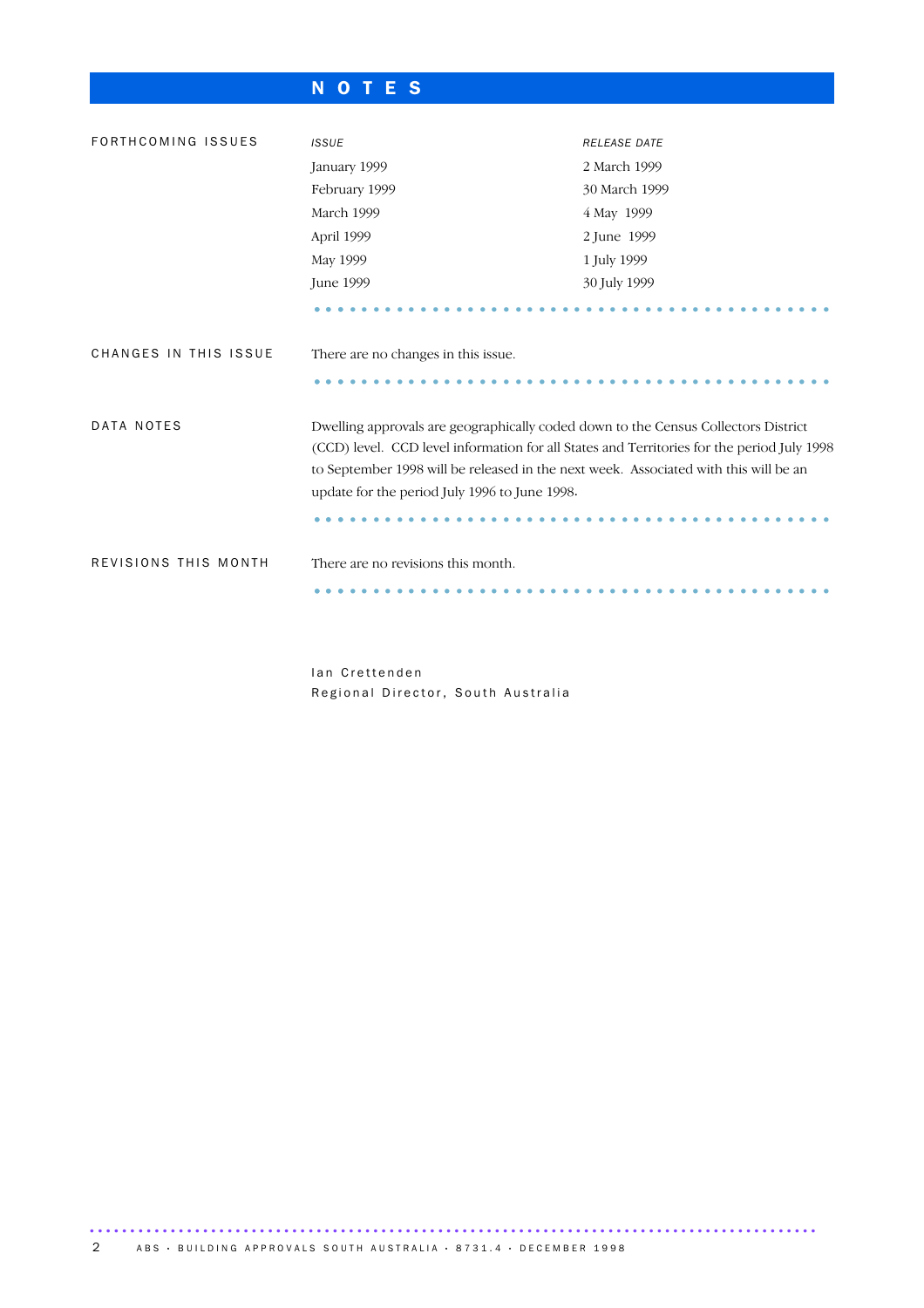VALUE OF TOTAL BUILDING The trend has recorded its first fall in nine months, but is still 25.0% above the level of March 1998.



VALUE OF RESIDENTIAL BUILDING The trend has fallen by 15.0% in the past 4 months, following growth since early 1996.



#### VALUE OF NON-RESIDENTIAL BUILDING

The trend has risen continuously since April, registering a 67.7% increase over that time.

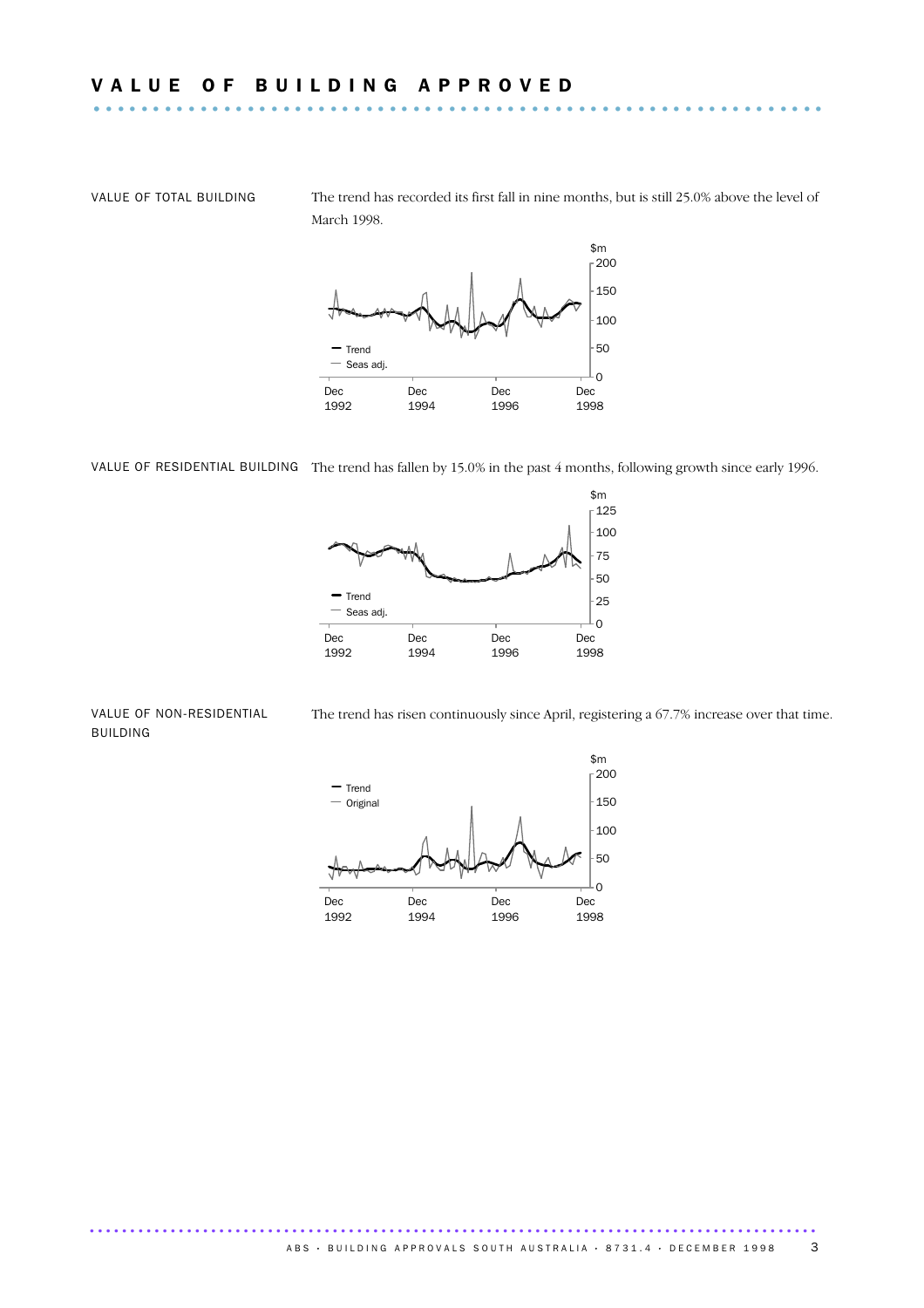DWELLING UNITS APPROVED The number of dwelling units approved in the 1998 calendar year and the percentage movements between 1997 and 1998 for South Australia are summarised below:

#### DWELLING UNITS APPROVED

|                                               | New<br>residential<br>building | Alterations and<br>additions<br>to residential<br>buildings | Conversions | Non-<br>residential<br>building | Total<br>dwelling<br>units |
|-----------------------------------------------|--------------------------------|-------------------------------------------------------------|-------------|---------------------------------|----------------------------|
| No. of dwelling units<br>1998<br>1997 to 1998 | 7682                           | 12                                                          | 80          | 6                               | 7 7 8 0                    |
| % change                                      | 15.6                           | $-25.0$                                                     | 788.9       | -33.3                           | 16.5                       |

VALUE OF BUILDING APPROVED Percentage movements for the value of building approved between 1997 and 1998 for South Australia are summarised below:

#### VALUE OF BUILDING APPROVED

|              | New<br>residential<br>building | Alterations and<br>additions to<br>residential<br>buildings | Alterations and<br>additions to<br>residential<br>buildings not | creating dwellings creating dwellings Conversions |         | Total<br>building |  |
|--------------|--------------------------------|-------------------------------------------------------------|-----------------------------------------------------------------|---------------------------------------------------|---------|-------------------|--|
| Value (\$m)  |                                |                                                             |                                                                 |                                                   |         |                   |  |
| 1998         | 731.8                          | 0.5                                                         | 123.3                                                           | 7.4                                               | 532.6   | 1 3 9 5 . 7       |  |
| 1997 to 1998 |                                |                                                             |                                                                 |                                                   |         |                   |  |
| % change     | 28.7                           | $-45.9$                                                     | 2.2                                                             | 724.5                                             | $-24.3$ | 0.1               |  |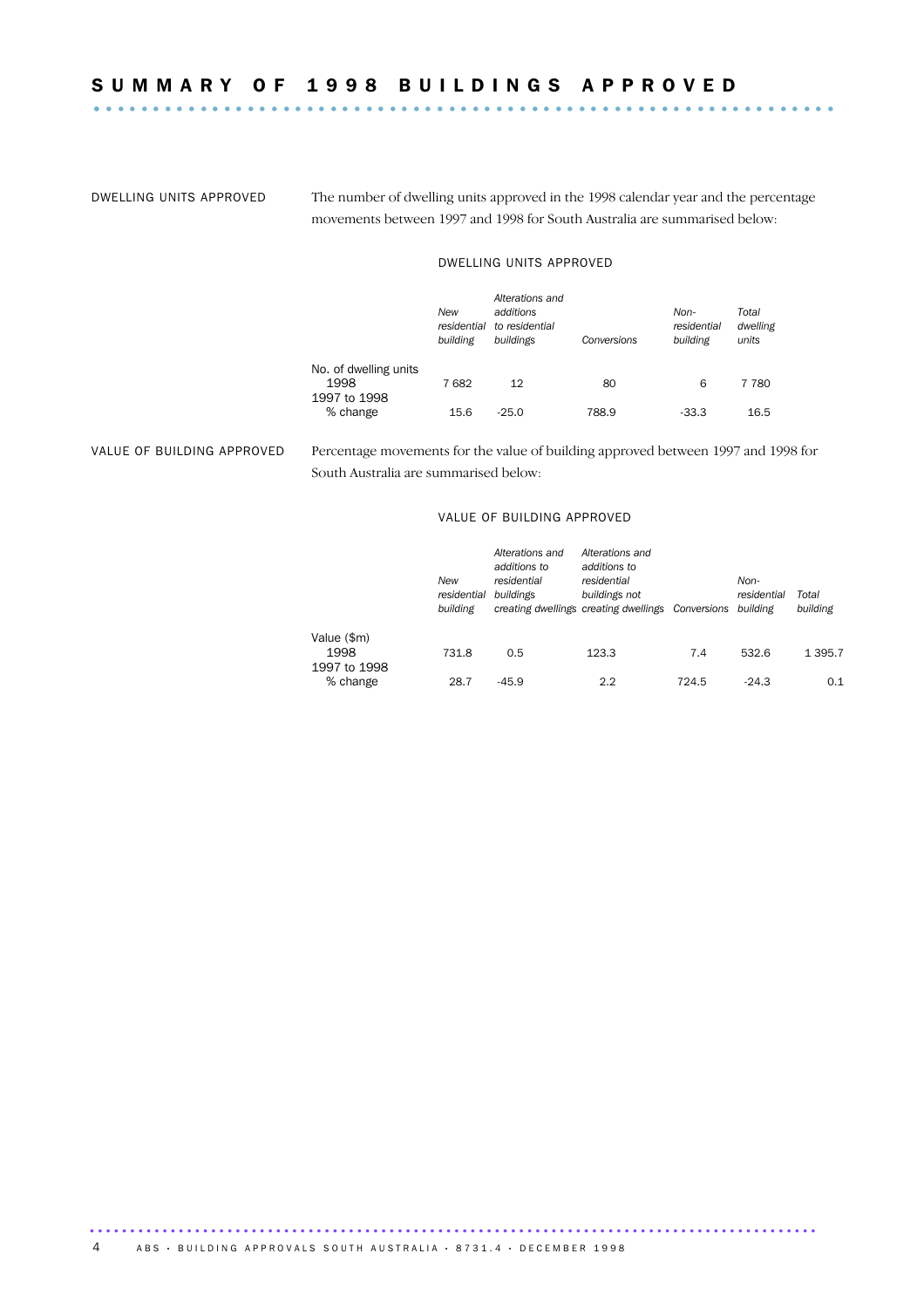W H A T I F . . . ? R E V I S I O N S T O T R E N D E S T I M A T E S .............................................................. ..........

#### EFFECT OF NEW SEASONALLY ADJUSTED ESTIMATES ON TREND ESTIMATES

Readers should exercise care when interpreting trend estimates. The last six trend estimates, in particular, are likely to be revised when new seasonally adjusted estimates become available.

#### T R E N D R E V I S I O N S Generally, the greater the volatility of the original series, the larger the size of the revisions to trend estimates. Analysis of the building approval original series has shown that they can be revised substantially. As a result, some months can elapse before turning points in the trend series are reliably identified.

The graphs and tables which follow present the effect of two possible scenarios on the previous trend estimates: that the January seasonally adjusted estimate is higher than the December estimate by 9% for the number of private sector houses approved and 10% for total dwelling units approved; and that the January seasonally adjusted estimate is lower than the December estimate by 9% for the number of private sector houses approved and 10% for total dwelling units approved. These percentages were chosen because they represent the average absolute monthly percentage change for these series over the last ten years.

#### PRIVATE SECTOR HOUSES



| $-1$                                          | no.<br>r700 | -640           |        | 1<br><b>TREND AS</b><br>PUBLISHED |     | rises by 9% on Dec 1998 |     | 2<br>falls by 9% on Dec 1998 |  |
|-----------------------------------------------|-------------|----------------|--------|-----------------------------------|-----|-------------------------|-----|------------------------------|--|
| Published trend<br>$-2$                       | -580        |                | no.    | % change                          | no. | % change                | no. | % change                     |  |
|                                               | -520        | August 1998    | 535    | $-0.4$                            | 533 | $-0.5$                  | 536 | $-0.3$                       |  |
|                                               | $-460$      | September 1998 | 533    | $-0.3$                            | 532 | $-0.2$                  | 534 | $-0.5$                       |  |
| S.<br><sup>N</sup><br>$\Omega$<br>D<br>A<br>M | $-400$      | October 1998   | 529    | $-0.7$                            | 530 | $-0.4$                  | 526 | $-1.5$                       |  |
| 1998                                          | 1999        | November 1998  | 525    | $-0.8$                            | 531 | 0.1                     | 516 | $-1.8$                       |  |
|                                               |             | December 1998  | 518    | $-1.3$                            | 533 | 0.4                     | 505 | $-2.1$                       |  |
|                                               |             | January 1999   | n.y.a. | n.y.a.                            | 541 | 1.6                     | 500 | $-1.1$                       |  |
|                                               |             |                |        |                                   |     |                         |     |                              |  |

#### TOTAL DWELLING UNITS



#### WHAT IF NEXT MONTH'S SEASONALLY ADJUSTED ESTIMATE:

...........................................................................................

WHAT IF NEXT MONTH'S SEASONALLY

ADJUSTED ESTIMATE:

|   | \$m<br>⊤900 |                | TREND AS<br>PUBLISHED |          |     |          | 2   | rises by 10% on Dec 1998 falls by 10% on Dec 1998 |
|---|-------------|----------------|-----------------------|----------|-----|----------|-----|---------------------------------------------------|
|   | -800        |                | no.                   | % change | no. | % change | no. | % change                                          |
|   | -700        |                |                       |          |     |          |     |                                                   |
|   | -600        | August 1998    | 671                   | $-1.3$   | 668 | $-1.5$   | 672 | $-1.2$                                            |
|   |             | September 1998 | 652                   | $-2.9$   | 650 | $-2.6$   | 652 | $-2.9$                                            |
| D | 500         | October 1998   | 628                   | $-3.6$   | 632 | $-2.8$   | 626 | $-4.1$                                            |
|   | 1999        | November 1998  | 609                   | $-3.1$   | 625 | $-1.1$   | 606 | $-3.2$                                            |
|   |             | December 1998  | 589                   | $-3.3$   | 627 | 0.4      | 591 | $-2.4$                                            |
|   |             | January 1999   | n.y.a.                | n.y.a.   | 639 | 1.9      | 584 | $-1.1$                                            |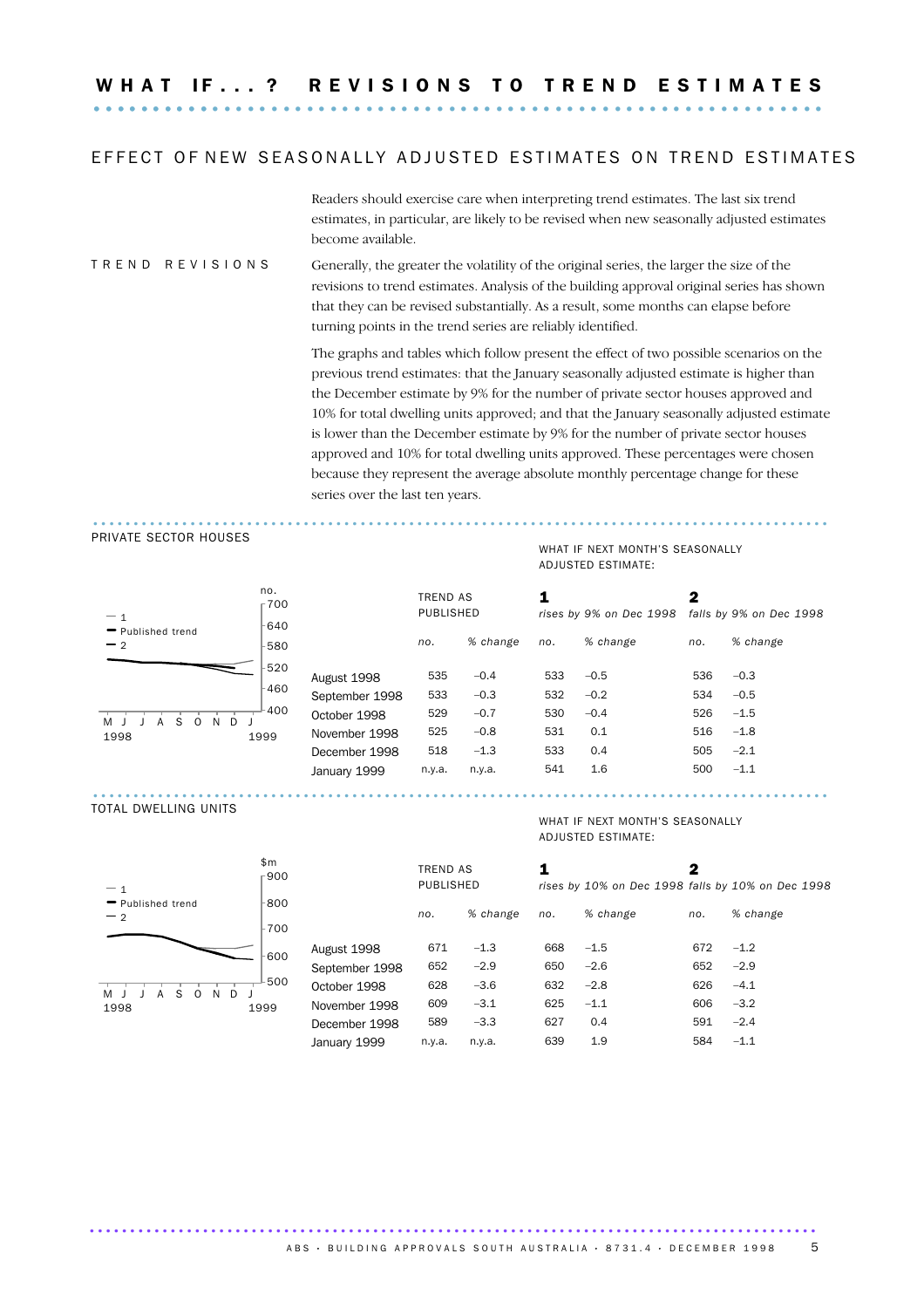

|           | HOUSES  |            |                        | OTHER DWELLINGS | TOTAL DWELLING UNITS |            |
|-----------|---------|------------|------------------------|-----------------|----------------------|------------|
|           | Private |            | Private                |                 | Private              |            |
|           | sector  | Total      | sector                 | Total           | sector               | Total      |
| Month     | no.     | no.        | no.                    | no.             | no.                  | no.        |
|           |         |            | ORIGINAL               |                 |                      |            |
| 1997      |         |            |                        |                 |                      |            |
| October   | 523     | 538        | 61                     | 61              | 584                  | 599        |
| November  | 482     | 490        | 62                     | 62              | 544                  | 552        |
| December  | 475     | 482        | 31                     | 31              | 506                  | 513        |
| 1998      |         |            |                        |                 |                      |            |
| January   | 365     | 373        | 55                     | 58              | 420                  | 431        |
| February  | 542     | 545        | 121                    | 121             | 663                  | 666        |
| March     | 623     | 671        | 63                     | 67              | 686                  | 738        |
| April     | 461     | 472        | 30                     | 30              | 491                  | 502        |
| May       | 515     | 527        | 73                     | 75              | 588                  | 602        |
| June      | 610     | 641        | 161                    | 169             | 771                  | 810        |
| July      | 654     | 660        | 239                    | 241             | 893                  | 901        |
| August    | 528     | 536        | 94                     | 98              | 622                  | 634        |
| September | 600     | 625        |                        |                 | 717                  | 742        |
| October   |         |            | 117                    | 117             |                      |            |
| November  | 518     | 542        | 43                     | 43              | 561                  | 585        |
| December  | 540     | 553        | 47                     | 53<br>67        | 587                  | 606        |
|           | 489     | 496        | 67                     |                 | 556                  | 563        |
|           |         |            | SEASONALLY ADJUSTED    |                 |                      |            |
| 1997      |         |            |                        |                 |                      |            |
| October   | 496     | 517        | n.a.                   | n.a.            | 544                  | 575        |
| November  | 484     | 505        | n.a.                   | n.a.            | 528                  | 541        |
| December  | 538     | 551        | n.a.                   | n.a.            | 559                  | 570        |
| 1998      |         |            |                        |                 |                      |            |
| January   | 490     | 508        | n.a.                   | n.a.            | 594                  | 621        |
| February  | 578     | 582        | n.a.                   | n.a.            | 710                  | 714        |
| March     | 624     | 649        | n.a.                   | n.a.            | 662                  | 691        |
| April     | 469     | 484        | n.a.                   | n.a.            | 510                  | 525        |
| May       | 491     | 503        | n.a.                   | n.a.            | 573                  | 583        |
| June      | 624     | 643        | n.a.                   | n.a.            | 747                  | 772        |
| July      | 546     | 554        | n.a.                   | n.a.            | 802                  | 813        |
| August    | 485     | 499        |                        |                 | 561                  |            |
| September | 546     | 562        | n.a.                   | n.a.            | 656                  | 568<br>673 |
| October   | 523     |            | n.a.                   | n.a.            |                      |            |
| November  |         | 553<br>571 | n.a.                   | n.a.            | 554                  | 603        |
|           | 545     |            | n.a.                   | n.a.            | 541                  | 568        |
| December  | 512     | 517        | n.a.                   | n.a.            | 633                  | 646        |
|           |         |            | <b>TREND ESTIMATES</b> |                 |                      |            |
| 1997      |         |            |                        |                 |                      |            |
| October   | 487     | 505        | n.a.                   | n.a.            | 533                  | 551        |
| November  | 504     | 522        | n.a.                   | n.a.            | 556                  | 575        |
| December  | 520     | 537        | n.a.                   | n.a.            | 581                  | 599        |
| 1998      |         |            |                        |                 |                      |            |
| January   | 533     | 549        | n.a.                   | n.a.            | 598                  | 615        |
| February  | 543     | 558        | n.a.                   | n.a.            | 612                  | 629        |
| March     | 548     | 562        | n.a.                   | n.a.            | 624                  | 641        |
| April     | 548     | 563        | n.a.                   | n.a.            | 639                  | 656        |
| May       | 545     |            |                        |                 |                      |            |
|           |         | 559        | n.a.                   | n.a.            | 654                  | 670        |
| June      | 540     | 555        | n.a.                   | n.a.            | 664                  | 678        |
| July      | 536     | 552        | n.a.                   | n.a.            | 663                  | 679        |
| August    | 535     | 551        | n.a.                   | n.a.            | 652                  | 671        |
| September | 533     | 551        | n.a.                   | n.a.            | 629                  | 652        |
| October   | 529     | 548        | n.a.                   | n.a.            | 603                  | 628        |
| November  | 525     | 544        | n.a.                   | n.a.            | 583                  | 609        |

December 518 536 n.a. n.a. n.a. 563 589 .................................................................................................... .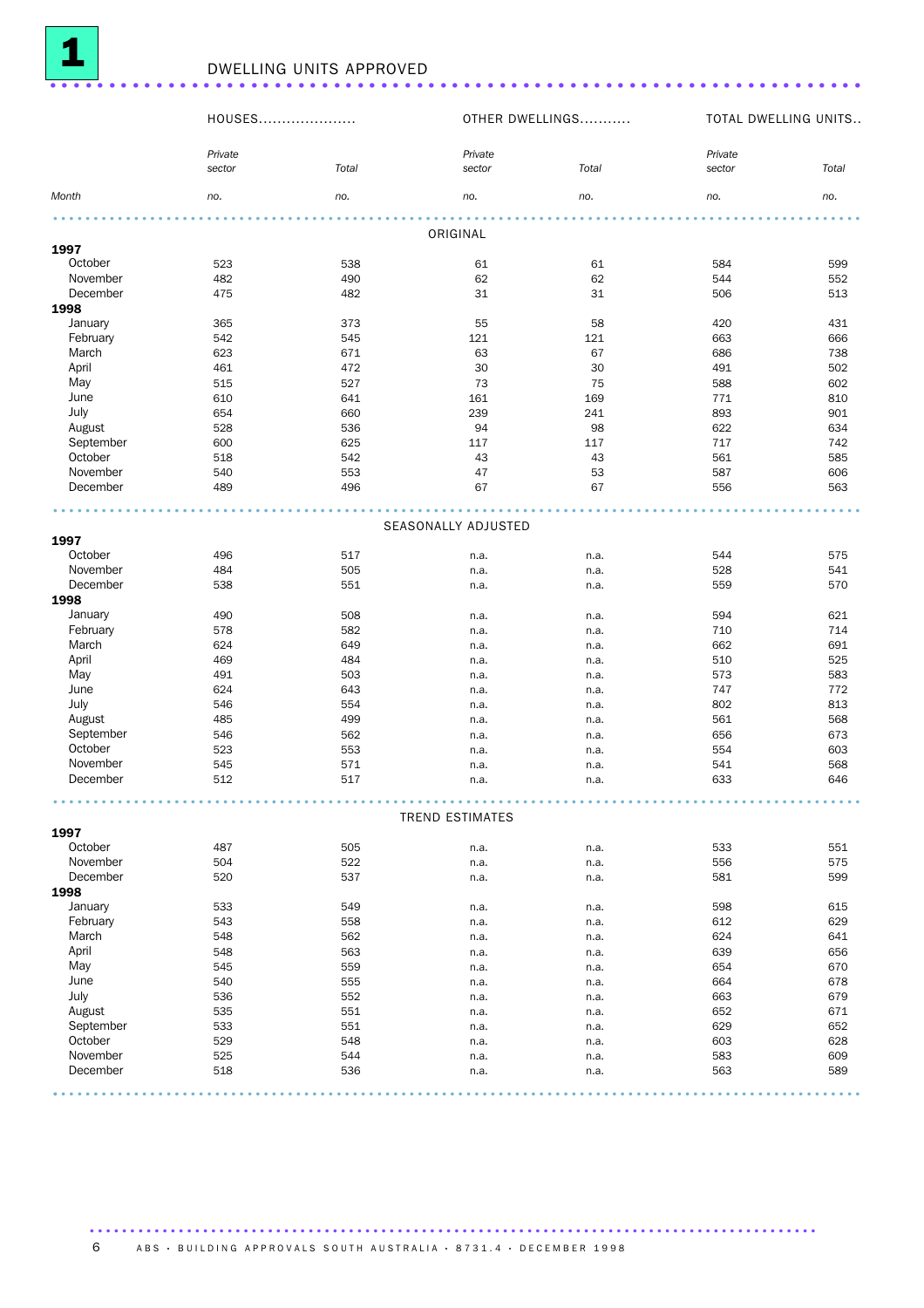

|                 | HOUSES  |         |                                                     | OTHER DWELLINGS |         | TOTAL DWELLING UNITS |
|-----------------|---------|---------|-----------------------------------------------------|-----------------|---------|----------------------|
|                 | Private |         | Private                                             |                 | Private |                      |
| Month           | sector  | Total   | sector                                              | Total           | sector  | Total                |
|                 |         |         |                                                     |                 |         |                      |
|                 |         |         | ORIGINAL (% change from preceding month)            |                 |         |                      |
| 1997            |         |         |                                                     |                 |         |                      |
| October         | 3.6     | 2.1     | $-6.2$                                              | $-16.4$         | 2.5     | $-0.2$               |
| November        | $-7.8$  | $-8.9$  | 1.6                                                 | 1.6             | $-6.8$  | $-7.8$               |
| December        | $-1.5$  | $-1.6$  | $-50.0$                                             | $-50.0$         | $-7.0$  | $-7.1$               |
| 1998            |         |         |                                                     |                 |         |                      |
| January         | $-23.2$ | $-22.6$ | 77.4                                                | 87.1            | $-17.0$ | $-16.0$              |
| February        | 48.5    | 46.1    | 120.0                                               | 108.6           | 57.9    | 54.5                 |
| March           | 14.9    | 23.1    | $-47.9$                                             | $-44.6$         | 3.5     | 10.8                 |
| April           | $-26.0$ | $-29.7$ | $-52.4$                                             | $-55.2$         | $-28.4$ | $-32.0$              |
| May             | 11.7    | 11.7    | 143.3                                               | 150.0           | 19.8    | 19.9                 |
| June            | 18.4    | 21.6    | 120.5                                               | 125.3           | 31.1    | 34.6                 |
| July            | 7.2     | 3.0     | 48.4                                                | 42.6            | 15.8    | 11.2                 |
| August          | $-19.3$ | $-18.8$ | $-60.7$                                             | $-59.3$         | $-30.3$ | $-29.6$              |
| September       | 13.6    | 16.6    | 24.5                                                | 19.4            | 15.3    | 17.0                 |
| October         | $-13.7$ | $-13.3$ | $-63.2$                                             | $-63.2$         | $-21.8$ | $-21.2$              |
| November        | 4.2     | 2.0     | 9.3                                                 | 23.3            | 4.6     | 3.6                  |
| December        | $-9.4$  | $-10.3$ | 42.6                                                | 26.4            | $-5.3$  | $-7.1$               |
|                 |         | .       |                                                     | .               |         |                      |
|                 |         |         | SEASONALLY ADJUSTED (% change from preceding month) |                 |         |                      |
| 1997            |         |         |                                                     |                 |         |                      |
| October         | 0.2     | 1.6     | n.a.                                                | n.a.            | 3.0     | 5.0                  |
| November        | $-2.5$  | $-2.3$  | n.a.                                                | n.a.            | $-2.9$  | $-5.9$               |
| December        | 11.2    | 9.0     | n.a.                                                | n.a.            | 5.7     | 5.5                  |
| 1998            |         |         |                                                     |                 |         |                      |
| January         | $-8.9$  | $-7.8$  | n.a.                                                | n.a.            | 6.4     | 8.9                  |
| February        | 18.0    | 14.5    | n.a.                                                | n.a.            | 19.4    | 15.0                 |
| March           | 7.9     | 11.5    | n.a.                                                | n.a.            | $-6.7$  | $-3.2$               |
| April           | $-24.8$ | $-25.3$ |                                                     |                 | $-22.9$ | $-24.0$              |
|                 | 4.6     | 3.9     | n.a.                                                | n.a.            | 12.4    | 11.1                 |
| May             |         |         | n.a.                                                | n.a.            |         |                      |
| June            | 27.2    | 27.8    | n.a.                                                | n.a.            | 30.3    | 32.3                 |
| July            | $-12.5$ | $-13.9$ | n.a.                                                | n.a.            | 7.3     | 5.4                  |
| August          | $-11.1$ | $-9.9$  | n.a.                                                | n.a.            | $-30.1$ | $-30.1$              |
| September       | 12.5    | 12.6    | n.a.                                                | n.a.            | 16.9    | 18.4                 |
| October         | $-4.2$  | $-1.7$  | n.a.                                                | n.a.            | $-15.6$ | $-10.4$              |
| November        | 4.3     | 3.2     | n.a.                                                | n.a.            | $-2.3$  | $-5.8$               |
| December        | $-6.0$  | $-9.4$  | n.a.                                                | n.a.            | 17.0    | 13.8                 |
|                 |         |         |                                                     |                 |         |                      |
|                 |         |         | TREND ESTIMATES (% change from preceding month)     |                 |         |                      |
| 1997<br>October | $1.5\,$ | $1.5\,$ | n.a.                                                |                 | 1.5     | 1.5                  |
| November        | 3.5     | 3.3     |                                                     | n.a.            | 4.3     |                      |
| December        | 3.2     |         | n.a.                                                | n.a.            |         | 4.2                  |
|                 |         | 2.9     | n.a.                                                | n.a.            | 4.4     | 4.2                  |
| 1998            |         |         |                                                     |                 |         |                      |
| January         | 2.5     | 2.3     | n.a.                                                | n.a.            | 2.9     | 2.7                  |
| February        | $1.8\,$ | 1.6     | n.a.                                                | n.a.            | 2.3     | 2.3                  |
| March           | 0.9     | 0.8     | n.a.                                                | n.a.            | 2.1     | 2.0                  |
| April           | 0.1     | 0.1     | n.a.                                                | n.a.            | 2.4     | 2.2                  |
| May             | $-0.6$  | $-0.7$  | n.a.                                                | n.a.            | 2.4     | 2.1                  |
| June            | $-0.9$  | $-0.8$  | n.a.                                                | n.a.            | 1.4     | 1.3                  |
| July            | $-0.7$  | $-0.5$  | n.a.                                                | n.a.            | $-0.1$  | 0.1                  |
| August          | $-0.4$  | $-0.1$  | n.a.                                                | n.a.            | $-1.7$  | $-1.3$               |
| September       | $-0.3$  | 0.0     | n.a.                                                | n.a.            | $-3.4$  | $-2.9$               |
| October         | $-0.7$  | $-0.6$  | n.a.                                                | n.a.            | $-4.1$  | $-3.6$               |
| November        | $-0.8$  | $-0.7$  | n.a.                                                | n.a.            | $-3.5$  | $-3.1$               |
| December        | $-1.3$  | $-1.5$  | n.a.                                                | n.a.            | $-3.4$  | $-3.3$               |
|                 |         |         |                                                     |                 |         |                      |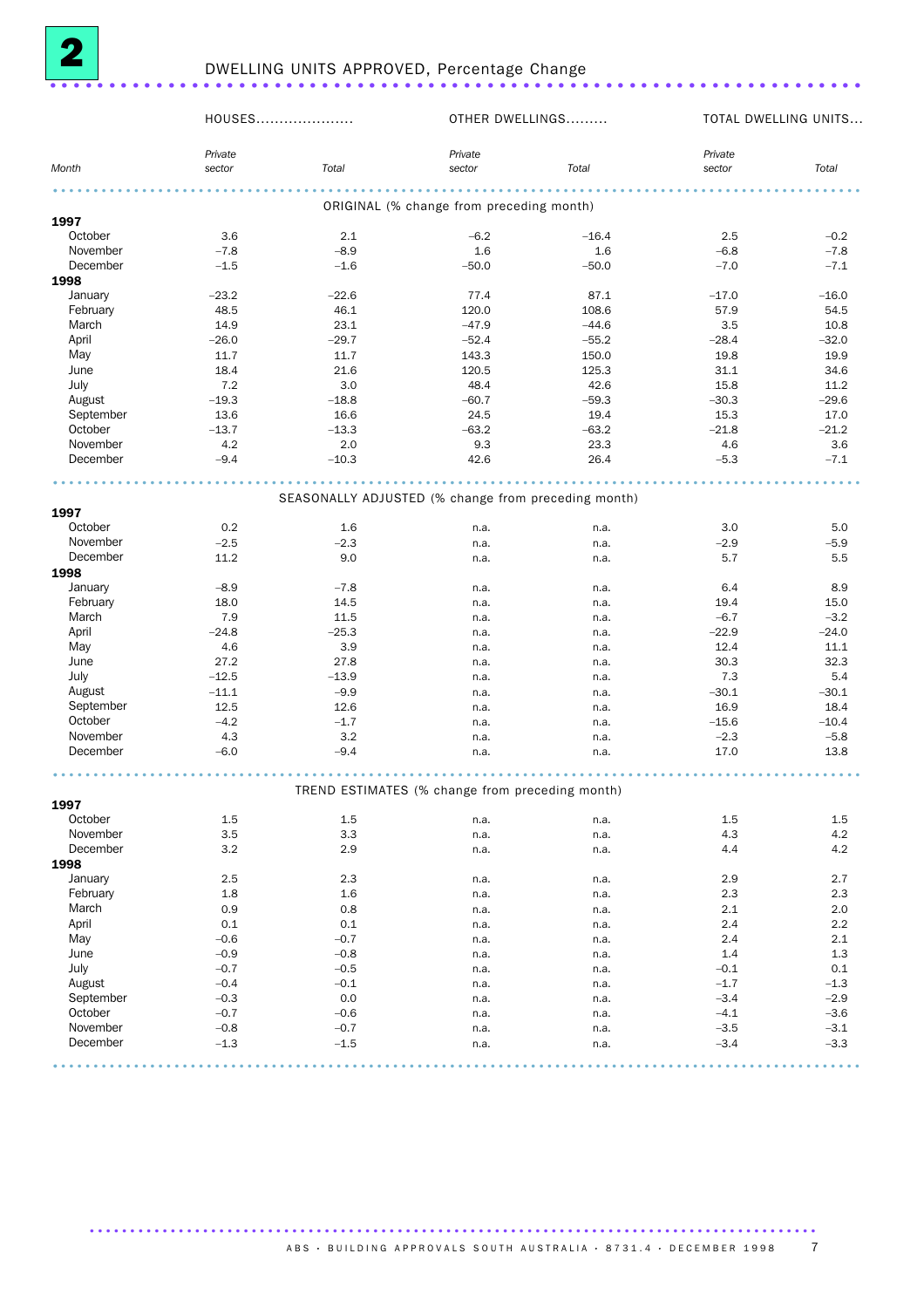|                     |             | Alterations            |              |             |              |  |  |
|---------------------|-------------|------------------------|--------------|-------------|--------------|--|--|
|                     |             | and                    |              |             |              |  |  |
|                     | New         | additions to           | Total        | Non-        |              |  |  |
|                     | residential | residential            | residential  | residential | <b>Total</b> |  |  |
|                     | building    | buildings(a)           | building     | building    | building     |  |  |
| Month               | \$m         | \$m\$                  | \$m          | \$m\$       | \$m\$        |  |  |
|                     |             |                        |              |             |              |  |  |
| 1997                |             | ORIGINAL               |              |             |              |  |  |
| October             | 51.2        | 12.0                   | 63.3         | 34.1        | 97.4         |  |  |
| November            | 51.2        | 11.1                   | 62.3         | 64.5        | 126.7        |  |  |
| December            | 48.1        | 10.6                   | 58.6         | 35.1        | 93.7         |  |  |
| 1998                |             |                        |              |             |              |  |  |
| January             | 37.4        | 7.3                    | 44.7         | 16.1        | 60.8         |  |  |
| February            | 57.0        | 15.6                   | 72.6         | 41.9        | 114.5        |  |  |
| March               | 63.6        | 10.7                   | 74.3         | 53.8        | 128.1        |  |  |
| April               | 44.0        | 9.6                    | 53.6         | 34.6        | 88.3         |  |  |
| May                 | 55.3        | 9.2                    | 64.4         | 38.2        | 102.6        |  |  |
| June                | 70.0        | 10.2                   | 80.3         | 36.5        | 116.8        |  |  |
| July                | 78.6        | 11.8                   | 90.4         | 40.2        | 130.6        |  |  |
| August              | 58.5        | 10.6                   | 69.1         | 72.1        | 141.2        |  |  |
| September           | 103.4       | 13.1                   | 116.5        | 46.9        | 163.5        |  |  |
| October             | 55.5        |                        | 66.3         | 40.5        | 106.9        |  |  |
| November            |             | 10.8                   | 70.4         |             |              |  |  |
| December            | 58.0        | 12.4                   |              | 58.3        | 128.7        |  |  |
|                     | 50.3        | 10.0                   | 60.3         | 53.5        | 113.7        |  |  |
|                     |             | SEASONALLY ADJUSTED    |              |             |              |  |  |
| 1997                |             |                        |              |             |              |  |  |
| October             | 50.4        | 10.9                   | 61.3         | n.a.        | 106.3        |  |  |
| November            | 50.8        | 11.3                   | 62.1         |             | 124.7        |  |  |
| December            | 51.9        | 10.7                   | 62.7         | n.a.        | 99.3         |  |  |
| 1998                |             |                        |              | n.a.        |              |  |  |
|                     | 50.4        | 8.9                    |              |             |              |  |  |
| January<br>February | 58.2        |                        | 59.3<br>77.1 | n.a.        | 88.5         |  |  |
|                     |             | 18.9                   |              | n.a.        | 123.1        |  |  |
| March               | 58.9        | 9.8                    | 68.7         | n.a.        | 105.6        |  |  |
| April               | 52.4        | 9.8                    | 62.2         | n.a.        | 97.4         |  |  |
| May                 | 55.2        | 10.0                   | 65.3         | n.a.        | 106.6        |  |  |
| June                | 65.3        | 9.8                    | 75.0         | n.a.        | 103.6        |  |  |
| July                | 73.3        | 11.5                   | 84.8         | n.a.        | 121.9        |  |  |
| August              | 51.6        | 10.8                   | 62.4         | n.a.        | 128.1        |  |  |
| September           | 97.9        | 10.7                   | 108.6        | n.a.        | 137.1        |  |  |
| October             | 54.5        | 9.7                    | 64.2         | n.a.        | 132.2        |  |  |
| November            | 53.7        | 12.7                   | 66.4         | n.a.        | 116.7        |  |  |
| December            | 52.5        | 9.2                    | 61.7         | n.a.        | 129.4        |  |  |
|                     |             |                        |              |             |              |  |  |
| 1997                |             | <b>TREND ESTIMATES</b> |              |             |              |  |  |
| October             | 48.8        | 10.3                   | 59.1         | 54.9        | 114.0        |  |  |
| November            | 50.4        | 10.4                   | 60.8         | 46.9        | 107.7        |  |  |
| December            | 52.0        | 10.4                   | 62.4         | 42.5        | 104.8        |  |  |
| 1998                |             |                        |              |             |              |  |  |
| January             | 53.1        | 10.2                   | 63.3         | 40.9        | 104.2        |  |  |
| February            | 54.5        | 10.0                   | 64.4         | 39.7        | 104.1        |  |  |
| March               | 55.4        | 9.8                    | 65.3         | 38.1        | 103.4        |  |  |
| April               | 57.2        | 9.9                    | 67.1         | 37.1        | 104.2        |  |  |
| May                 | 60.2        | 10.1                   | 70.3         | 37.3        | 107.5        |  |  |
|                     |             |                        |              |             |              |  |  |
| June                | 63.9        | 10.3                   | 74.2         | 38.6        | 112.8        |  |  |
| July                | 66.9        | 10.6                   | 77.5         | 41.1        | 118.5        |  |  |
| August              | 68.1        | 10.7                   | 78.9         | 45.2        | 124.1        |  |  |
| September           | 67.1        | 10.8                   | 77.9         | 49.8        | 127.8        |  |  |
| October             | 64.3        | 10.8                   | 75.1         | 54.2        | 129.3        |  |  |
| November            | 60.6        | 10.7                   | 71.3         | 58.2        | 129.6        |  |  |
| December            | 56.5        | 10.6                   | 67.1         | 62.2        | 129.3        |  |  |
|                     |             |                        |              |             |              |  |  |

(a) Refer to Explanatory Notes paragraph 12.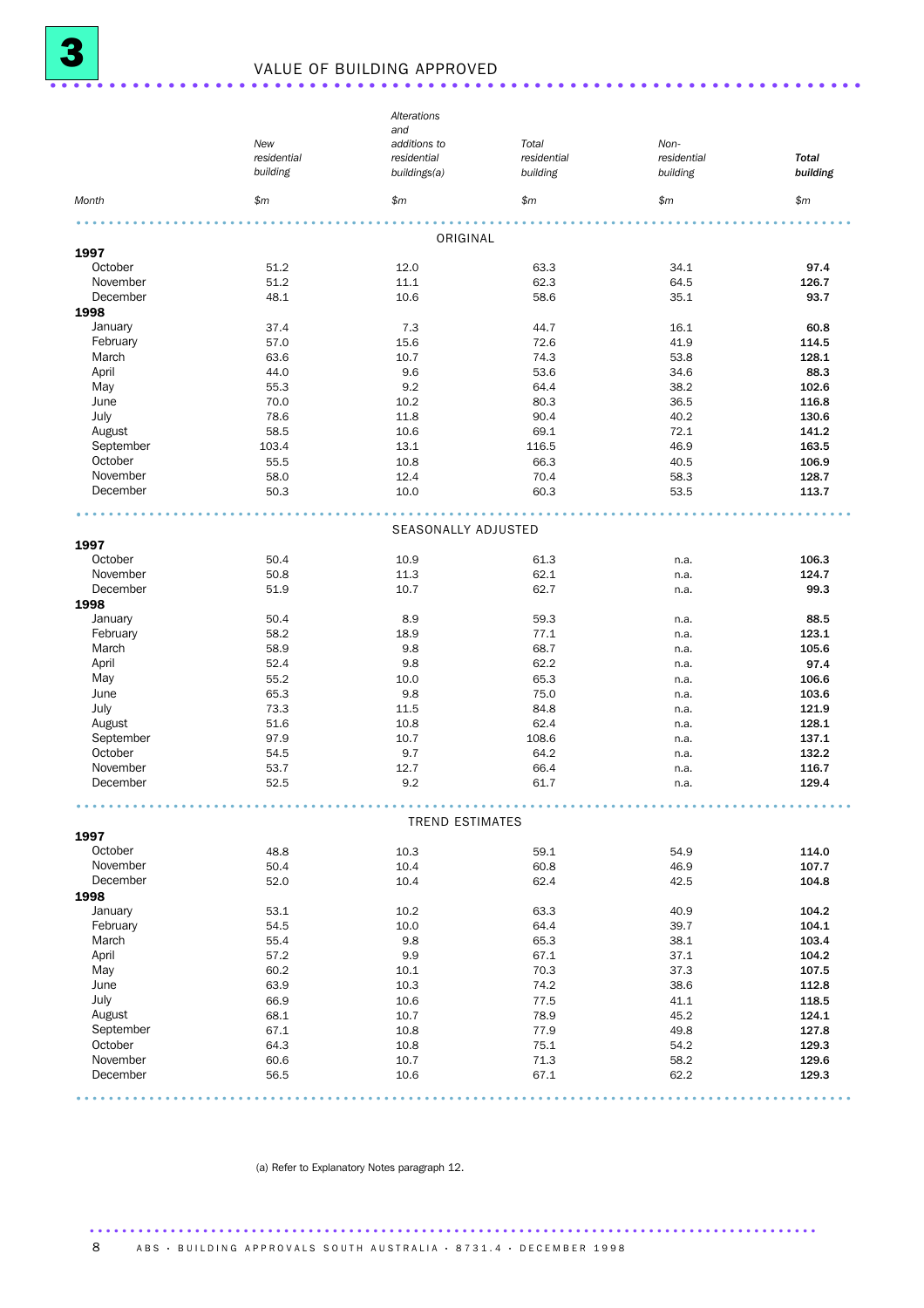

## <sup>4</sup> VALUE OF BUILDING APPROVED, Percentage Change .....................................................................

|           |                    | Alterations                                         |                      |                         |              |
|-----------|--------------------|-----------------------------------------------------|----------------------|-------------------------|--------------|
|           |                    | and                                                 |                      |                         |              |
|           | New<br>residential | additions to<br>residential                         | Total<br>residential | Non-                    | <b>Total</b> |
| Month     | building           | buildings(a)                                        | building             | residential<br>building | building     |
|           |                    |                                                     | .                    |                         |              |
|           |                    | ORIGINAL (% change from preceding month)            |                      |                         |              |
| 1997      |                    |                                                     |                      |                         |              |
| October   | $-1.2$             | 13.3                                                | 1.2                  | $-41.8$                 | $-19.6$      |
| November  | $-0.1$             | $-8.1$                                              | $-1.6$               | 89.1                    | 30.1         |
| December  | $-6.1$             | $-4.7$                                              | $-5.9$               | $-45.6$                 | $-26.1$      |
| 1998      |                    |                                                     |                      |                         |              |
| January   | $-22.1$            | $-31.3$                                             | $-23.8$              | $-54.0$                 | $-35.1$      |
| February  | 52.3               | 115.3                                               | 62.5                 | 159.6                   | 88.3         |
| March     | 11.5               | $-31.3$                                             | 2.3                  | 28.5                    | 11.9         |
| April     | $-30.7$            | $-10.8$                                             | $-27.8$              | $-35.7$                 | $-31.1$      |
| May       | 25.5               | $-4.3$                                              | 20.2                 | 10.2                    | 16.3         |
| June      | 26.7               | 11.8                                                | 24.6                 | $-4.4$                  | 13.8         |
| July      | 12.3               | 15.2                                                | 12.6                 | 10.1                    | 11.9         |
| August    | $-25.6$            | $-10.5$                                             | $-23.6$              | 79.5                    | 8.1          |
| September | 76.6               | 24.6                                                | 68.7                 | $-34.9$                 | 15.8         |
| October   | $-46.3$            | $-17.8$                                             | $-43.1$              | $-13.7$                 | $-34.6$      |
| November  | 4.5                | 14.4                                                | 6.1                  | 43.9                    | 20.5         |
| December  | $-13.4$            | $-19.0$                                             | $-14.4$              | $-8.3$                  | $-11.6$      |
|           |                    |                                                     |                      |                         |              |
|           |                    |                                                     |                      |                         |              |
| 1997      |                    | SEASONALLY ADJUSTED (% change from preceding month) |                      |                         |              |
| October   | 9.4                |                                                     |                      |                         |              |
| November  | 0.8                | 26.1<br>3.3                                         | 12.1<br>1.2          | n.a.                    | 0.1<br>17.2  |
|           |                    |                                                     |                      | n.a.                    |              |
| December  | 2.2                | $-4.9$                                              | 0.9                  | n.a.                    | $-20.3$      |
| 1998      |                    |                                                     |                      |                         |              |
| January   | $-3.0$             | $-16.7$                                             | $-5.4$               | n.a.                    | $-10.9$      |
| February  | 15.5               | 111.5                                               | 30.0                 | n.a.                    | 39.1         |
| March     | 1.2                | $-48.1$                                             | $-10.9$              | n.a.                    | $-14.2$      |
| April     | $-10.9$            | $-0.6$                                              | $-9.4$               | n.a.                    | $-7.8$       |
| May       | 5.3                | 2.5                                                 | 4.9                  | n.a.                    | 9.4          |
| June      | 18.1               | $-2.5$                                              | 15.0                 | n.a.                    | $-2.8$       |
| July      | 12.3               | 17.3                                                | 13.0                 | n.a.                    | 17.6         |
| August    | $-29.6$            | $-5.4$                                              | $-26.4$              | n.a.                    | 5.0          |
| September | 89.7               | $-0.9$                                              | 74.0                 | n.a.                    | 7.1          |
| October   | $-44.4$            | $-9.3$                                              | $-40.9$              | n.a.                    | $-3.5$       |
| November  | $-1.4$             | 30.6                                                | 3.5                  | n.a.                    | $-11.8$      |
| December  | $-2.3$             | $-27.3$                                             | $-7.0$               | n.a.                    | 10.9         |
|           |                    |                                                     |                      |                         |              |
|           |                    | TREND ESTIMATES (% change from preceding month)     |                      |                         |              |
| 1997      |                    |                                                     |                      |                         |              |
| October   | 2.2                | 1.9                                                 | 2.1                  | $-16.3$                 | $-7.6$       |
| November  | 3.3                | 1.2                                                 | 2.9                  | $-14.7$                 | $-5.5$       |
| December  | 3.2                | $-0.3$                                              | 2.6                  | $-9.4$                  | $-2.6$       |
| 1998      |                    |                                                     |                      |                         |              |
| January   | 2.2                | $-1.7$                                              | 1.5                  | $-3.7$                  | $-0.6$       |
| February  | 2.5                | $-2.1$                                              | 1.8                  | $-2.9$                  | $-0.1$       |
| March     | 1.8                | $-1.3$                                              | 1.3                  | $-3.9$                  | $-0.7$       |
| April     | 3.1                | 0.6                                                 | 2.7                  | $-2.7$                  | 0.7          |
| May       | 5.3                | 1.9                                                 | 4.8                  | 0.5                     | 3.2          |
| June      | 6.2                | 2.5                                                 | 5.7                  | 3.5                     | 4.9          |
| July      | 4.7                | 2.2                                                 | 4.4                  | 6.4                     | 5.0          |
| August    | 1.8                | 1.5                                                 | 1.8                  | 10.1                    | 4.7          |
| September | $-1.5$             | 0.7                                                 | $-1.2$               | 10.3                    | 3.0          |
| October   | $-4.2$             | $-0.2$                                              | $-3.6$               | 8.8                     | $1.2$        |
| November  | $-5.7$             | $-0.7$                                              | $-5.0$               | 7.4                     | 0.2          |
| December  | $-6.9$             | $-1.0$                                              | $-6.0$               | 6.8                     | $-0.2$       |
|           |                    |                                                     |                      |                         |              |

(a) Refer to Explanatory Notes paragraph 12.

.......................................................................................... ABS • BUILDING APPROVALS SOUTH AUSTRALIA • 8731.4 • DECEMBER 1998 9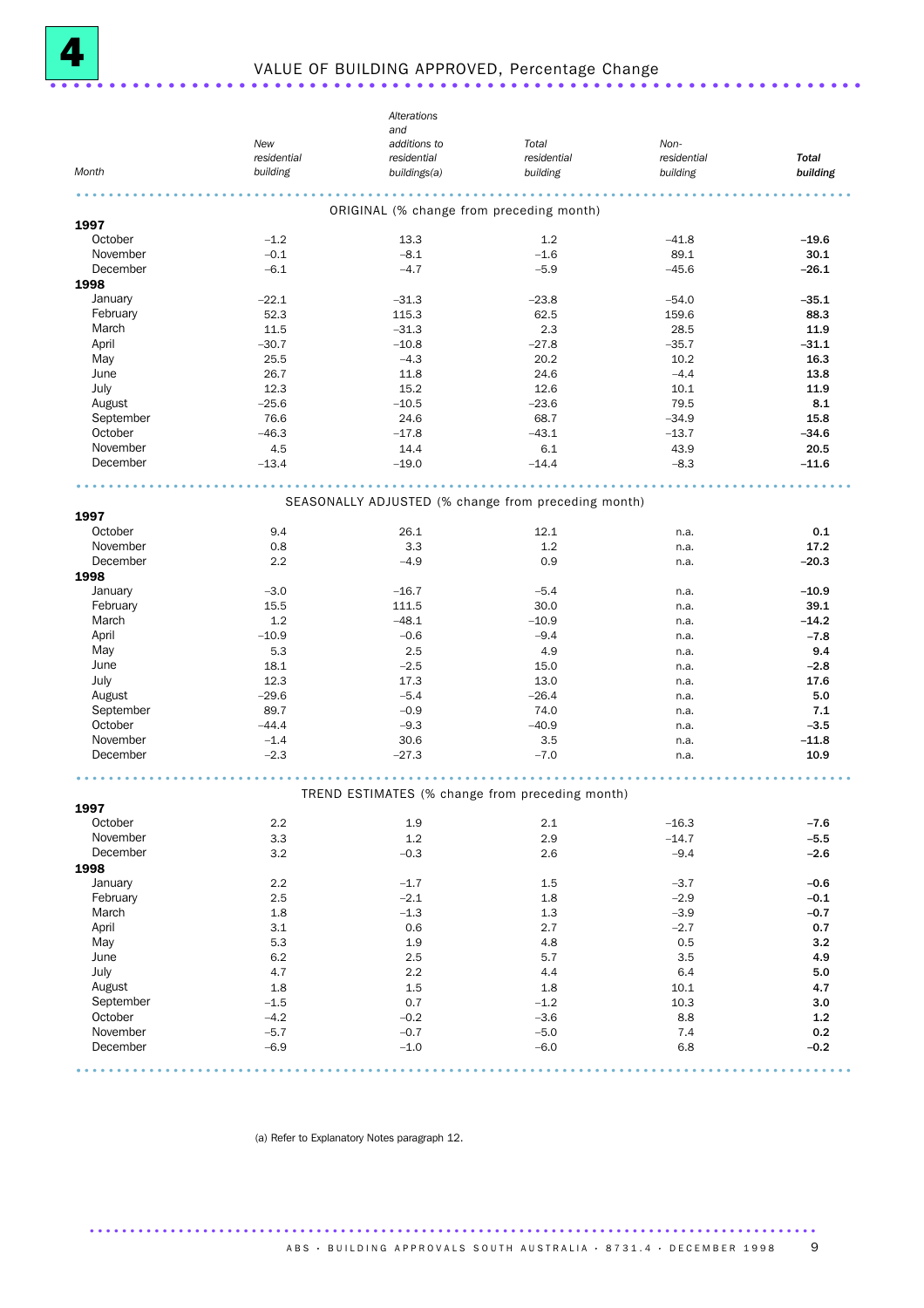

## DWELLING UNITS APPROVED, Private and Public Sector: Original ....................

|           |                |                     | Alterations and         |                     |                         |              |
|-----------|----------------|---------------------|-------------------------|---------------------|-------------------------|--------------|
|           |                | New other           | additions to            |                     | Non-                    | <b>Total</b> |
|           | New            | residential         | residential             |                     | residential             | dwelling     |
| Period    | houses         | building            | buildings               | Conversion(a)       | building(a)             | units        |
|           |                |                     |                         |                     |                         |              |
|           |                |                     | PRIVATE SECTOR (Number) |                     |                         |              |
| 1995-96   | 4930           | 773                 | $(b)$ 56                | $(b)$ O             | $\mathbf 1$             | 5760         |
| 1996-97   | 5 5 0 8        | 613                 | 11                      | 8                   | 8                       | 6 1 4 8      |
| 1997-98   | 6 177          | 726                 | 9                       | 75                  | 10                      | 6997         |
| 1997      |                |                     |                         |                     |                         |              |
|           |                |                     |                         |                     |                         |              |
| December  | 475            | 30                  | $\mathbf{1}$            | $\mathsf O$         | 0                       | 506          |
| 1998      |                |                     |                         |                     |                         |              |
| January   | 364            | 55                  | 1                       | $\mathsf{O}\xspace$ | 0                       | 420          |
| February  | 541            | 53                  | 0                       | 67                  | $\overline{\mathbf{c}}$ | 663          |
| March     | 621            | 61                  | 0                       | $\overline{2}$      | $\overline{2}$          | 686          |
| April     | 459            | 29                  | $\mathbf{1}$            | $\overline{2}$      | 0                       | 491          |
| May       | 514            | 73                  | $\mathsf{O}\xspace$     | $\mathbf 1$         | 0                       | 588          |
| June      | 609            | 160                 | 0                       | $\mathbf{1}$        | $\mathbf{1}$            | 771          |
| July      | 652            | 239                 | 0                       | $\overline{2}$      | 0                       | 893          |
| August    | 527            | 93                  | $\mathbf{1}$            | $\mathbf 1$         | 0                       | 622          |
| September | 600            | 117                 | 0                       | $\mathbf 0$         | 0                       | 717          |
| October   |                |                     |                         |                     | 0                       |              |
|           | 518            | 43                  | $\mathbf 0$             | $\mathsf{O}\xspace$ |                         | 561          |
| November  | 539            | 44                  | 3                       | $\mathbf 1$         | 0                       | 587          |
| December  | 486            | 62                  | 4                       | 3                   | $\mathbf{1}$            | 556          |
|           |                |                     | PUBLIC SECTOR (Number)  |                     |                         |              |
|           |                |                     |                         |                     |                         |              |
| 1995-96   | 179            | 29                  | $(b)$ O                 | $(b)$ O             | 0                       | 208          |
| 1996-97   | 96             | 17                  | $\mathsf{O}\xspace$     | 3                   | 0                       | 116          |
| 1997-98   | 193            | 23                  | $\overline{2}$          | $\mathsf{O}\xspace$ | 0                       | 218          |
| 1997      |                |                     |                         |                     |                         |              |
| December  | $\overline{7}$ | $\mathsf{O}\xspace$ | $\mathbf 0$             | $\mathsf O$         | 0                       | 7            |
| 1998      |                |                     |                         |                     |                         |              |
|           |                |                     |                         |                     |                         |              |
| January   | 8              | 3                   | $\mathbf 0$             | $\mathsf O$         | 0                       | 11           |
| February  | 3              | $\mathbf 0$         | $\mathbf 0$             | $\mathsf{O}\xspace$ | 0                       | 3            |
| March     | 48             | $\overline{4}$      | $\mathsf{O}\xspace$     | $\mathbf 0$         | 0                       | 52           |
| April     | 11             | $\mathbf 0$         | $\mathbf 0$             | $\mathbf 0$         | 0                       | 11           |
| May       | 12             | $\overline{2}$      | $\mathsf{O}\xspace$     | 0                   | 0                       | 14           |
| June      | 31             | 6                   | $\sqrt{2}$              | $\mathbf 0$         | 0                       | 39           |
| July      | 6              | $\sqrt{2}$          | $\mathbf 0$             | $\mathsf{O}\xspace$ | 0                       | 8            |
|           |                |                     |                         |                     |                         |              |
| August    | 8              | $\overline{4}$      | $\mathsf{O}\xspace$     | $\mathsf{O}\xspace$ | 0                       | 12           |
| September | 25             | $\mathbf 0$         | $\mathbf 0$             | $\mathbf 0$         | 0                       | 25           |
| October   | 24             | $\mathbf 0$         | $\mathbf 0$             | $\mathsf{O}\xspace$ | 0                       | 24           |
| November  | $13\,$         | 6                   | $\pmb{0}$               | $\pmb{0}$           | 0                       | 19           |
| December  | $\overline{7}$ | $\mathbf 0$         | $\mathsf{O}\xspace$     | $\mathsf{O}\xspace$ | 0                       | $\mathbf{7}$ |
|           |                |                     |                         |                     |                         |              |
|           |                |                     | TOTAL (Number)          |                     |                         |              |
| 1995-96   | 5 1 0 9        | 802                 | $(b)$ 56                | $(b)$ 0             | $\mathbf 1$             | 5968         |
| 1996-97   | 5 604          | 630                 | $11\,$                  | $11\,$              | 8                       | 6 2 6 4      |
| 1997-98   | 6370           | 749                 | 11                      | 75                  | 10                      | 7 2 1 5      |
|           |                |                     |                         |                     |                         |              |
| 1997      |                |                     |                         |                     |                         |              |
| December  | 482            | 30                  | $\mathbf{1}$            | $\mathsf O$         | $\mathbf 0$             | 513          |
| 1998      |                |                     |                         |                     |                         |              |
| January   | 372            | 58                  | $\mathbf 1$             | $\mathsf{O}\xspace$ | 0                       | 431          |
| February  | 544            | 53                  | 0                       | 67                  | $\overline{\mathbf{c}}$ | 666          |
| March     | 669            | 65                  | 0                       | $\sqrt{2}$          | $\overline{\mathbf{c}}$ | 738          |
| April     | 470            | 29                  | $\mathbf 1$             | $\overline{2}$      | 0                       | 502          |
| May       | 526            | 75                  | 0                       | $\mathbf 1$         | 0                       | 602          |
|           |                |                     |                         |                     |                         |              |
| June      | 640            | 166                 | $\overline{2}$          | $\mathbf 1$         | $\mathbf 1$             | 810          |
| July      | 658            | 241                 | 0                       | $\overline{2}$      | 0                       | 901          |
| August    | 535            | 97                  | $\mathbf 1$             | $\mathbf 1$         | 0                       | 634          |
| September | 625            | 117                 | $\mathsf{O}\xspace$     | $\mathsf{O}\xspace$ | 0                       | 742          |
| October   | 542            | 43                  | 0                       | $\mathsf{O}\xspace$ | 0                       | 585          |
| November  | 552            | 50                  | 3                       | $\mathbf 1$         | 0                       | 606          |
| December  | 493            | 62                  | $\overline{4}$          | 3                   | $\mathbf 1$             | 563          |
|           |                |                     |                         |                     |                         |              |
|           |                |                     |                         |                     |                         |              |

.......................................................................................... (b) Conversions are included in alterations and additions to residential buildings.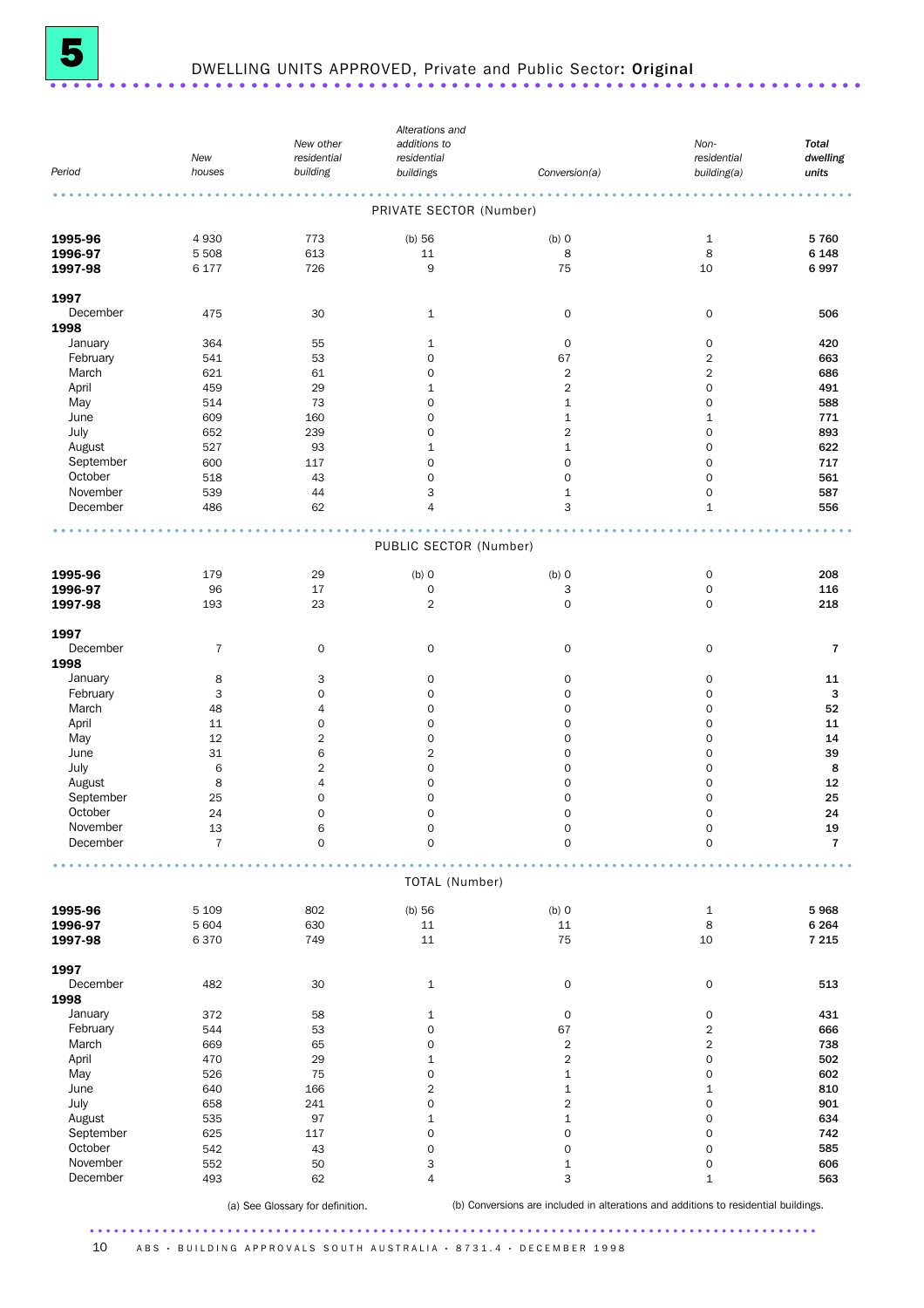

## <sup>6</sup> VALUE OF BUILDING APPROVED, Private and Public Sector: Original .....................................................................

| Period               | New<br>houses  | New other<br>residential<br>building | Alterations and<br>additions<br>creating<br>dwellings | Alterations and<br>additions not<br>creating<br>dwellings | Conversion(a)  | Total<br>residential<br>building | Non-<br>residential<br>building(a) | <b>Total</b><br>building |
|----------------------|----------------|--------------------------------------|-------------------------------------------------------|-----------------------------------------------------------|----------------|----------------------------------|------------------------------------|--------------------------|
|                      |                |                                      |                                                       |                                                           |                |                                  |                                    |                          |
|                      |                |                                      |                                                       | PRIVATE SECTOR (\$ million)                               |                |                                  |                                    |                          |
| 1995-96              | 399.4          | 54.6                                 | (b) $2.5$                                             | 114.7                                                     | (b) 0.0        | 571.3                            | 393.0                              | 964.3                    |
| 1996-97              | 462.9          | 44.0                                 | 0.6                                                   | 113.8                                                     | 0.6            | 621.8                            | 422.4                              | 1 0 4 4.2                |
| 1997-98              | 553.2          | 61.1                                 | 0.6                                                   | 118.3                                                     | 7.6            | 740.7                            | 471.9                              | 1 2 1 2 . 7              |
| 1997                 |                |                                      |                                                       |                                                           |                |                                  |                                    |                          |
| December             | 44.5           | 3.0                                  | 0.0                                                   | 10.5                                                      | 0.0            | 58.1                             | 27.8                               | 85.9                     |
| 1998                 |                |                                      |                                                       |                                                           |                |                                  |                                    |                          |
| January              | 32.6           | 4.2                                  | 0.1                                                   | 7.1                                                       | 0.0            | 44.1                             | 7.9                                | 51.9                     |
| February<br>March    | 48.7<br>55.5   | 8.0<br>4.8                           | 0.0<br>0.0                                            | 8.4<br>10.7                                               | 7.1<br>0.1     | 72.2<br>71.0                     | 31.0<br>47.8                       | 103.2<br>118.8           |
| April                | 40.4           | 2.6                                  | 0.0                                                   | 9.5                                                       | 0.1            | 52.6                             | 23.8                               | 76.3                     |
| May                  | 46.0           | 8.1                                  | 0.0                                                   | 9.1                                                       | 0.1            | 63.2                             | 35.6                               | 98.8                     |
| June                 | 57.5           | 9.9                                  | 0.0                                                   | 10.1                                                      | 0.0            | 77.4                             | 17.0                               | 94.4                     |
| July                 | 57.9           | 20.4                                 | 0.0                                                   | 10.9                                                      | 0.1            | 89.3                             | 31.6                               | 120.9                    |
| August               | 48.7           | 9.0                                  | 0.1                                                   | 10.4                                                      | 0.0            | 68.3                             | 52.5                               | 120.8                    |
| September<br>October | 58.7           | 43.0                                 | 0.0                                                   | 12.9                                                      | 0.0            | 114.7                            | 30.5                               | 145.2                    |
| November             | 49.2<br>52.3   | 4.7<br>4.1                           | 0.0<br>0.2                                            | 10.8<br>12.2                                              | 0.0<br>0.0     | 64.7<br>68.8                     | 34.3<br>43.3                       | 99.0<br>112.1            |
| December             | 45.3           | 4.5                                  | 0.1                                                   | 9.8                                                       | 0.0            | 59.8                             | 24.7                               | 84.5                     |
|                      |                |                                      |                                                       |                                                           |                |                                  |                                    |                          |
|                      |                |                                      |                                                       | PUBLIC SECTOR (\$ million)                                |                |                                  |                                    |                          |
|                      | 13.3           | 1.9                                  | (b) 0.0                                               | 1.6                                                       | (b) 0.0        | 17.1                             | 173.2                              | 190.4                    |
| 1995-96<br>1996-97   | 7.4            | 1.3                                  | 0.0                                                   | 1.3                                                       | 0.3            | 10.3                             | 158.4                              | 168.7                    |
| 1997-98              | 14.5           | 1.4                                  | 0.1                                                   | 1.2                                                       | 0.0            | 17.2                             | 130.3                              | 147.5                    |
| 1997                 |                |                                      |                                                       |                                                           |                |                                  |                                    |                          |
| December             | 0.5            | 0.0                                  | 0.0                                                   | 0.0                                                       | 0.0            | 0.5                              | 7.2                                | 7.7                      |
| 1998                 |                |                                      |                                                       |                                                           |                |                                  |                                    |                          |
| January              | 0.4            | 0.2                                  | 0.0                                                   | 0.0                                                       | 0.0            | 0.6                              | 8.3                                | 8.9                      |
| February<br>March    | 0.3<br>3.0     | 0.0<br>0.3                           | 0.0<br>0.0                                            | 0.1<br>0.0                                                | 0.0<br>0.0     | 0.4<br>3.3                       | 10.9<br>6.0                        | 11.3<br>9.3              |
| April                | 1.1            | 0.0                                  | 0.0                                                   | 0.0                                                       | 0.0            | 1.1                              | 10.9                               | 11.9                     |
| May                  | 1.1            | 0.1                                  | 0.0                                                   | 0.0                                                       | 0.0            | 1.2                              | 2.5                                | 3.8                      |
| June                 | 2.3            | 0.4                                  | 0.1                                                   | 0.1                                                       | 0.0            | 2.9                              | 19.5                               | 22.4                     |
| July                 | 0.3            | 0.1                                  | 0.0                                                   | 0.8                                                       | 0.0            | 1.1                              | 8.5                                | 9.7                      |
| August               | 0.6            | 0.2                                  | 0.0                                                   | 0.0                                                       | 0.0            | 0.8                              | 19.6                               | 20.4                     |
| September            | 1.6            | 0.0                                  | 0.0                                                   | 0.2                                                       | 0.0            | 1.9                              | 16.4                               | 18.3                     |
| October<br>November  | 1.6<br>$1.0\,$ | 0.0                                  | 0.0<br>$0.0\,$                                        | 0.0<br>$0.0\,$                                            | 0.0<br>$0.0\,$ | 1.6                              | 6.2                                | 7.9<br>16.7              |
| December             | 0.5            | 0.6<br>0.0                           | 0.0                                                   | 0.1                                                       | 0.0            | 1.6<br>0.5                       | 15.1<br>28.7                       | 29.2                     |
|                      |                |                                      |                                                       |                                                           |                |                                  |                                    |                          |
|                      |                |                                      |                                                       | TOTAL (\$ million)                                        |                |                                  |                                    |                          |
| 1995-96              | 412.7          | 56.6                                 | (b) 2.5                                               | 116.3                                                     | (b) 0.0        | 588.4                            | 566.2                              | 1 1 5 4 . 6              |
| 1996-97              | 470.2          | 45.3                                 | 0.6                                                   | 115.1                                                     | 0.9            | 632.1                            | 580.7                              | 1 2 1 2.8                |
| 1997-98              | 567.7          | 62.5                                 | 0.7                                                   | 119.5                                                     | 7.6            | 758.0                            | 602.2                              | 1 3 6 0.1                |
| 1997                 |                |                                      |                                                       |                                                           |                |                                  |                                    |                          |
| December             | 45.1           | 3.0                                  | 0.0                                                   | 10.5                                                      | 0.0            | 58.6                             | 35.1                               | 93.7                     |
| 1998                 |                |                                      |                                                       |                                                           |                |                                  |                                    |                          |
| January              | 33.0           | 4.4                                  | 0.1                                                   | 7.1                                                       | 0.0            | 44.7                             | 16.1                               | 60.8                     |
| February<br>March    | 49.0<br>58.4   | 8.0<br>5.1                           | 0.0<br>0.0                                            | 8.5<br>10.7                                               | 7.1<br>0.1     | 72.6<br>74.3                     | 41.9<br>53.8                       | 114.5<br>128.1           |
| April                | 41.4           | 2.6                                  | 0.0                                                   | 9.5                                                       | 0.1            | 53.6                             | 34.6                               | 88.3                     |
| May                  | 47.1           | 8.2                                  | 0.0                                                   | 9.1                                                       | 0.1            | 64.4                             | 38.2                               | 102.6                    |
| June                 | 59.8           | 10.2                                 | 0.1                                                   | 10.2                                                      | 0.0            | 80.3                             | 36.5                               | 116.8                    |
| July                 | 58.1           | 20.5                                 | 0.0                                                   | 11.7                                                      | 0.1            | 90.4                             | 40.2                               | 130.6                    |
| August               | 49.3           | 9.2                                  | 0.1                                                   | 10.5                                                      | 0.0            | 69.1                             | 72.1                               | 141.2                    |
| September            | 60.3           | 43.0                                 | 0.0                                                   | 13.1                                                      | 0.0            | 116.5                            | 46.9                               | 163.5                    |
| October<br>November  | 50.8<br>53.3   | 4.7<br>4.8                           | 0.0<br>0.2                                            | 10.8<br>12.2                                              | 0.0<br>0.0     | 66.3<br>70.4                     | 40.5<br>58.3                       | 106.9<br>128.7           |
| December             | 45.8           | 4.5                                  | 0.1                                                   | 9.9                                                       | 0.0            | 60.3                             | 53.5                               | 113.7                    |
|                      |                |                                      |                                                       |                                                           |                |                                  |                                    |                          |

(a) See Glossary for definition. (b) Conversions are included in alterations and additions creating dwellings.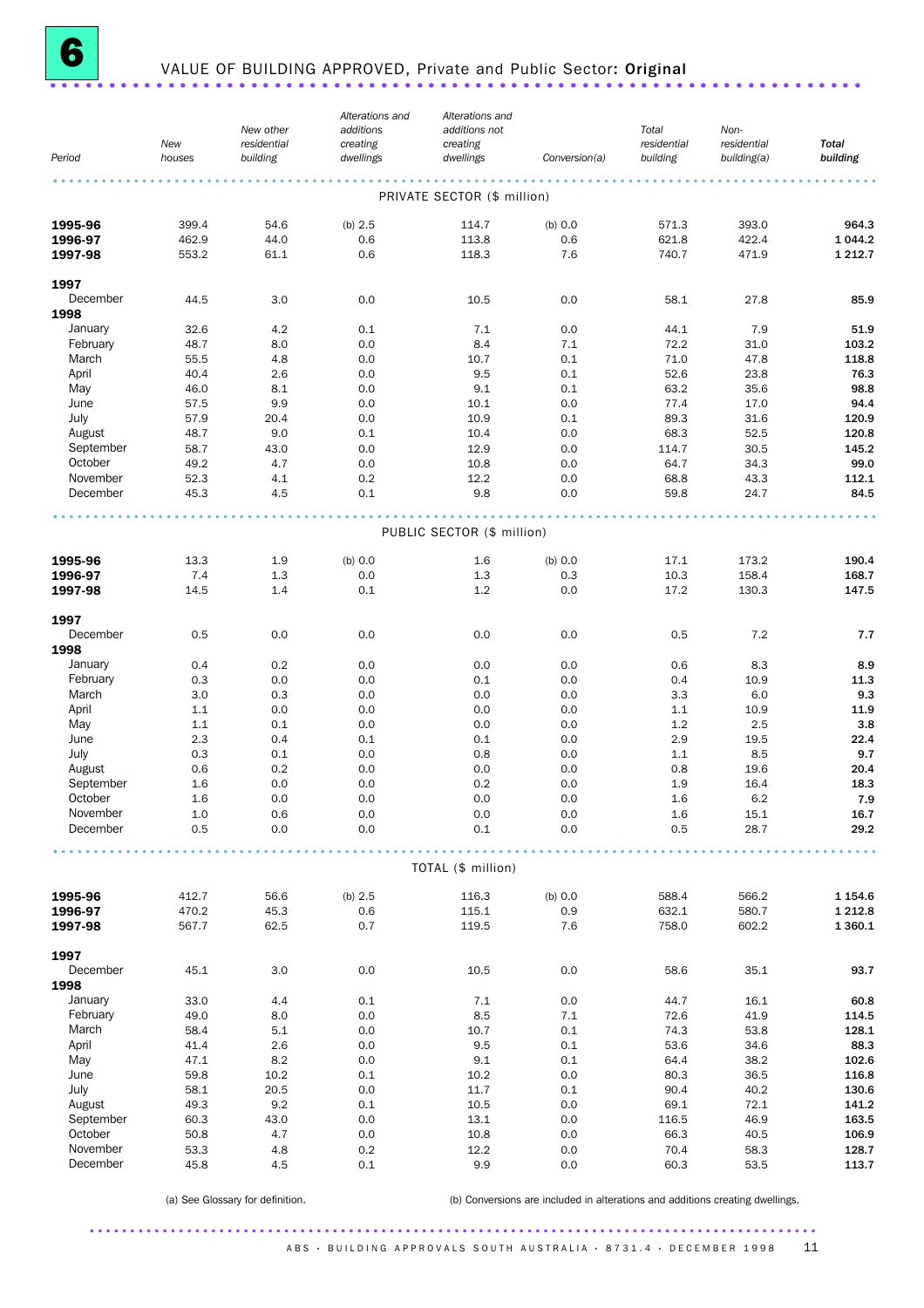

#### NEW OTHER RESIDENTIAL BUILDING .......................................................................

|                      | New<br>houses    | Semi-detached, row or terrace houses,<br>townhouses, etc of |                |            |                          | Flats, units or apartments in a building of | Total                | <b>Total new</b><br>residential<br>building |            |                 |
|----------------------|------------------|-------------------------------------------------------------|----------------|------------|--------------------------|---------------------------------------------|----------------------|---------------------------------------------|------------|-----------------|
|                      |                  |                                                             | Two or<br>more |            | One or<br>two            | Three                                       | Four or<br>more      |                                             |            |                 |
| Period               |                  | One storey                                                  | storeys        | Total      | storeys                  | storeys                                     | storeys              | Total                                       |            |                 |
|                      |                  |                                                             |                |            | NUMBER OF DWELLING UNITS |                                             |                      |                                             |            |                 |
|                      |                  |                                                             |                |            |                          |                                             |                      |                                             |            |                 |
| 1995-96              | 5 1 0 9<br>5 604 | 518<br>492                                                  | 179<br>86      | 697<br>578 | 14<br>20                 | 66<br>30                                    | 25<br>$\overline{2}$ | 105<br>52                                   | 802<br>630 | 5911<br>6 2 3 4 |
| 1996-97<br>1997-98   | 6370             | 467                                                         | 154            | 621        | 49                       | 18                                          | 61                   | 128                                         | 749        | 7 1 1 9         |
|                      |                  |                                                             |                |            |                          |                                             |                      |                                             |            |                 |
| 1997                 |                  |                                                             |                |            |                          |                                             |                      |                                             |            |                 |
| October              | 538              | 52                                                          | 9              | 61         | $\mathbf 0$              | $\mathbf 0$                                 | 0                    | $\mathbf 0$                                 | 61         | 599             |
| November             | 490              | 11                                                          | 0              | 11         | 49                       | $\mathbf 0$                                 | 0                    | 49                                          | 60         | 550             |
| December             | 482              | 21                                                          | 9              | 30         | 0                        | $\mathbf 0$                                 | $\mathbf 0$          | $\mathbf 0$                                 | 30         | 512             |
| 1998                 |                  |                                                             |                |            |                          |                                             |                      |                                             |            |                 |
| January              | 372              | 54                                                          | 4              | 58         | 0                        | 0                                           | 0                    | 0                                           | 58         | 430             |
| February             | 544              | 22                                                          | 2              | 24         | 0                        | $\mathbf 0$                                 | 29                   | 29                                          | 53         | 597             |
| March                | 669              | 41                                                          | 14             | 55         | $\mathbf 0$              | 10                                          | $\mathbf 0$          | 10                                          | 65         | 734             |
| April                | 470              | 16                                                          | 8              | 24         | $\mathbf 0$              | 5                                           | 0                    | 5                                           | 29         | 499             |
| May                  | 526              | 27                                                          | 13             | 40         | $\mathbf 0$              | 3                                           | 32                   | 35                                          | 75         | 601             |
| June                 | 640              | 126                                                         | 40             | 166        | $\mathbf 0$              | $\mathbf 0$                                 | $\mathbf 0$          | $\mathbf 0$                                 | 166        | 806             |
| July                 | 658              | 47                                                          | 65             | 112        | 49                       | 53                                          | 27                   | 129                                         | 241        | 899             |
| August               | 535              | 36                                                          | 57             | 93         | 4                        | $\mathbf 0$                                 | $\mathbf 0$          | 4                                           | 97         | 632             |
| September            | 625              | 29                                                          | 8              | 37         | 0                        | $\mathbf 0$                                 | 80                   | 80                                          | 117        | 742             |
| October              | 542              | 19                                                          | 24             | 43         | $\mathbf 0$              | $\mathbf 0$                                 | $\mathbf 0$          | $\mathbf 0$                                 | 43         | 585             |
| November             | 552              | 34                                                          | 16             | 50         | $\mathbf 0$              | $\mathbf 0$                                 | $\mathbf 0$          | $\mathbf 0$                                 | 50         | 602             |
| December             | 493              | 48                                                          | 14             | 62         | 0                        | $\mathbf 0$                                 | $\Omega$             | $\mathbf 0$                                 | 62         | 555             |
|                      |                  |                                                             |                |            |                          |                                             |                      |                                             |            |                 |
|                      |                  |                                                             |                |            | VALUE (\$ million)       |                                             |                      |                                             |            |                 |
| 1995-96              | 412.8            | 30.8                                                        | 18.3           | 49.2       | 1.0                      | 3.8                                         | 2.5                  | 7.3                                         | 56.7       | 469.3           |
| 1996-97              | 470.1            | 30.9                                                        | 9.5            | 40.3       | 1.9                      | 3.1                                         | 0.0                  | 5.1                                         | 45.1       | 515.5           |
| 1997-98              | 567.7            | 32.8                                                        | 14.2           | 47.2       | 3.0                      | 1.8                                         | 10.6                 | 15.4                                        | 62.5       | 630.1           |
| 1997                 |                  |                                                             |                |            |                          |                                             |                      |                                             |            |                 |
| October              | 46.7             | 3.7                                                         | 0.8            | 4.6        | 0.0                      | 0.0                                         | 0.0                  | 0.0                                         | 4.6        | 51.2            |
| November             | 47.4             | 0.8                                                         | 0.0            | 0.8        | 3.0                      | 0.0                                         | 0.0                  | 3.0                                         | 3.8        | 51.2            |
| December             | 45.1             | 1.7                                                         | 1.3            | 3.0        | 0.0                      | 0.0                                         | 0.0                  | 0.0                                         | 3.0        | 48.1            |
| 1998                 |                  |                                                             |                |            |                          |                                             |                      |                                             |            |                 |
| January              | 33.0             | 3.9                                                         | 0.5            | 4.4        | 0.0                      | 0.0                                         | 0.0                  | 0.0                                         | 4.4        | 37.4            |
| February             | 49.0             | 1.5                                                         | 0.3            | 1.8        | 0.0                      | 0.0                                         | 6.2                  | 6.2                                         | 8.0        | 57.0            |
| March                | 58.4             | 3.2                                                         | 1.1            | 4.3        | 0.0                      | 0.8                                         | 0.0                  | 0.8                                         | 5.1        | 63.6            |
| April                | 41.4             | $1.1\,$                                                     | 0.9            | $2.1\,$    | 0.0                      | 0.6                                         | $0.0\,$              | 0.6                                         | $2.6\,$    | 44.0            |
| May                  | 47.1             | $2.0\,$                                                     | $1.4\,$        | $3.4\,$    | 0.0                      | 0.4                                         | 4.4                  | 4.8                                         | $8.2\,$    | 55.3            |
| June                 | 59.8             | $7.0\,$                                                     |                |            |                          |                                             | 0.0                  |                                             | 10.2       | 70.0            |
|                      |                  |                                                             | 3.2            | 10.2       | 0.0                      | $0.0\,$                                     |                      | $0.0\,$                                     |            |                 |
| July                 | 58.1             | 3.4                                                         | $6.1\,$        | 9.5        | 5.3                      | 2.7                                         | 3.0                  | 11.0                                        | 20.5       | 78.6            |
| August<br>September  | 49.3             | $2.8\,$                                                     | 6.3            | 9.0        | 0.2                      | $0.0\,$                                     | 0.0                  | $0.2\,$                                     | $9.2\,$    | 58.5            |
| October              | 60.3             | 2.2                                                         | 0.8            | 3.0        | 0.0                      | 0.0                                         | 40.0                 | 40.0                                        | 43.0       | 103.4           |
|                      | 50.8             | 1.7                                                         | 3.0            | 4.7        | 0.0                      | 0.0                                         | 0.0                  | 0.0                                         | 4.7        | 55.5            |
| November<br>December | 53.3             | $3.1\,$                                                     | $1.7\,$        | 4.8        | 0.0                      | $0.0\,$                                     | 0.0                  | 0.0                                         | 4.8        | 58.0            |
|                      | 45.8             | $3.2\,$                                                     | $1.3\,$        | 4.5        | 0.0                      | 0.0                                         | 0.0                  | 0.0                                         | 4.5        | 50.3            |
|                      |                  |                                                             |                |            |                          |                                             |                      |                                             |            |                 |

(a) See Glossary for definition.

12 A B S · BUILDING APPROVALS SOUTH AUSTRALIA · 8731.4 · DECEMBER 1998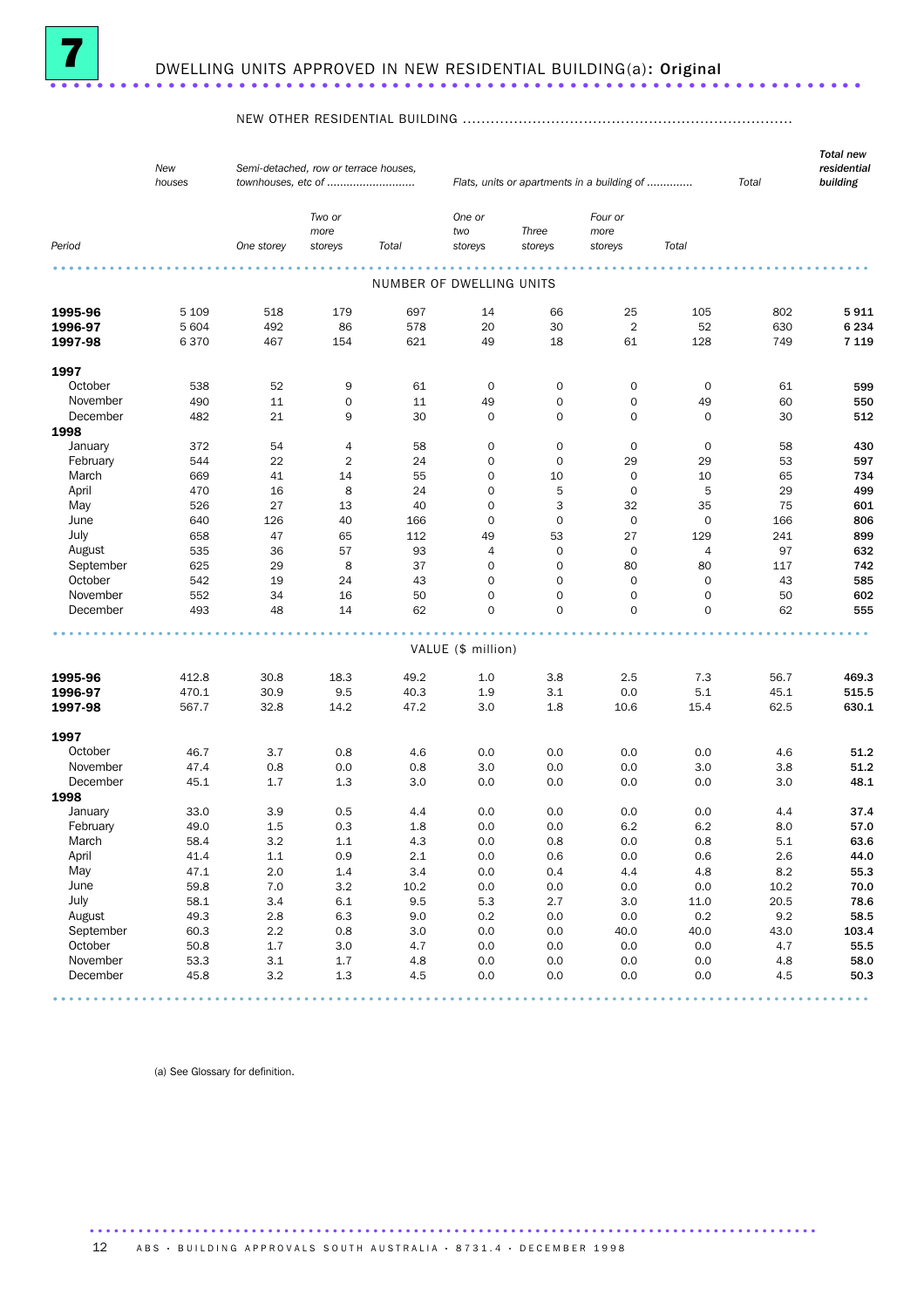| Period    | New<br>houses | New other<br>residential<br>building | New<br>residential<br>building | Alterations and<br>additions to<br>residential<br>buildings(b) | Total<br>residential<br>building | Non-residential<br>building | <b>Total</b><br>building |
|-----------|---------------|--------------------------------------|--------------------------------|----------------------------------------------------------------|----------------------------------|-----------------------------|--------------------------|
|           |               |                                      |                                | ORIGINAL (\$ million)                                          |                                  |                             |                          |
| 1995-96   | 398.2         | 57.4                                 | 453.9                          | 115.1                                                          | 569.0                            | 574.5                       | 1 1 4 4 .3               |
| 1996-97   | 470.2         | 45.3                                 | 515.5                          | 116.6                                                          | 632.1                            | 580.7                       | 1 2 1 2 .8               |
| 1997-98   | 558.8         | 61.0                                 | 619.7                          | 125.9                                                          | 745.7                            | 589.5                       | 1 3 3 5 . 1              |
| 1997      |               |                                      |                                |                                                                |                                  |                             |                          |
| June      | 144.1         | 12.7                                 | 156.9                          | 30.6                                                           | 187.4                            | 194.3                       | 381.2                    |
| September | 143.2         | 12.3                                 | 155.5                          | 32.3                                                           | 187.8                            | 243.7                       | 431.5                    |
| December  | 136.1         | 11.2                                 | 147.3                          | 33.0                                                           | 180.2                            | 130.8                       | 311.1                    |
| 1998      |               |                                      |                                |                                                                |                                  |                             |                          |
| March     | 136.7         | 17.1                                 | 153.8                          | 32.7                                                           | 186.5                            | 109.0                       | 295.5                    |
| June      | 142.8         | 20.4                                 | 163.2                          | 27.9                                                           | 191.1                            | 105.9                       | 297.1                    |
| September | 160.6         | 70.3                                 | 230.9                          | 34.0                                                           | 264.9                            | 153.7                       | 418.6                    |
|           |               |                                      |                                |                                                                |                                  |                             |                          |
| 1997      |               |                                      |                                | ORIGINAL (% change from preceding quarter)                     |                                  |                             |                          |
| June      | 34.0          | 122.3                                | 38.3                           | 9.6                                                            | 32.6                             | 53.7                        | 42.3                     |
| September | $-0.7$        | $-2.7$                               | $-0.9$                         | 5.7                                                            | 0.2                              | 25.4                        | 13.2                     |
| December  | $-4.9$        | $-9.7$                               | $-5.3$                         | 2.1                                                            | $-4.0$                           | $-46.3$                     | $-27.9$                  |
| 1998      |               |                                      |                                |                                                                |                                  |                             |                          |
| March     | 0.4           | 53.3                                 | 4.4                            | $-0.8$                                                         | 3.5                              | $-16.7$                     | $-5.0$                   |
| June      | 4.5           | 19.3                                 | 6.1                            | $-14.7$                                                        | 2.5                              | $-2.8$                      | 0.5                      |
| September | 12.4          | 244.7                                | 41.4                           | 21.8                                                           | 38.6                             | 45.1                        | 40.9                     |
|           |               |                                      |                                |                                                                |                                  |                             |                          |

(a)Reference year for chain volume measures is 1996-97. Refer to Explanatory Notes paragraph 20-21.

(b) Refer to Explanatory Notes paragraph 12.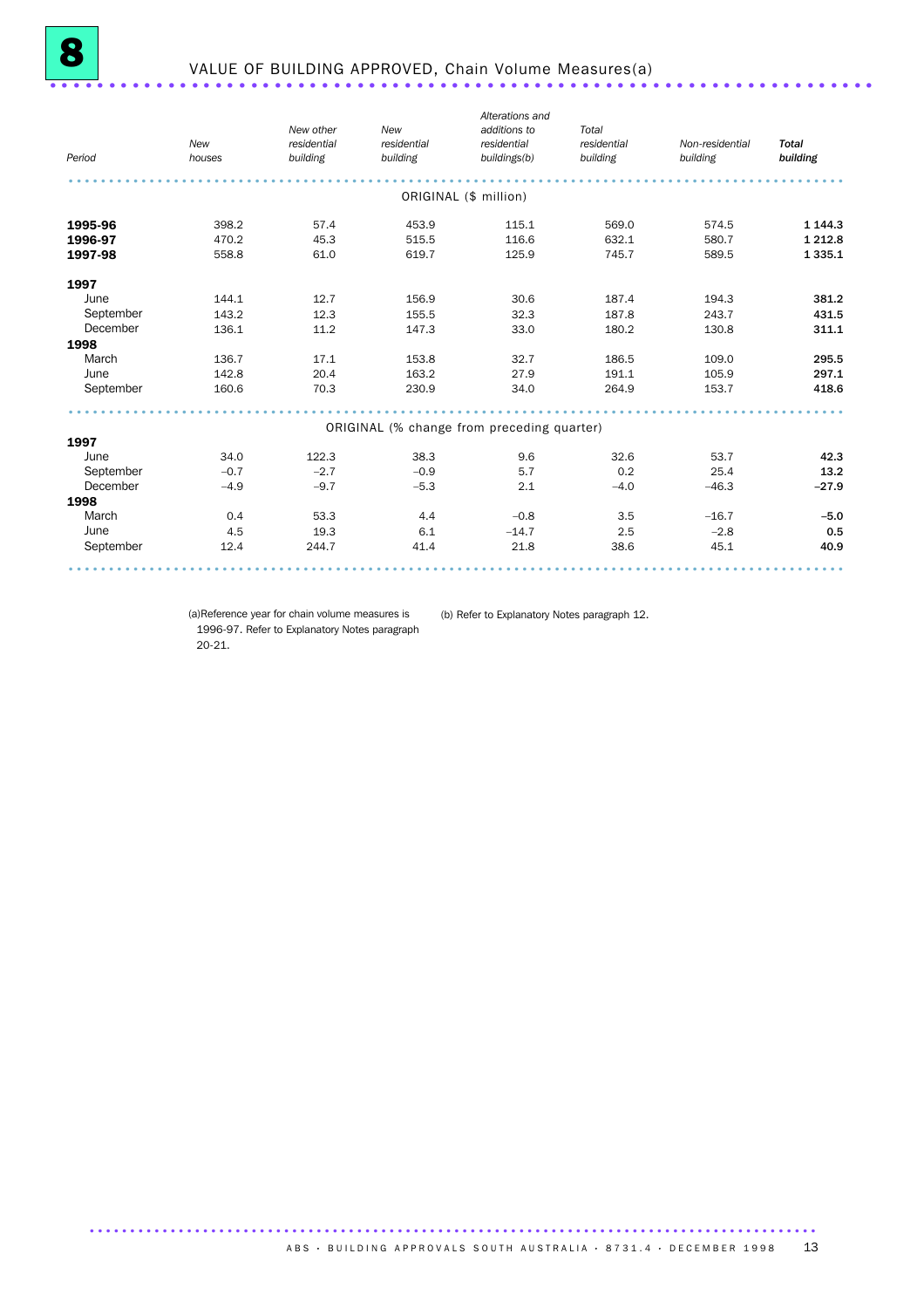

# **9** NON-RESIDENTIAL BUILDING APPROVED, Jobs By Value Range: Original ..................

|                 | Hotels, motels and<br>other short term |               |              |            |                |                               |                |         | Other business |          |                |             |  |
|-----------------|----------------------------------------|---------------|--------------|------------|----------------|-------------------------------|----------------|---------|----------------|----------|----------------|-------------|--|
|                 |                                        | accommodation |              | Shops      |                | Factories                     |                | Offices |                | premises |                | Educational |  |
| Period          | no.                                    | \$m\$         | no.          | \$m\$      | no.            | \$m\$                         | no.            | \$m\$   | no.            | \$m\$    | no.            | \$m\$       |  |
|                 |                                        |               |              |            |                |                               |                |         |                |          |                |             |  |
| 1998            |                                        |               |              |            |                | Value-\$50,000-\$199,999      |                |         |                |          |                |             |  |
| October         | 2                                      | 0.2           | 18           | 1.5        | $\mathbf{1}$   | 0.1                           | 9              | 1.1     | 18             | 1.6      | 5              | 0.4         |  |
| November        | $\mathbf{1}$                           | 0.1           | 12           | 1.0        | 3              | 0.3                           | 12             | 1.0     | 11             | 1.0      | 4              | 0.2         |  |
| December        | $\mathbf 0$                            | 0.0           | 12           | 0.9        | 5              | 0.4                           | 11             | 1.1     | 14             | 1.3      | 12             | 1.4         |  |
|                 |                                        |               |              |            |                |                               |                |         |                |          |                |             |  |
|                 |                                        |               |              |            |                | Value-\$200,000-\$499,999     |                |         |                |          |                |             |  |
| 1998<br>October | $\mathbf 0$                            | 0.0           | 2            |            | $\mathbf 0$    | 0.0                           | 4              | 1.4     | 3              | 0.8      | $\mathbf{1}$   | 0.3         |  |
| November        | $\mathbf{1}$                           | 0.2           | $\mathbf{1}$ | 0.8<br>0.3 | $\mathbf 0$    | 0.0                           | $\overline{7}$ | 2.5     | 6              | 2.0      | 6              | 1.9         |  |
| December        | $\mathbf 0$                            | 0.0           | $\mathbf{1}$ | 0.4        | $\overline{2}$ | 0.6                           | 3              | 0.9     | 6              | 1.7      | 3              | 1.0         |  |
|                 |                                        |               |              |            |                |                               |                |         |                |          |                |             |  |
|                 |                                        |               |              |            |                | Value-\$500,000-\$999,999     |                |         |                |          |                |             |  |
| 1998            |                                        |               |              |            |                |                               |                |         |                |          |                |             |  |
| October         | $\mathbf 0$                            | 0.0           | $\mathbf 0$  | 0.0        | $\mathbf{1}$   | 0.7                           | $\mathbf{1}$   | 0.8     | 3              | 2.1      | $\mathbf{1}$   | 0.8         |  |
| November        | $\mathbf 0$                            | 0.0           | $\mathbf{1}$ | 0.6        | $\mathbf{1}$   | 0.9                           | $1\,$          | 0.9     | 3              | 2.0      | $\mathbf{1}$   | 0.7         |  |
| December        | $\mathbf 0$                            | 0.0           | $1\,$        | 0.9        | $\Omega$       | 0.0                           | $\mathbf 1$    | 0.6     | $\mathbf{1}$   | 0.8      | $\overline{2}$ | 1.6         |  |
|                 |                                        |               |              |            |                | Value-\$1,000,000-\$4,999,999 |                |         |                |          |                |             |  |
| 1998            |                                        |               |              |            |                |                               |                |         |                |          |                |             |  |
| October         | 0                                      | 0.0           | 1            | 1.8        | $\mathbf{1}$   | 1.2                           | 1              | 4.7     | 1              | 2.7      | 3              | 4.7         |  |
| November        | $\mathbf 0$                            | 0.0           | $\mathbf{1}$ | 1.6        | $\mathbf 0$    | 0.0                           | $\mathbf 0$    | 0.0     | 4              | 10.7     | 3              | 4.5         |  |
| December        | $\mathbf 0$                            | 0.0           | 3            | 6.5        | $\Omega$       | 0.0                           | $\mathbf{1}$   | 2.8     | $\mathbf 0$    | 0.0      | 5              | 14.1        |  |
|                 |                                        |               |              |            |                | Value-\$5,000,000 and over    |                |         |                |          |                |             |  |
| 1998            |                                        |               |              |            |                |                               |                |         |                |          |                |             |  |
| October         | $\mathbf 0$                            | 0.0           | 0            | 0.0        | $\mathbf 0$    | 0.0                           | $\mathbf 0$    | 0.0     | $\mathbf 0$    | 0.0      | $\Omega$       | 0.0         |  |
| November        | $\Omega$                               | 0.0           | $\Omega$     | 0.0        | $\mathbf{1}$   | 12.0                          | $\Omega$       | 0.0     | $\Omega$       | 0.0      | $\Omega$       | 0.0         |  |
| December        | $\mathbf 0$                            | 0.0           | $\mathbf 0$  | 0.0        | $\Omega$       | 0.0                           | $\Omega$       | 0.0     | $\Omega$       | 0.0      | $\mathbf{1}$   | 5.1         |  |
|                 |                                        |               |              |            |                | Value-Total                   |                |         |                |          |                |             |  |
|                 |                                        |               |              |            |                |                               |                |         |                |          |                |             |  |
| 1995-96         | 33                                     | 18.2          | 198          | 129.9      | 95             | 32.9                          | 237            | 96.8    | 222            | 95.5     | 111            | 59.7        |  |
| 1996-97         | 43                                     | 42.4          | 239          | 106.2      | 93             | 26.1                          | 212            | 93.2    | 193            | 93.3     | 112            | 61.0        |  |
| 1997-98         | 46                                     | 9.1           | 340          | 85.6       | 98             | 129.3                         | 194            | 79.5    | 204            | 88.7     | 113            | 82.1        |  |
| 1998            |                                        |               |              |            |                |                               |                |         |                |          |                |             |  |
| October         | 2                                      | 0.2           | 21           | 4.1        | 3              | 2.0                           | 15             | 8.0     | 25             | 7.1      | 10             | 6.1         |  |
| November        | 2                                      | 0.3           | 15           | 3.5        | 5              | 13.2                          | 20             | 4.4     | 24             | 15.7     | 14             | 7.3         |  |
| December        | 0                                      | 0.0           | 17           | 8.7        | $\overline{7}$ | 1.1                           | 16             | 5.4     | 21             | 3.9      | 23             | 23.2        |  |
|                 |                                        |               |              |            |                |                               |                |         |                |          |                |             |  |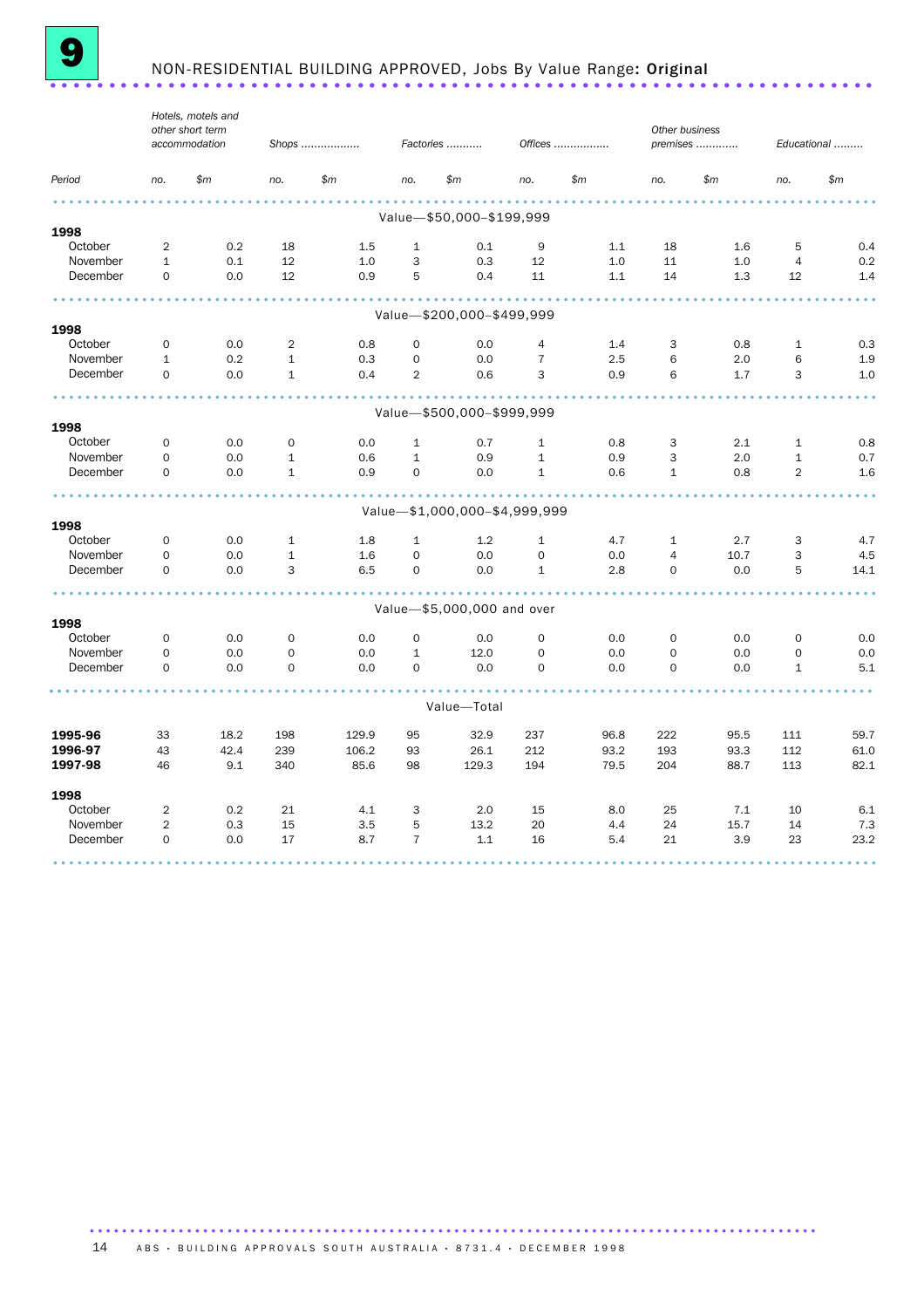

## 9 NON-RESIDENTIAL BUILDING APPROVED, Jobs By Value Range: Original *continued* ......................................................................

|          | Religious   |     | Health         |                               |                            | Entertainment and<br>recreational |                | Miscellaneous |                | Total non-residential<br>building |  |
|----------|-------------|-----|----------------|-------------------------------|----------------------------|-----------------------------------|----------------|---------------|----------------|-----------------------------------|--|
| Period   | no.         | \$m | no.            | \$m\$                         | no.                        | \$m\$                             | no.            | \$m\$         | no.            | \$m\$                             |  |
|          |             |     |                |                               | Value-\$50,000-\$199,999   |                                   |                |               |                |                                   |  |
| 1998     |             |     |                |                               |                            |                                   |                |               |                |                                   |  |
| October  | $\mathbf 0$ | 0.0 | $\mathbf 0$    | 0.0                           | 5                          | 0.4                               | $\overline{4}$ | 0.5           | 62             | 5.8                               |  |
| November | 3           | 0.2 | $\mathbf 0$    | 0.0                           | 2                          | 0.1                               | $\mathbf 0$    | 0.0           | 48             | 4.0                               |  |
| December | $\mathbf 0$ | 0.0 | $\mathbf{1}$   | 0.1                           | $\mathbf{1}$               | 0.1                               | 3              | 0.3           | 59             | 5.7                               |  |
|          |             |     |                |                               | Value-\$200,000-\$499,999  |                                   |                |               |                |                                   |  |
| 1998     |             |     |                |                               |                            |                                   |                |               |                |                                   |  |
| October  | $\mathbf 0$ | 0.0 | $\mathbf 0$    | 0.0                           | 3                          | 1.0                               | $\mathbf 0$    | 0.0           | 13             | 4.1                               |  |
| November | $\mathbf 0$ | 0.0 | $\mathbf{1}$   | 0.4                           | $\mathbf{1}$               | 0.3                               | $\mathbf 0$    | 0.0           | 23             | 7.7                               |  |
| December | $\mathbf 0$ | 0.0 | $\overline{2}$ | 0.4                           | $\mathbf{1}$               | 0.4                               | $\overline{2}$ | 0.5           | 20             | 5.8                               |  |
|          |             |     |                |                               |                            |                                   |                |               |                |                                   |  |
| 1998     |             |     |                |                               | Value-\$500,000-\$999,999  |                                   |                |               |                |                                   |  |
| October  | 0           | 0.0 | $\mathbf 0$    | 0.0                           | $\mathbf 0$                | 0.0                               | $\mathbf 0$    | 0.0           | 6              | 4.3                               |  |
| November | $\Omega$    | 0.0 | $\overline{2}$ | 1.4                           | 2                          | 1.4                               | $\mathbf 0$    | 0.0           | 11             | 7.9                               |  |
| December | $\mathbf 0$ | 0.0 | $\mathbf{1}$   | 0.7                           | $\mathbf{1}$               | 0.5                               | $\mathbf{1}$   | 0.6           | 8              | 5.7                               |  |
|          |             |     |                |                               |                            |                                   |                |               |                |                                   |  |
| 1998     |             |     |                | Value-\$1,000,000-\$4,999,999 |                            |                                   |                |               |                |                                   |  |
| October  | 0           | 0.0 | $\mathbf{1}$   | 1.3                           | 0                          | 0.0                               | 1              | 4.0           | 9              | 20.4                              |  |
| November | $\mathbf 0$ | 0.0 | $\mathbf 0$    | 0.0                           | 2                          | 2.0                               | $\mathbf 0$    | 0.0           | 10             | 18.8                              |  |
| December | $\mathbf 0$ | 0.0 | $\mathbf{1}$   | 1.6                           | $\mathbf{1}$               | 1.3                               | $\mathbf{1}$   | 4.8           | 12             | 31.1                              |  |
|          |             |     |                |                               |                            |                                   |                |               |                |                                   |  |
| 1998     |             |     |                |                               | Value-\$5,000,000 and over |                                   |                |               |                |                                   |  |
| October  | $\mathbf 0$ | 0.0 | $\mathbf{1}$   | 5.9                           | $\mathbf 0$                | 0.0                               | $\mathbf 0$    | 0.0           | $\mathbf{1}$   | 5.9                               |  |
| November | $\mathbf 0$ | 0.0 | $\mathbf{1}$   | 8.0                           | $\mathbf 0$                | 0.0                               | $\mathbf 0$    | 0.0           | $\overline{2}$ | 20.0                              |  |
| December | $\mathbf 0$ | 0.0 | $\mathbf 0$    | 0.0                           | $\mathbf 0$                | 0.0                               | $\mathbf 0$    | 0.0           | $\mathbf{1}$   | 5.1                               |  |
|          |             |     |                |                               | Value-Total                |                                   |                |               |                |                                   |  |
|          |             |     |                |                               |                            |                                   |                |               |                |                                   |  |
| 1995-96  | 16          | 4.7 | 49             | 52.1                          | 62                         | 26.8                              | 88             | 49.6          | 1 1 1 1        | 566.2                             |  |
| 1996-97  | 11          | 2.2 | 51             | 66.0                          | 68                         | 37.7                              | 95             | 52.6          | 1 1 1 7        | 580.7                             |  |
| 1997-98  | 10          | 5.3 | 57             | 46.5                          | 59                         | 58.4                              | 67             | 17.6          | 1 1 8 8        | 602.2                             |  |
| 1998     |             |     |                |                               |                            |                                   |                |               |                |                                   |  |
| October  | $\mathbf 0$ | 0.0 | $\overline{2}$ | 7.2                           | 8                          | 1.4                               | 5              | 4.5           | 91             | 40.5                              |  |
| November | 3           | 0.2 | 4              | 9.8                           | $\overline{7}$             | 3.9                               | $\mathbf 0$    | 0.0           | 94             | 58.3                              |  |
| December | $\mathbf 0$ | 0.0 | 5              | 2.8                           | $\overline{4}$             | 2.3                               | $\overline{7}$ | 6.2           | 100            | 53.5                              |  |
|          |             |     |                |                               |                            |                                   |                |               |                |                                   |  |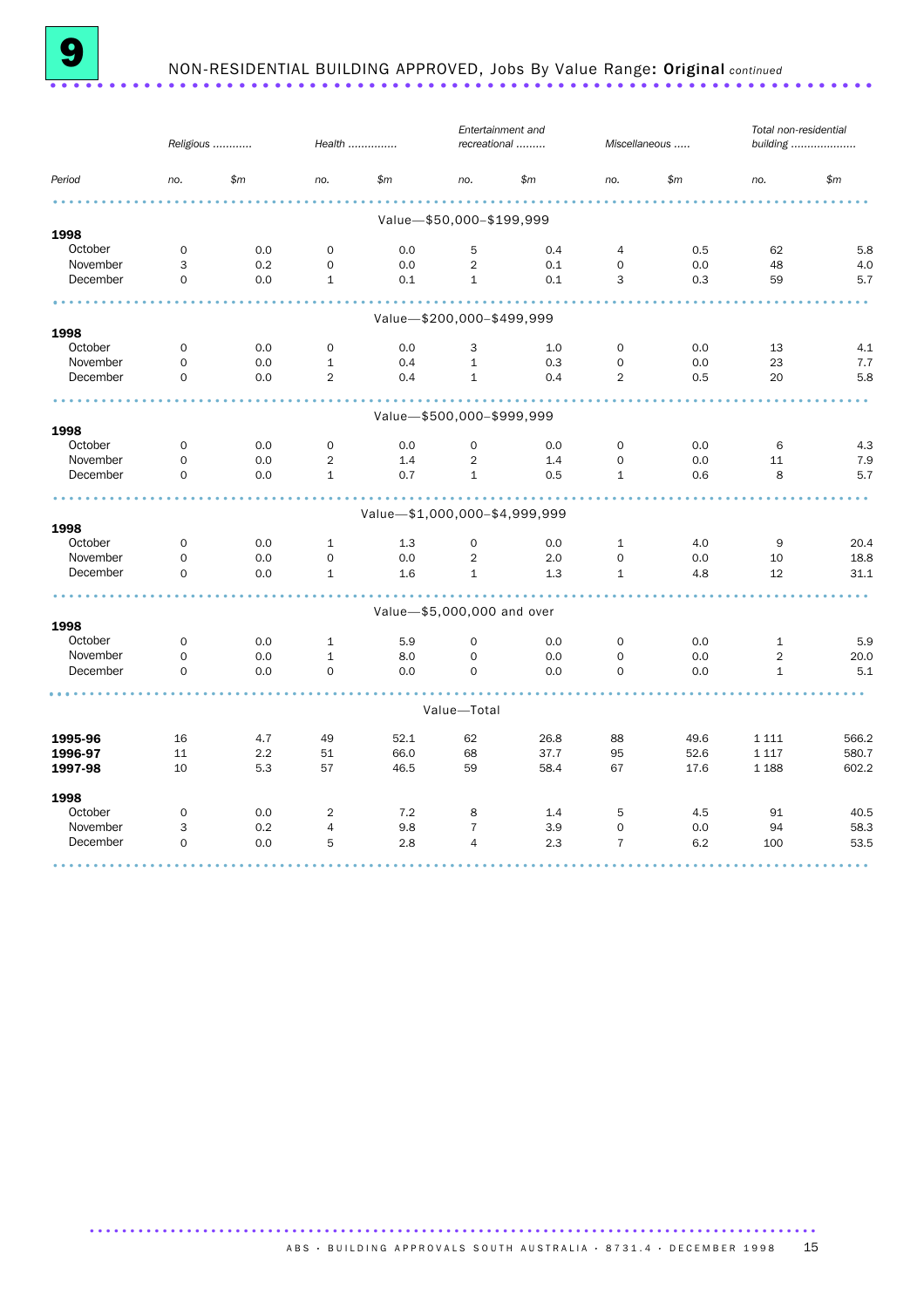

# 10 VALUE OF NON-RESIDENTIAL BUILDING APPROVED: Original ........................

|                      | Hotels, motels<br>and other short |             |            |            | Other              |                             |            |            | Entertain-   |            | Total non-   |
|----------------------|-----------------------------------|-------------|------------|------------|--------------------|-----------------------------|------------|------------|--------------|------------|--------------|
|                      | term accomm-                      |             |            |            | business           |                             |            |            | ment and     | Miscell-   | residential  |
| Period               | odation                           | Shops       | Factories  | Offices    | premises           | Educational                 | Religious  | Health     | recreational | aneous     | building     |
|                      |                                   |             |            |            |                    | PRIVATE SECTOR (\$ million) |            |            |              |            |              |
|                      |                                   |             |            |            |                    |                             |            |            |              |            |              |
| 1995-96              | 18.2                              | 122.0       | 26.2       | 53.3       | 77.8               | 17.2                        | 3.7        | 41.9       | 23.2         | 9.6        | 393.0        |
| 1996-97              | 38.9                              | 102.6       | 23.9       | 56.8       | 84.8               | 16.6                        | 2.2        | 50.0       | 13.0         | 33.7       | 422.4        |
| 1997-98              | 8.6                               | 82.7        | 128.9      | 59.9       | 85.9               | 19.0                        | 5.3        | 20.0       | 50.6         | 10.9       | 471.9        |
| 1997                 |                                   |             |            |            |                    |                             |            |            |              |            |              |
| December             | 0.7                               | 2.7         | 1.9        | 3.2        | 6.8                | 4.5                         | 3.2        | 1.1        | 1.1          | 2.6        | 27.8         |
| 1998                 |                                   |             |            |            |                    |                             |            |            |              |            |              |
| January              | 0.1                               | 1.6         | 1.3        | 0.3        | 1.7                | 0.5                         | 0.0        | 0.9        | 1.3          | 0.3        | 7.9          |
| February             | 0.5                               | 8.0         | 4.4        | 1.1        | 5.9                | 2.5                         | 0.0        | 0.2        | 7.9          | 0.5        | 31.0         |
| March                | 0.8                               | 9.7         | 2.3        | 2.6        | 28.8               | 0.9                         | 0.1        | 0.3        | 0.6          | 1.6        | 47.8         |
| April<br>May         | 0.0<br>2.8                        | 5.9<br>10.8 | 2.4<br>1.8 | 2.0<br>2.7 | 10.8<br>2.5        | 0.4<br>0.2                  | 0.0<br>0.5 | 0.1<br>3.1 | 1.9<br>10.7  | 0.3<br>0.6 | 23.8<br>35.6 |
| June                 | 0.3                               | 2.5         | 1.4        | 1.4        | 4.8                | 2.6                         | 0.1        | 1.8        | 1.8          | 0.4        | 17.0         |
| July                 | 13.1                              | 2.5         | 0.9        | 2.4        | 10.6               | 0.9                         | 0.1        | 0.1        | 0.1          | 1.0        | 31.6         |
| August               | 0.3                               | 6.8         | 8.8        | 7.3        | 24.3               | 1.6                         | 0.1        | 1.7        | 1.6          | 0.2        | 52.5         |
| September            | 4.8                               | 6.1         | 3.6        | 4.9        | 9.3                | 0.0                         | 0.0        | 0.3        | 0.2          | 1.4        | 30.5         |
| October              | 0.1                               | 4.1         | 2.0        | 7.6        | 7.1                | 1.9                         | 0.0        | 5.9        | 1.3          | 4.3        | 34.3         |
| November             | 0.1                               | 3.5         | 13.2       | 3.1        | 10.7               | 1.4                         | 0.2        | 8.5        | 2.6          | 0.0        | 43.3         |
| December             | 0.0                               | 8.3         | 0.7        | 1.3        | 3.8                | 6.5                         | 0.0        | 2.8        | 0.1          | 1.2        | 24.7         |
|                      |                                   |             |            |            |                    |                             |            |            |              |            |              |
|                      |                                   |             |            |            |                    | PUBLIC SECTOR (\$ million)  |            |            |              |            |              |
| 1995-96              | 0.0                               | 7.9         | 6.7        | 43.5       | 17.8               | 42.5                        | 1.0        | 10.2       | 3.6          | 40.0       | 173.2        |
| 1996-97              | 3.5                               | 3.6         | 2.2        | 36.4       | 8.5                | 44.5                        | 0.0        | 16.0       | 24.7         | 18.9       | 158.4        |
| 1997-98              | 0.5                               | 2.9         | 0.4        | 19.6       | 2.8                | 63.2                        | 0.0        | 26.4       | 7.8          | 6.7        | 130.3        |
| 1997                 |                                   |             |            |            |                    |                             |            |            |              |            |              |
| December             | 0.0                               | 0.1         | 0.0        | 0.5        | 0.0                | 4.9                         | 0.0        | 1.3        | 0.3          | 0.1        | 7.2          |
| 1998                 |                                   |             |            |            |                    |                             |            |            |              |            |              |
| January              | 0.0                               | 0.0         | 0.1        | 0.9        | 0.3                | 6.0                         | 0.0        | 0.8        | 0.0          | 0.2        | 8.3          |
| February             | 0.0                               | 1.4         | 0.0        | 1.4        | 0.0                | 1.8                         | 0.0        | 2.3        | 0.3          | 3.8        | 10.9<br>6.0  |
| March<br>April       | 0.0<br>0.0                        | 0.0<br>0.0  | 0.0<br>0.0 | 0.4<br>6.3 | 0.0<br>0.0         | 1.5<br>0.1                  | 0.0<br>0.0 | 1.5<br>0.0 | 1.0<br>4.4   | 1.6<br>0.0 | 10.9         |
| May                  | 0.0                               | 0.1         | 0.1        | 0.5        | 1.0                | 0.6                         | 0.0        | 0.1        | 0.0          | 0.2        | 2.5          |
| June                 | 0.0                               | 0.0         | 0.1        | 1.6        | 0.1                | 16.7                        | 0.0        | 0.9        | 0.1          | 0.0        | 19.5         |
| July                 | 0.3                               | 0.0         | 0.0        | 0.8        | 5.4                | 0.4                         | 0.0        | 0.0        | 0.7          | 0.9        | 8.5          |
| August               | 0.0                               | 0.0         | 0.0        | 2.2        | 2.3                | 8.5                         | 0.0        | 0.0        | 5.7          | 0.9        | 19.6         |
| September            | 0.3                               | 1.2         | 0.0        | 1.2        | 0.1                | 3.4                         | 0.0        | 10.3       | 0.0          | 0.1        | 16.4         |
| October              | 0.1                               | 0.0         | 0.0        | 0.4        | 0.0                | 4.2                         | 0.0        | 1.3        | 0.1          | 0.2        | 6.2          |
| November<br>December | 0.2<br>0.0                        | 0.0<br>0.4  | 0.0<br>0.3 | 1.3<br>4.1 | 5.0<br>0.1         | 5.9<br>16.7                 | 0.0<br>0.0 | 1.3<br>0.0 | 1.3<br>2.2   | 0.0<br>4.9 | 15.1<br>28.7 |
|                      |                                   |             |            |            |                    |                             |            |            |              |            |              |
|                      |                                   |             |            |            | TOTAL (\$ million) |                             |            |            |              |            |              |
| 1995-96              | 18.2                              | 129.9       | 32.9       | 96.8       | 95.5               | 59.7                        | 4.7        | 52.1       | 26.8         | 49.6       | 566.2        |
| 1996-97              | 42.4                              | 106.2       | 26.1       | 93.2       | 93.3               | 61.0                        | 2.2        | 66.0       | 37.7         | 52.6       | 580.7        |
| 1997-98              | 9.1                               | 85.6        | 129.3      | 79.5       | 88.7               | 82.1                        | 5.3        | 46.5       | 58.4         | 17.6       | 602.2        |
| 1997                 |                                   |             |            |            |                    |                             |            |            |              |            |              |
| December             | 0.7                               | 2.8         | 1.9        | 3.8        | 6.8                | 9.4                         | 3.2        | 2.4        | 1.3          | 2.8        | 35.1         |
| 1998                 |                                   |             |            |            |                    |                             |            |            |              |            |              |
| January              | 0.1                               | 1.6         | 1.4        | 1.3        | 1.9                | 6.5                         | 0.0        | 1.6        | 1.3          | 0.4        | 16.1         |
| February             | 0.5                               | 9.4         | 4.4        | 2.5        | 5.9                | 4.3                         | 0.0        | 2.5        | 8.2          | 4.3        | 41.9         |
| March                | 0.8                               | 9.7         | 2.3        | 3.0        | 28.8               | 2.4                         | 0.1        | 1.8        | 1.6          | 3.2        | 53.8         |
| April<br>May         | 0.0<br>2.8                        | 5.9<br>10.9 | 2.4<br>1.8 | 8.3<br>3.2 | 10.8<br>3.5        | 0.5<br>0.8                  | 0.0<br>0.5 | 0.1<br>3.2 | 6.3<br>10.7  | 0.3<br>0.7 | 34.6<br>38.2 |
| June                 | 0.3                               | 2.5         | 1.5        | 3.0        | 4.8                | 19.3                        | 0.1        | 2.7        | 1.9          | 0.4        | 36.5         |
| July                 | 13.4                              | 2.5         | 0.9        | 3.1        | 16.0               | 1.3                         | 0.1        | 0.1        | 0.8          | 1.9        | 40.2         |
| August               | 0.3                               | 6.8         | 8.8        | 9.5        | 26.6               | 10.1                        | 0.1        | 1.7        | 7.4          | 1.0        | 72.1         |
| September            | 5.0                               | 7.3         | 3.6        | 6.1        | 9.4                | 3.4                         | 0.0        | 10.6       | 0.2          | 1.4        | 46.9         |
| October              | 0.2                               | 4.1         | 2.0        | 8.0        | 7.1                | 6.1                         | 0.0        | 7.2        | 1.4          | 4.5        | 40.5         |
| November             | 0.3                               | 3.5         | 13.2       | 4.4        | 15.7               | 7.3                         | 0.2        | 9.8        | 3.9          | 0.0        | 58.3         |
| December             | 0.0                               | 8.7         | 1.1        | 5.4        | 3.9                | 23.2                        | 0.0        | 2.8        | 2.3          | 6.2        | 53.5         |

.......................................................................................... 16 ABS · BUILDING APPROVALS SOUTH AUSTRALIA · 8731.4 · DECEMBER 1998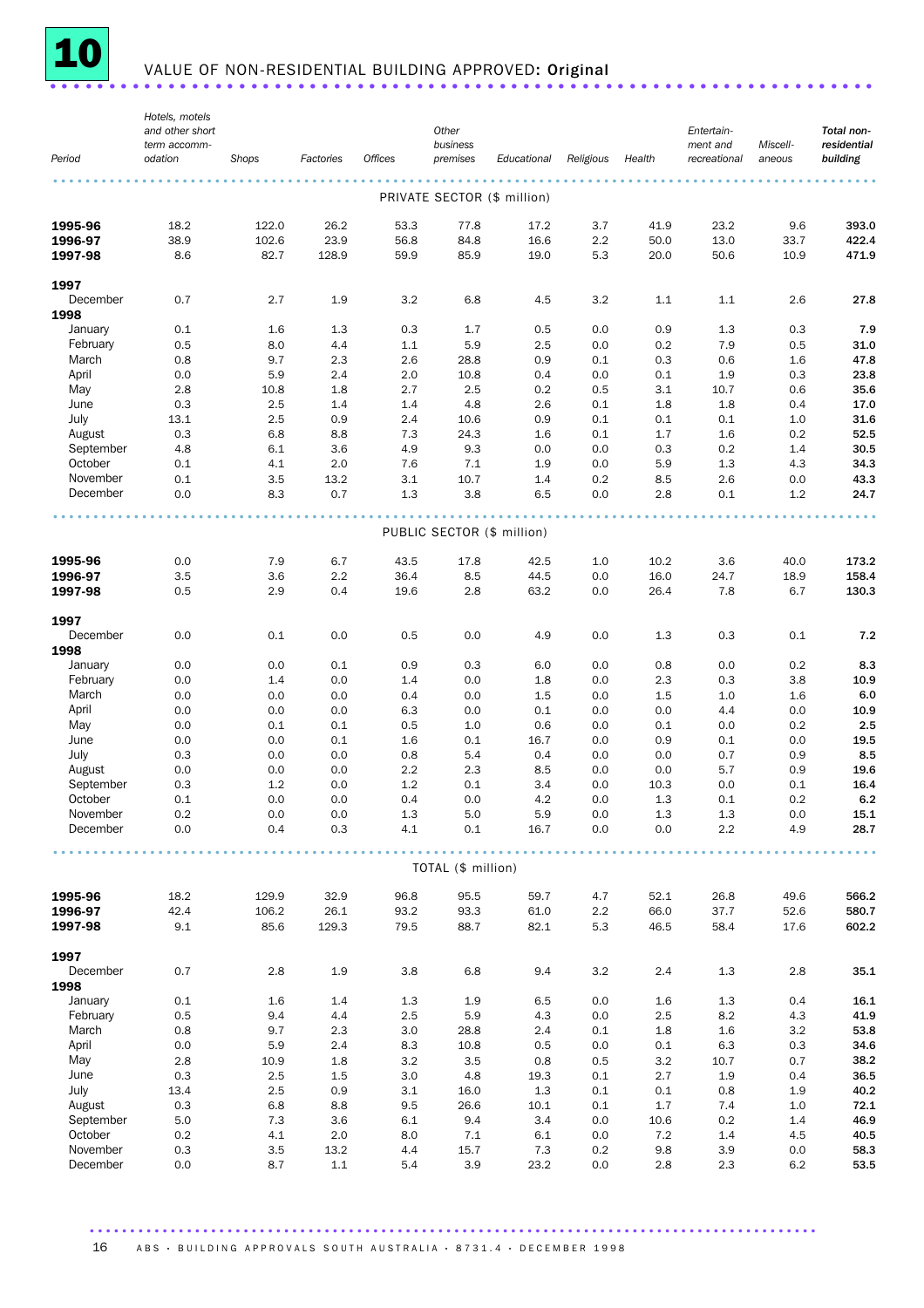

## <sup>11</sup> BUILDING APPROVED IN THE ADELAIDE STATISTICAL DIVISION: Original ......................................................................

#### DWELLINGS (no.)..... VALUE (\$'000).......................................................................................

|              |                |                   |                |                |                            | Alterations                |             |                   |                          |
|--------------|----------------|-------------------|----------------|----------------|----------------------------|----------------------------|-------------|-------------------|--------------------------|
|              |                | New other         |                |                | New other                  | and additions              | Total       | Non-              |                          |
|              | New            | residential Total |                | New            | residential                | to residential             | residential | residential       | <b>Total</b><br>building |
| Period       | houses         | building          | dwellings(a)   | houses         | building                   | building(b)                | building    | building          |                          |
|              |                |                   |                |                |                            |                            |             |                   |                          |
|              |                |                   |                |                | PRIVATE SECTOR             |                            |             |                   |                          |
| 1996-97      | 3510           | 489               | 4 0 20         | 301 860        | 36 115                     | 91 150                     | 429 125     | 306 979           | 736 104                  |
| 1997-98      | 4 0 0 4        | 536               | 4627           | 371 235        | 49 293                     | 99 543                     | 520 071     | 379 003           | 899 074                  |
|              |                |                   |                |                |                            |                            |             |                   |                          |
| 1997         |                |                   |                |                |                            |                            |             |                   |                          |
| December     | 347            | 28                | 376            | 33 868         | 2915                       | 8 2 0 8                    | 44 991      | 19 965            | 64 955                   |
| 1998         |                |                   |                |                |                            |                            |             |                   |                          |
| January      | 217            | 35                | 253            | 20 621         | 2829                       | 5 6 8 6                    | 29 137      | 5 7 1 8           | 34 855                   |
| February     | 321            | 51                | 441            | 30 455         | 7885                       | 13 535                     | 51875       | 26 845            | 78 720                   |
| March        | 374            | 43                | 419            | 34 371         | 3 2 5 0                    | 8 4 0 1                    | 46 022      | 22 265            | 68 287                   |
| April        | 300            | 27                | 329            | 27 181         | 2 5 4 8                    | 7 2 1 3                    | 36942       | 14 663            | 51 605                   |
| May          | 342            | 55                | 398            | 30 931         | 6 3 5 0                    | 7 2 5 0                    | 44 530      | 31 585            | 76 115                   |
| June         | 400            | 66                | 467            | 39 241         | 5 3 0 9                    | 7628                       | 52 178      | 12 3 98           | 64 576                   |
| July         | 442            | 223               | 667            | 39 639         | 18 685                     | 8831                       | 67 155      | 15 898            | 83 053                   |
| August       | 331            | 77                | 408            | 31 534         | 7571                       | 6973                       | 46 0 78     | 30 273            | 76 351                   |
| September    | 401            | 113               | 514            | 40 010         | 42 799                     | 9 7 3 4                    | 92 543      | 19 318            | 111 861                  |
| October      | 361            | 37                | 398            | 35 633         | 4 0 3 9                    | 8 5 6 4                    | 48 236      | 29 710            | 77946                    |
| November     | 343            | 31                | 378            | 34 834         | 2883                       | 9617                       | 47 334      | 36 566            | 83 900                   |
| December     | 321            | 54                | 377            | 31 050         | 3915                       | 7 7 6 5                    | 42 730      | 19 914            | 62 643                   |
|              |                |                   |                |                |                            |                            |             |                   |                          |
|              |                |                   |                |                | PUBLIC SECTOR              |                            |             |                   |                          |
|              |                |                   |                |                |                            |                            |             |                   |                          |
| 1996-97      | 84             | 17                | 101            | 6 4 3 3        | 1 3 0 5                    | 171                        | 7910        | 129 838           | 137 748                  |
| 1997-98      | 161            | 17                | 180            | 12 101         | 995                        | 306                        | 13 401      | 89 596            | 102 998                  |
|              |                |                   |                |                |                            |                            |             |                   |                          |
| 1997         |                |                   |                |                |                            |                            |             |                   |                          |
| December     | $\overline{7}$ | $\mathbf 0$       | $\overline{7}$ | 515            | $\mathbf 0$                | 12                         | 526         | 2 3 5 0           | 2877                     |
| 1998         |                |                   |                |                |                            |                            |             |                   |                          |
| January      | 8              | 3<br>$\mathbf 0$  | 11<br>$1\,$    | 443            | 166                        | 15                         | 624         | 7 101             | 7726                     |
| February     | $\mathbf{1}$   |                   |                | 86             | $\mathbf 0$                | $\mathbf 0$                | 86          | 8 1 2 4           | 8 2 1 0                  |
| March        | 36             | 0<br>0            | 36<br>10       | 2 3 9 5        | $\mathbf 0$<br>$\mathbf 0$ | $\mathbf 0$<br>$\mathbf 0$ | 2 3 9 5     | 3 9 8 3           | 6377<br>11 743           |
| April<br>May | 10<br>3        | 0                 | 3              | 1 0 1 6<br>234 | $\mathsf{O}\xspace$        | 10                         | 1016<br>244 | 10 728<br>2 1 4 2 | 2 3 8 5                  |
| June         | 31             | 6                 | 39             | 2 3 4 3        | 360                        | 165                        | 2868        | 18 387            | 21 256                   |
| <b>July</b>  | $\overline{2}$ | $\mathbf 0$       | $\overline{2}$ | 152            | $\mathbf 0$                | 715                        | 867         | 1618              | 2 4 8 5                  |
| August       | $\mathbf{1}$   | $\overline{4}$    | 5              | 69             | 220                        | 0                          | 289         | 18 24 2           | 18 531                   |
| September    | 9              | 0                 | 9              | 639            | $\mathbf 0$                | 219                        | 858         | 13 373            | 14 232                   |
| October      | 22             | $\mathbf 0$       | 22             | 1538           | $\mathbf 0$                | 15                         | 1553        | 4581              | 6 1 3 3                  |
| November     | 10             | 6                 | 16             | 798            | 642                        | $\mathbf 0$                | 1 4 4 0     | 11 0 72           | 12 512                   |
| December     | $\overline{7}$ | $\Omega$          | $\overline{7}$ | 473            | $\Omega$                   | 60                         | 533         | 19 759            | 20 29 2                  |
|              |                |                   |                |                |                            |                            |             |                   |                          |
|              |                |                   |                |                |                            |                            |             |                   |                          |
|              |                |                   |                |                | <b>TOTAL</b>               |                            |             |                   |                          |
| 1996-97      | 3594           | 506               | 4 1 2 1        | 308 293        | 37 4 20                    | 91 321                     | 437 035     | 436 818           | 873 852                  |
| 1997-98      | 4 1 6 5        | 553               | 4807           | 383 336        | 50 287                     | 99 849                     | 533 472     | 468 599           | 1 002 071                |
|              |                |                   |                |                |                            |                            |             |                   |                          |
| 1997         |                |                   |                |                |                            |                            |             |                   |                          |
| December     | 354            | 28                | 383            | 34 383         | 2915                       | 8 2 1 9                    | 45 517      | 22 315            | 67832                    |
| 1998         |                |                   |                |                |                            |                            |             |                   |                          |
| January      | 225            | 38                | 264            | 21 064         | 2996                       | 5 7 0 1                    | 29 761      | 12 8 20           | 42 581                   |
| February     | 322            | 51                | 442            | 30 541         | 7885                       | 13 535                     | 51961       | 34 969            | 86 930                   |
| March        | 410            | 43                | 455            | 36 766         | 3 2 5 0                    | 8 4 0 1                    | 48 417      | 26 247            | 74 664                   |
| April        | 310            | 27                | 339            | 28 197         | 2 5 4 8                    | 7 2 1 3                    | 37958       | 25 390            | 63 348                   |
| May          | 345            | 55                | 401            | 31 164         | 6 3 5 0                    | 7 2 6 0                    | 44 7 7 4    | 33 7 26           | 78 500                   |
| June         | 431            | 72                | 506            | 41 585         | 5 6 6 9                    | 7 7 9 3                    | 55 047      | 30 785            | 85 832                   |
| July         | 444            | 223               | 669            | 39 791         | 18 6 85                    | 9546                       | 68 0 22     | 17 517            | 85 539                   |
| August       | 332            | 81                | 413            | 31 603         | 7 7 9 1                    | 6973                       | 46 367      | 48 515            | 94 882                   |
| September    | 410            | 113               | 523            | 40 649         | 42 799                     | 9953                       | 93 401      | 32 691            | 126 092                  |
| October      | 383            | 37                | 420            | 37 170         | 4 0 3 9                    | 8579                       | 49 788      | 34 291            | 84 079                   |
| November     | 353            | 37                | 394            | 35 632         | 3525                       | 9617                       | 48774       | 47 638            | 96 412                   |
| December     | 328            | 54                | 384            | 31 523         | 3915                       | 7825                       | 43 262      | 39 673            | 82 935                   |

(a) Refer to footnote (a) in Table 12. (b) Refer to Explanatory Notes paragraph 12.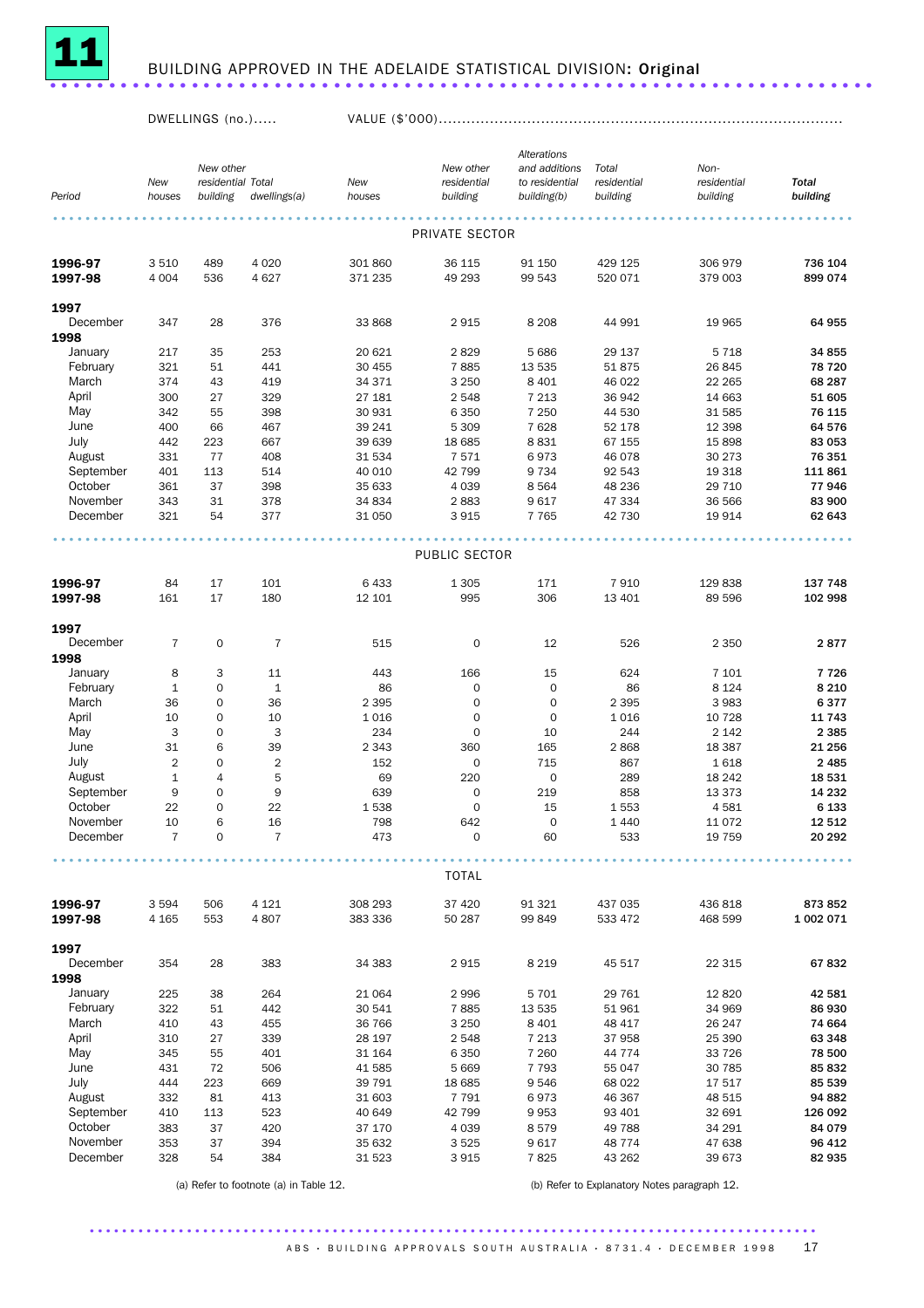

## BUILDING APPROVED IN STATISTICAL AREAS ...................................................................

DWELLINGS (no.)................. VALUE (\$'000)...............................................................

|                              |                | New other               |                       |               | New other                | Alterations and<br>additions to | Total                   | Non-                    |                     |
|------------------------------|----------------|-------------------------|-----------------------|---------------|--------------------------|---------------------------------|-------------------------|-------------------------|---------------------|
| Statistical area             | New<br>houses  | residential<br>building | Total<br>dwellings(a) | New<br>houses | residential<br>buildings | residential<br>buildings(b)     | residential<br>building | residential<br>building | Total<br>building   |
|                              |                |                         |                       |               |                          |                                 |                         |                         |                     |
| <b>SOUTH AUSTRALIA</b>       | 493            | 62                      | 563                   | 45 753        | 4516                     | 10 0 22                         | 60 291                  | 53 452                  | 113 743             |
| Adelaide (SD)                | 328            | 54                      | 384                   | 31 523        | 3915                     | 7825                            | 43 262                  | 39 673                  | 82 935              |
| Northern Adelaide (SSD)      | 132            | 12                      | 144                   | 12 063        | 820                      | 1042                            | 13 9 24                 | 11 904                  | 25828               |
| Gawler (M)                   | $\overline{7}$ | 0                       | $\overline{7}$        | 764           | $\mathbf 0$              | 80                              | 844                     | 0                       | 844                 |
| Playford (C)-East Central    | 14             | 0                       | 14                    |               | $\mathbf 0$              |                                 |                         | 0                       | 1 2 8 9             |
|                              |                |                         |                       | 1 1 2 7       |                          | 162                             | 1 2 8 9                 |                         |                     |
| Playford (C)-Elizabeth       | $\mathbf 0$    | $\mathbf{O}$            | $\mathbf 0$           | $\mathbf 0$   | $\mathbf 0$              | 20                              | 20                      | $\mathbf 0$             | 20                  |
| Playford (C)-Hills           | $\overline{2}$ | $\mathbf{O}$            | $\overline{2}$        | 130           | $\mathbf 0$              | 11                              | 141                     | $\mathbf 0$             | 141                 |
| Playford (C)-West            | $\mathbf{1}$   | 0                       | $\mathbf{1}$          | 96            | $\mathbf 0$              | 37                              | 133                     | 90                      | 223                 |
| Playford (C)-West Central    | $\mathbf 0$    | $\mathbf{O}$            | $\mathbf 0$           | $\mathbf 0$   | $\mathbf 0$              | 12                              | 12                      | $\mathbf 0$             | 12                  |
| Port Adel. Enfield (C)-East  | 28             | 12                      | 40                    | 2 2 2 6       | 820                      | 77                              | 3 1 2 3                 | $\mathbf 0$             | 3 1 2 3             |
| Port Adel. Enfield (C)-Inner | 3              | 0                       | 3                     | 189           | $\mathbf 0$              | 95                              | 284                     | 4 0 0 0                 | 4 2 8 4             |
| Salisbury (C)-Central        | $\overline{7}$ | 0                       | $\overline{7}$        | 660           | $\mathbf 0$              | $\mathbf 0$                     | 660                     | 2 2 2 5                 | 2885                |
| Salisbury (C)-Inner North    | 13             | 0                       | 13                    | 796           | $\mathbf 0$              | 14                              | 810                     | 0                       | 810                 |
| Salisbury (C)-North-East     | 3              | 0                       | 3                     |               | $\mathbf 0$              |                                 |                         | 366                     | 667                 |
|                              |                |                         |                       | 259           |                          | 42                              | 302                     |                         |                     |
| Salisbury (C)-South-East     | $\overline{7}$ | 0                       | $\overline{7}$        | 953           | $\mathbf 0$              | 89                              | 1 0 4 2                 | 200                     | 1 2 4 2             |
| Salisbury (C) Bal            | 6              | $\mathbf{O}$            | 6                     | 638           | $\mathbf 0$              | $\mathbf 0$                     | 638                     | 625                     | 1 2 6 3             |
| Tea Tree Gully (C)-Central   | $\mathbf{1}$   | 0                       | $\mathbf{1}$          | 100           | $\mathbf 0$              | 95                              | 195                     | 95                      | 290                 |
| Tea Tree Gully (C)-Hills     | 3              | $\mathbf{O}$            | 3                     | 266           | $\mathbf 0$              | 127                             | 392                     | $\mathbf 0$             | 392                 |
| Tea Tree Gully (C)-North     | 24             | 0                       | 24                    | 2 5 4 6       | $\mathbf 0$              | 14                              | 2 5 6 0                 | 4 2 2 3                 | 6784                |
| Tea Tree Gully (C)-South     | 13             | 0                       | 13                    | 1 3 1 1       | $\mathbf 0$              | 168                             | 1479                    | 80                      | 1559                |
|                              |                |                         |                       |               |                          |                                 |                         |                         |                     |
| Western Adelaide (SSD)       | 50             | 0                       | 50                    | 4048          | $\boldsymbol{0}$         | 1776                            | 5824                    | 14 480                  | 20 304              |
| Charles Sturt (C)-Coastal    | $\overline{4}$ | 0                       | $\overline{4}$        | 500           | $\mathbf 0$              | 490                             | 990                     | 236                     | 1 2 2 6             |
| Charles Sturt (C)-Inner East | 6              | 0                       | 6                     | 592           | $\mathbf 0$              | 82                              | 674                     | 5631                    | 6 3 0 5             |
| Charles Sturt (C)-Inner West | $\overline{4}$ | 0                       | $\overline{4}$        | 278           | $\mathbf 0$              | 200                             | 478                     | 98                      | 576                 |
| Charles Sturt (C)-North-East |                | $\mathbf{O}$            |                       | 549           | $\mathbf 0$              |                                 |                         |                         |                     |
|                              | 7              |                         | $\overline{7}$        |               |                          | 422                             | 971                     | 3 1 9 0                 | 4 1 6 1             |
| Port Adel. Enfield (C)-Coast | 8              | 0                       | 8                     | 597           | $\mathbf 0$              | 261                             | 858                     | 0                       | 858                 |
| Port Adel. Enfield (C)-Port  | 13             | 0                       | 13                    | 1 1 3 3       | $\mathbf 0$              | $\mathbf 0$                     | 1 1 3 3                 | 2935                    | 4 0 6 8             |
| West Torrens (C)-East        | $\mathbf 0$    | 0                       | $\mathbf 0$           | $\mathbf 0$   | $\Omega$                 | 241                             | 241                     | 950                     | 1 1 9 1             |
| West Torrens (C)-West        | 8              | 0                       | 8                     | 400           | $\mathbf 0$              | 80                              | 480                     | 1 4 4 0                 | 1920                |
| Unincorp. Western            | $\Omega$       | $\mathbf{O}$            | $\mathbf 0$           | $\mathbf 0$   | $\mathbf 0$              | $\mathbf 0$                     | $\mathbf{O}$            | $\mathbf 0$             | $\mathbf 0$         |
|                              |                |                         |                       |               |                          |                                 |                         |                         |                     |
| Eastern Adelaide (SSD)       | 56             | 27                      | 83                    | 6784          | 2005                     | 3 5 5 0                         | 12 338                  | 6871                    | 19 209              |
| Adelaide (C)                 | 0              | 4                       | $\overline{4}$        | $\mathbf 0$   | 600                      | 105                             | 705                     | 2 4 7 0                 | 3 1 7 5             |
| Adelaide Hills (DC)-Central  | 3              | 0                       | 3                     | 288           | $\mathbf 0$              | 307                             | 595                     | 0                       | 595                 |
| Adelaide Hills (DC)-Ranges   | 1              | $\mathbf{O}$            | $\mathbf{1}$          | 60            | $\mathbf 0$              | 410                             | 470                     | $\mathbf 0$             | 470                 |
| Burnside (C)-North-East      | 10             | 4                       | 14                    | 1 2 1 6       | 365                      | 315                             | 1896                    | 650                     | 2546                |
| Burnside (C)-South-West      | 11             | $\overline{2}$          | 13                    | 1 200         | 140                      | 133                             | 1473                    | 2675                    | 4 1 4 7             |
| Campbelltown (C)-East        | 9              | 0                       | 9                     | 1 0 5 9       | $\mathbf 0$              | 145                             | 1 2 0 4                 | $\mathbf 0$             | 1 2 0 4             |
| Campbelltown (C)-West        | 8              | $\overline{2}$          | 10                    | 673           | 100                      | 289                             | 1 0 6 2                 | 56                      | 1 1 1 8             |
| Norw. P'ham St Ptrs (C)-East | 4              | 15                      | 19                    | 602           | 800                      | 497                             | 1899                    | $\Omega$                | 1899                |
| Norw. P'ham St Ptrs (C)-West | 3              | 0                       | 3                     | 210           |                          |                                 |                         | 220                     | 841                 |
|                              |                |                         |                       |               | 0                        | 411                             | 621                     |                         |                     |
| Prospect (C)                 | $\mathbf 0$    | 0                       | $\mathsf{O}\xspace$   | $\mathbf 0$   | $\mathsf{O}\xspace$      | 263                             | 263                     | 0                       | 263                 |
| Unley (C)-East               | $\overline{2}$ | 0                       | $\sqrt{2}$            | 177           | $\mathbf 0$              | 409                             | 586                     | $\mathbf 0$             | 586                 |
| Unley (C)-West               | $\mathbf{1}$   | 0                       | $\mathbf{1}$          | 130           | 0                        | 250                             | 380                     | 150                     | 530                 |
| Walkerville (M)              | 4              | 0                       | $\overline{4}$        | 1 1 7 0       | $\mathbf 0$              | 16                              | 1 1 8 6                 | 650                     | 1836                |
| Southern Adelaide (SSD)      |                |                         |                       |               |                          |                                 |                         |                         | 17 593              |
|                              | 90             | 15                      | 107                   | 8629          | 1090                     | 1457                            | 11 176                  | 6418                    |                     |
| Holdfast Bay(C)-North        | 8              | $\overline{a}$          | 12                    | 890           | 360                      | 153                             | 1 4 0 3                 | 1707                    | 3 1 1 0             |
| Holdfast Bay(C)-South        | 6              | 2                       | 8                     | 766           | 160                      | 222                             | 1 1 4 8                 | 200                     | 1 3 4 8             |
| Marion (C)-Central           | 15             | 0                       | 15                    | 1 3 6 3       | $\mathsf{O}\xspace$      | 88                              | 1451                    | 729                     | 2 1 8 0             |
| Marion (C)-North             | $\overline{4}$ | 0                       | 4                     | 526           | $\mathsf{O}\xspace$      | 45                              | 571                     | 0                       | 571                 |
| Marion (C)-South             | 10             | 2                       | 12                    | 932           | 80                       | 51                              | 1 0 6 2                 | 80                      | 1 1 4 2             |
| Mitcham (C)-Hills            | $\mathbf 0$    | 0                       | 0                     | $\mathbf 0$   | $\mathbf 0$              | $\mathbf 0$                     | 0                       | 0                       | 0                   |
| Mitcham (C)-North-East       | 0              | 0                       | 0                     | 0             | $\mathsf{O}\xspace$      | 120                             | 120                     | 0                       | 120                 |
| Mitcham (C)-West             | 0              | 0                       | 0                     | 0             | $\mathbf 0$              | 0                               | 0                       | 0                       | 0                   |
|                              |                |                         |                       |               |                          |                                 |                         |                         |                     |
| Onkaparinga (C)-Hackham      | $\mathbf 0$    | 0                       | 0                     | $\mathbf 0$   | $\mathbf 0$              | $\mathsf{O}\xspace$             | $\mathbf 0$             | 0                       | $\mathsf{O}\xspace$ |
| Onkaparinga (C)-Hills        | 8              | 0                       | 10                    | 670           | $\mathbf 0$              | 70                              | 740                     | 1462                    | 2 2 0 2             |
| Onkaparinga (C)-Morphett     | $\overline{2}$ | 0                       | $\sqrt{2}$            | 84            | $\mathbf 0$              | 48                              | 132                     | 0                       | 132                 |
| Onkaparinga (C)-North Coast  | 6              | 5                       | 11                    | 381           | 350                      | 102                             | 833                     | 50                      | 883                 |
| Onkaparinga (C)-Reservoir    | 11             | 0                       | 11                    | 1 3 1 9       | $\mathsf{O}\xspace$      | 213                             | 1532                    | 990                     | 2522                |
| Onkaparinga (C)-South Coast  | 12             | 2                       | 14                    | 993           | 140                      | 173                             | 1 3 0 6                 | 1 200                   | 2 5 0 6             |
| Onkaparinga (C)-Woodcroft    | 8              | 0                       | 8                     | 707           | $\mathbf 0$              | 171                             | 878                     | 0                       | 878                 |

18 ABS · BUILDING APPROVALS SOUTH AUSTRALIA · 8731.4 · DECEMBER 1998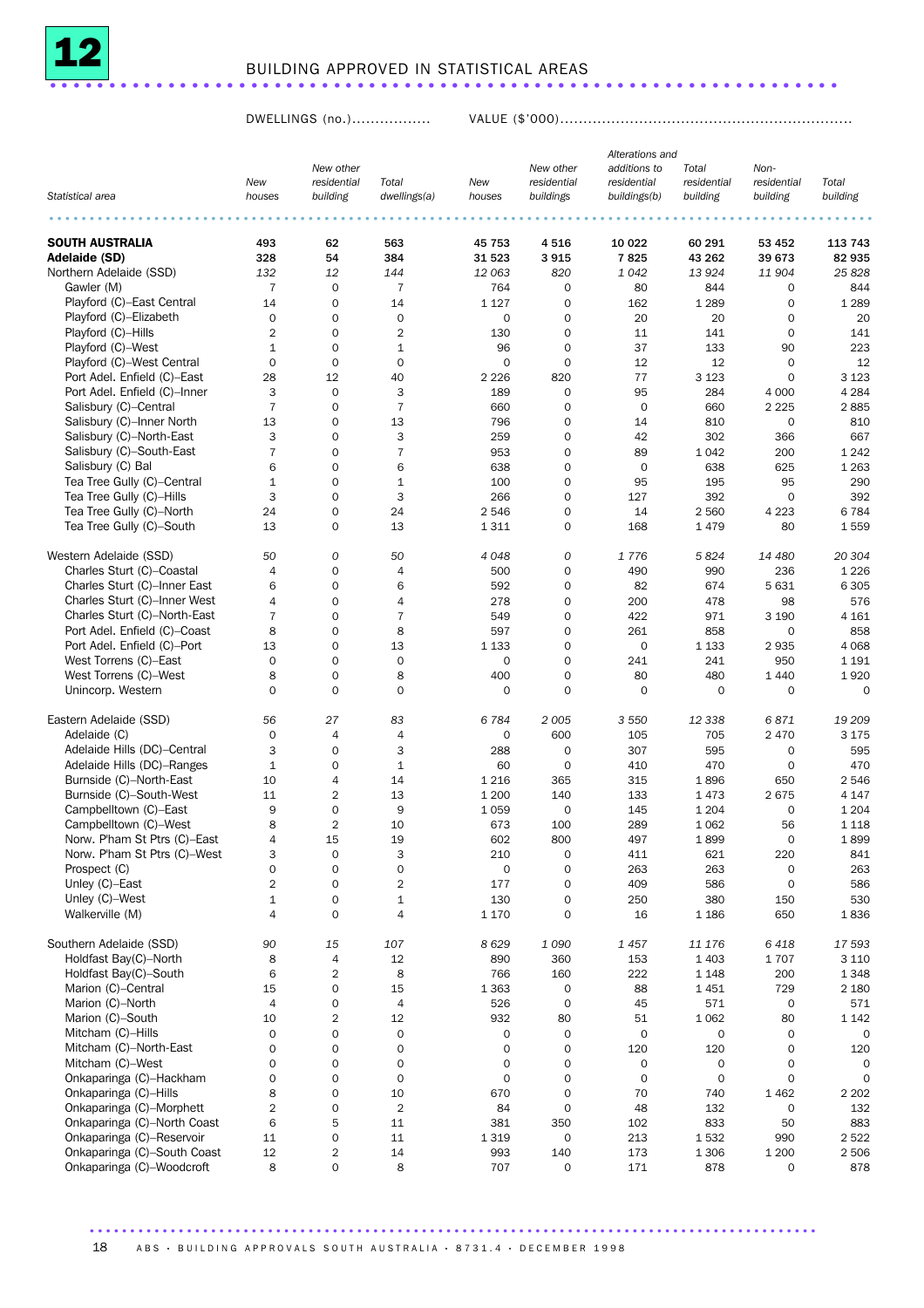

#### BUILDING APPROVED IN STATISTICAL AREAS *continued* ....................................................................

DWELLINGS (no.)................ VALUE (\$'000)...............................................................

|                                |                |                          |                         |             |                          | Alterations and             |                      |                     |                     |
|--------------------------------|----------------|--------------------------|-------------------------|-------------|--------------------------|-----------------------------|----------------------|---------------------|---------------------|
|                                | New            | New other<br>residential | Total                   | New         | New other<br>residential | additions to<br>residential | Total<br>residential | Non-<br>residential | Total               |
| Statistical area               | houses         | building                 | dwellings(a)            | houses      | buildings                | buildings(b)                | building             | building            | building            |
|                                |                |                          |                         |             |                          |                             |                      |                     |                     |
| <b>Outer Adelaide (SD)</b>     | 72             | $\mathbf 0$              | 73                      | 6882        | $\mathbf 0$              | 654                         | 7536                 | 1526                | 9 0 6 1             |
| Barossa (SSD)                  | 12             | 0                        | 12                      | 985         | 0                        | 178                         | 1 1 6 3              | 611                 | 1774                |
| Barossa (DC)-Angaston          | 2              | $\mathbf 0$              | $\overline{\mathbf{c}}$ | 155         | 0                        | 81                          | 236                  | 421                 | 656                 |
| Barossa (DC)-Barossa           | 2              | $\mathbf 0$              | $\overline{\mathbf{c}}$ | 160         | 0                        | $\mathbf 0$                 | 160                  | $\mathbf 0$         | 160                 |
| Barossa (DC)-Tanunda           | $\mathbf{1}$   | 0                        | $\mathbf{1}$            | 89          | $\mathbf 0$              | 40                          | 129                  | 190                 | 319                 |
| Kapunda and Light (DC)         | 4              | $\mathbf 0$              | $\overline{4}$          | 379         | 0                        | 58                          | 436                  | $\mathbf 0$         | 436                 |
| Mallala (DC)                   | 3              | $\mathbf 0$              | 3                       | 202         | 0                        | 0                           | 202                  | $\mathbf 0$         | 202                 |
| Kangaroo Island (SSD)          | 7              | 0                        | $\overline{7}$          | 825         | 0                        | $\mathcal{O}$               | 825                  | 120                 | 945                 |
| Kangaroo Island (DC)           | $\overline{7}$ | 0                        | $\overline{7}$          | 825         | 0                        | 0                           | 825                  | 120                 | 945                 |
| Mt Lofty Ranges (SSD)          | 23             | 0                        | 23                      | 2 1 8 1     | 0                        | 134                         | 2 3 1 6              | 500                 | 2816                |
| Adelaide Hills (DC)-North      | 3              | $\mathbf 0$              | 3                       | 274         | 0                        | 80                          | 354                  | $\mathbf 0$         | 354                 |
| Adelaide Hills (DC) Bal        | 8              | $\mathbf 0$              | 8                       | 865         | 0                        | $\mathbf 0$                 | 865                  | $\mathbf 0$         | 865                 |
| Mount Barker (DC)-Central      | $\overline{7}$ | 0                        | $\overline{7}$          | 571         | 0                        | 0                           | 571                  | 200                 | 771                 |
| Mount Barker (DC) Bal          | 5              | $\mathbf 0$              | 5                       | 470         | 0                        | 54                          | 525                  | 300                 | 825                 |
| Fleurieu (SSD)                 | 30             | 0                        | 31                      | 2 891       | 0                        | 341                         | 3 2 3 2              | 295                 | 3527                |
| Alexandrina (DC)-Coastal       | 10             | $\mathbf 0$              | 10                      | 947         | 0                        | 181                         | 1 1 2 8              | $\mathbf 0$         | 1 1 2 8             |
| Alexandrina (DC)-Strathalbyn   | 8              | 0                        | 9                       | 789         | 0                        | 66                          | 855                  | 295                 | 1 1 5 0             |
| Victor Harbor (DC)             | $\overline{7}$ | $\mathbf 0$              | $\overline{7}$          | 675         | 0                        | 50                          | 725                  | $\mathbf 0$         | 725                 |
| Yankalilla (DC)                | 5              | $\mathbf 0$              | 5                       | 480         | 0                        | 44                          | 524                  | 0                   | 524                 |
| Yorke and Lower North (SD)     | 27             | $\mathbf 0$              | 27                      | 1797        | $\mathbf 0$              | 456                         | 2 2 5 4              | 3706                | 5 960               |
| Yorke (SSD)                    | 23             | 0                        | 23                      | 1460        | 0                        | 218                         | 1677                 | 3646                | 5 3 2 4             |
| Barunga West (DC)              | $\mathbf{1}$   | $\mathbf 0$              | $\mathbf 1$             | 60          | 0                        | $\mathbf 0$                 | 60                   | $\mathbf 0$         | 60                  |
| Copper Coast (DC)              | 13             | 0                        | 13                      | 967         | 0                        | 140                         | 1 1 0 7              | 3646                | 4 7 5 4             |
| Yorke Peninsula (DC)-North     | $\overline{4}$ | $\mathbf 0$              | $\overline{4}$          | 248         | 0                        | 78                          | 325                  | $\mathbf 0$         | 325                 |
| Yorke Peninsula (DC)-South     | 5              | $\mathbf 0$              | 5                       | 184         | 0                        | $\mathbf 0$                 | 184                  | $\mathbf 0$         | 184                 |
| Unincorp. Yorke                | $\mathbf 0$    | 0                        | 0                       | 0           | 0                        | 0                           | $\mathbf 0$          | 0                   | $\mathbf 0$         |
| Lower North (SSD)              | 4              | 0                        | 4                       | 338         | 0                        | 239                         | 576                  | 60                  | 636                 |
| Clare and Gilbert Valleys (DC) | 3              | $\mathbf 0$              | 3                       | 256         | 0                        | 224                         | 480                  | 60                  | 540                 |
| Goyder (DC)                    | $\mathbf 0$    | $\mathbf 0$              | 0                       | 0           | 0                        | 0                           | 0                    | $\mathbf 0$         | $\Omega$            |
| Wakefield (DC)                 | $\mathbf{1}$   | $\mathbf 0$              | $1\,$                   | 82          | 0                        | 15                          | 97                   | $\mathbf 0$         | 97                  |
| <b>Murray Lands (SD)</b>       | 23             | 2                        | 25                      | 1510        | 180                      | 23                          | 1713                 | 1538                | 3 2 5 1             |
| Riverland (SSD)                | 14             | $\overline{c}$           | 16                      | 848         | 180                      | 23                          | 1051                 | 1378                | 2 4 2 9             |
| Berri & Barmera (DC)-Barmera   | $\mathbf{1}$   | 0                        | 1                       | 91          | 0                        | 0                           | 91                   | 0                   | 91                  |
| Berri & Barmera (DC)-Berri     | 2              | $\overline{2}$           | 4                       | 209         | 180                      | 0                           | 389                  | 1 300               | 1689                |
| Loxton Waikerie (DC)-East      | 0              | $\Omega$                 | $\Omega$                | 0           | 0                        | $\Omega$                    | 0                    | 0                   | $\Omega$            |
| Loxton Waikerie (DC)-West      | 4              | 0                        | 4                       | 80          | 0                        | $\mathsf{O}\xspace$         | 80                   | $\mathsf{O}\xspace$ | 80                  |
| Mid Murray (DC)                | 7              | $\mathsf{O}\xspace$      | $\overline{7}$          | 468         | 0                        | 23                          | 491                  | 0                   | 491                 |
| Renmark Paringa (DC)-Paringa   | 0              | $\mathbf 0$              | 0                       | 0           | 0                        | $\mathsf{O}\xspace$         | $\mathbf 0$          | 0                   | $\mathbf 0$         |
| Renmark Paringa (DC)-Renmark   | 0              | $\mathbf 0$              | 0                       | $\mathbf 0$ | 0                        | 0                           | $\mathbf 0$          | 78                  | 78                  |
| Unincorp. Riverland            | $\mathbf 0$    | $\mathsf{O}\xspace$      | 0                       | 0           | 0                        | 0                           | $\mathbf 0$          | $\mathbf 0$         | $\mathbf 0$         |
| Murray Mallee (SSD)            | 9              | 0                        | 9                       | 662         | 0                        | 0                           | 662                  | 160                 | 822                 |
| Karoonda East Murray (DC)      | 0              | $\mathbf 0$              | 0                       | 0           | 0                        | 0                           | $\mathbf 0$          | $\mathsf{O}\xspace$ | 0                   |
| Murray Bridge (RC)             | 9              | $\mathbf 0$              | 9                       | 662         | 0                        | 0                           | 662                  | 160                 | 822                 |
| Southern Mallee (DC)           | 0              | $\mathsf{O}\xspace$      | 0                       | 0           | 0                        | 0                           | $\mathbf 0$          | 0                   | $\mathbf 0$         |
| The Coorong (DC)               | 0              | 0                        | 0                       | 0           | 0                        | 0                           | 0                    | $\mathsf{O}\xspace$ | 0                   |
| Unincorp. Murray Mallee        | $\mathbf 0$    | $\mathsf{O}\xspace$      | $\mathsf{O}\xspace$     | 0           | 0                        | 0                           | $\mathbf 0$          | 0                   | $\mathbf 0$         |
| South East (SD)                | 31             | 0                        | 31                      | 3 0 3 2     | 0                        | 690                         | 3722                 | 6327                | 10 049              |
| Upper South East (SSD)         | 16             | ${\cal O}$               | 16                      | 1603        | 0                        | 480                         | 2083                 | 354                 | 2 4 3 6             |
| Lacepede (DC)                  | 4              | 0                        | 4                       | 362         | 0                        | 14                          | 376                  | 200                 | 576                 |
| Lucindale (DC)                 | 0              | $\mathbf 0$              | 0                       | 0           | 0                        | 0                           | $\mathbf 0$          | $\mathsf{O}\xspace$ | $\mathsf{O}\xspace$ |
| Naracoorte (DC)                | 4              | 0                        | 4                       | 399         | 0                        | 390                         | 789                  | 85                  | 874                 |
| Robe (DC)                      | 2              | 0                        | $\overline{\mathbf{c}}$ | 141         | 0                        | 14                          | 155                  | $\mathsf{O}\xspace$ | 155                 |
| Tatiara (DC)                   | 6              | $\mathsf{O}\xspace$      | 6                       | 701         | 0                        | 62                          | 763                  | 69                  | 831                 |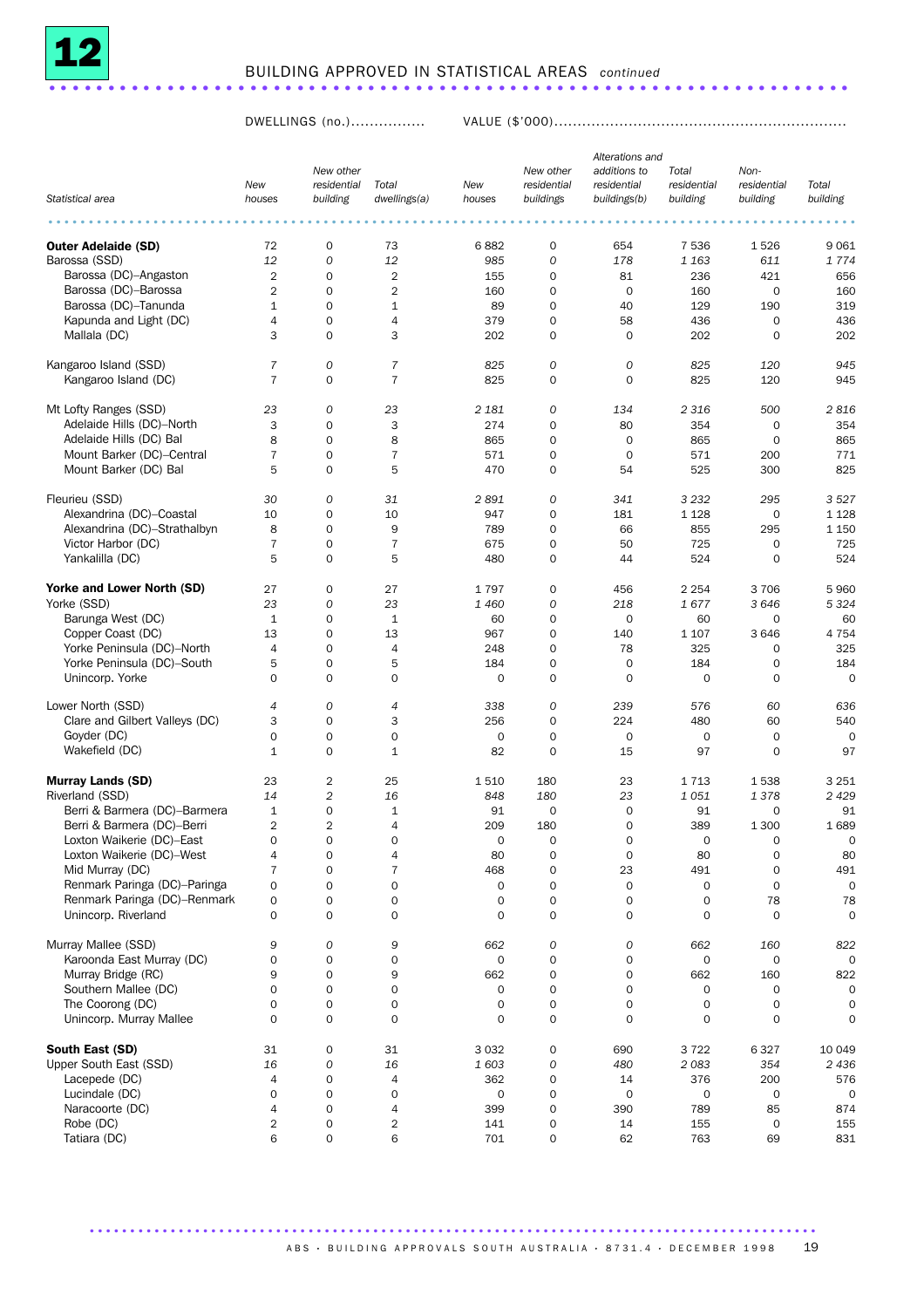

#### BUILDING APPROVED IN STATISTICAL AREAS *continued* ....................................................................

DWELLINGS (no.)................ VALUE (\$'000)..............................................................

|                              |                |                          |                |             |                                                                                                                 | Alterations and             |                      |                     |                |
|------------------------------|----------------|--------------------------|----------------|-------------|-----------------------------------------------------------------------------------------------------------------|-----------------------------|----------------------|---------------------|----------------|
|                              | New            | New other<br>residential | Total          | New         | New other<br>residential                                                                                        | additions to<br>residential | Total<br>residential | Non-<br>residential | Total          |
| Statistical area             | houses         | building                 | dwellings(a)   | houses      | buildings                                                                                                       | buildings(b)                | building             | building            | building       |
|                              |                | $\cdots$                 |                |             | $\begin{array}{cccccccccccccc} \bullet & \bullet & \bullet & \bullet & \bullet & \bullet & \bullet \end{array}$ |                             |                      |                     |                |
| Lower South East (SSD)       | 15             | $\cal O$                 | 15             | 1 4 2 9     | $\cal O$                                                                                                        | 210                         | 1640                 | 5973                | 7613           |
| Grant (DC)                   | $\overline{4}$ | $\mathbf 0$              | $\overline{4}$ | 383         | $\mathbf 0$                                                                                                     | 80                          | 463                  | $\mathbf 0$         | 463            |
| Mount Gambier (C)            | 9              | $\mathbf 0$              | 9              | 917         | $\mathbf 0$                                                                                                     | 69                          | 987                  | 5973                | 6960           |
| Wattle Range (DC)-East       | $\overline{2}$ | $\mathbf 0$              | $\overline{2}$ | 129         | $\mathbf 0$                                                                                                     | 61                          | 190                  | 0                   | 190            |
| Wattle Range (DC)-West       | $\Omega$       | $\Omega$                 | $\Omega$       | $\Omega$    | $\Omega$                                                                                                        | $\Omega$                    | $\mathbf 0$          | 0                   | $\Omega$       |
| Eyre (SD)                    | 6              | $\mathbf 0$              | 11             | 517         | 0                                                                                                               | 297                         | 814                  | 308                 | 1 1 2 1        |
| Lincoln (SSD)                | 6              | $\mathcal{O}$            | 11             | 517         | $\overline{O}$                                                                                                  | 297                         | 814                  | 308                 | 1 1 2 1        |
| Cleve (DC)                   | $\mathbf{1}$   | $\mathbf 0$              | $\mathbf{1}$   | 130         | $\mathbf 0$                                                                                                     | 78                          | 208                  | 0                   | 208            |
| Elliston (DC)                | $\mathbf 0$    | $\mathbf 0$              | $\mathbf 0$    | $\mathbf 0$ | $\mathbf 0$                                                                                                     | 0                           | $\mathbf 0$          | $\mathsf{O}\xspace$ | $\mathbf 0$    |
| Franklin Harbor (DC)         | 0              | $\mathbf 0$              | $\mathbf 0$    | 0           | $\mathbf 0$                                                                                                     | $\mathbf 0$                 | $\mathbf 0$          | 0                   | $\mathbf 0$    |
| Kimba (DC)                   | $\Omega$       | $\Omega$                 | $\Omega$       | $\Omega$    | $\Omega$                                                                                                        | $\Omega$                    | $\Omega$             | $\Omega$            | $\Omega$       |
| Le Hunte (DC)                | $\mathbf 0$    | $\mathbf 0$              | $\mathbf 0$    | 0           | $\mathbf 0$                                                                                                     | $\mathbf 0$                 | $\mathbf 0$          | $\mathbf 0$         | $\Omega$       |
| Lower Eyre Peninsula (DC)    | $\mathbf 0$    | 0                        | $\mathbf 0$    | $\mathbf 0$ | $\overline{0}$                                                                                                  | 25                          | 25                   | 158                 | 183            |
| Port Lincoln (C)             | 3              | $\mathbf 0$              | $\overline{4}$ | 244         | 0                                                                                                               | 58                          | 302                  | 150                 | 452            |
| Tumby Bay (DC)               | $\overline{2}$ | 0                        | 6              | 143         | 0                                                                                                               | 136                         | 279                  | $\mathsf{O}\xspace$ | 279            |
| Unincorp. Lincoln            | $\mathbf 0$    | $\mathbf 0$              | $\mathbf 0$    | $\mathbf 0$ | $\mathbf 0$                                                                                                     | 0                           | $\mathbf 0$          | 0                   | $\mathbf 0$    |
|                              |                |                          |                |             |                                                                                                                 |                             |                      |                     |                |
| West Coast (SSD)             | $\Omega$       | $\Omega$                 | 0              | $\Omega$    | $\Omega$                                                                                                        | $\overline{O}$              | $\mathcal{O}$        | $\Omega$            | $\Omega$       |
| Ceduna (DC)                  | $\mathbf 0$    | $\mathbf 0$              | $\mathbf 0$    | 0           | $\mathbf 0$                                                                                                     | $\mathbf 0$                 | $\mathbf 0$          | $\mathbf 0$         | $\Omega$       |
| Streaky Bay (DC)             | $\mathbf 0$    | $\mathbf 0$              | $\mathbf 0$    | 0           | $\mathbf 0$                                                                                                     | $\mathbf 0$                 | 0                    | $\mathsf{O}\xspace$ | $\mathbf 0$    |
| Unincorp. West Coast         | $\mathbf 0$    | $\mathbf 0$              | $\mathbf 0$    | 0           | $\mathbf 0$                                                                                                     | $\mathbf 0$                 | $\mathbf 0$          | $\mathbf 0$         | $\mathbf 0$    |
| Northern (SD)                | 6              | 6                        | 12             | 493         | 421                                                                                                             | 77                          | 991                  | 374                 | 1 3 6 5        |
| Whyalla (SSD)                | $\Omega$       | $\Omega$                 | $\mathcal{O}$  | $\Omega$    | $\Omega$                                                                                                        | 12                          | 12                   | $\mathcal{O}$       | 12             |
| Whyalla (C)                  | $\mathbf 0$    | $\mathbf 0$              | $\mathbf 0$    | 0           | $\mathbf 0$                                                                                                     | 12                          | 12                   | $\mathbf 0$         | 12             |
| Unincorp. Whyalla            | $\mathbf 0$    | $\mathbf 0$              | $\mathbf 0$    | 0           | $\circ$                                                                                                         | $\mathbf 0$                 | $\mathbf 0$          | $\mathbf 0$         | $\mathbf 0$    |
|                              |                |                          |                |             |                                                                                                                 |                             |                      |                     |                |
| Pirie (SSD)                  | $\overline{2}$ | $\mathcal{O}$            | $\overline{2}$ | 161         | $\overline{O}$                                                                                                  | 13                          | 174                  | 180                 | 354            |
| Northern Areas (DC)          | 0              | $\mathbf 0$              | $\mathbf 0$    | $\mathbf 0$ | $\mathbf 0$                                                                                                     | 0                           | $\mathbf 0$          | 0                   | $\mathbf 0$    |
| Orroroo/Carrieton (DC)       | $\Omega$       | $\Omega$                 | $\Omega$       | $\Omega$    | $\Omega$                                                                                                        | $\Omega$                    | $\Omega$             | $\Omega$            | $\Omega$       |
| Peterborough (DC)            | $\mathbf 0$    | $\mathbf 0$              | $\mathbf 0$    | 0           | $\mathbf 0$                                                                                                     | $\mathbf 0$                 | $\mathbf 0$          | $\mathbf 0$         | $\Omega$       |
| Port Pirie C, Dists (M)-City | $\overline{2}$ | $\mathbf 0$              | $\overline{2}$ | 161         | $\overline{0}$                                                                                                  | 13                          | 174                  | 180                 | 354            |
| Port Pirie C, Dists (M) Bal  | $\mathbf 0$    | $\mathbf 0$              | $\mathbf 0$    | $\mathbf 0$ | $\mathbf 0$                                                                                                     | $\mathbf 0$                 | $\mathbf 0$          | 0                   | $\mathbf 0$    |
| Unincorp. Pirie              | $\mathbf 0$    | $\mathbf 0$              | $\mathbf 0$    | 0           | $\mathbf 0$                                                                                                     | $\mathbf 0$                 | $\mathbf 0$          | $\mathbf 0$         | $\mathbf 0$    |
| Flinders Ranges (SSD)        | 1              | 0                        | 1              | 75          | 0                                                                                                               | 52                          | 127                  | 0                   | 127            |
| Flinders Ranges (DC)         | $\Omega$       | $\mathbf 0$              | $\mathbf 0$    | 0           | $\Omega$                                                                                                        | $\mathbf 0$                 | $\mathbf 0$          | $\Omega$            | $\Omega$       |
| Mount Remarkable (DC)        | $\mathbf 0$    | $\mathbf 0$              | $\mathbf 0$    | $\mathbf 0$ | $\mathbf 0$                                                                                                     | 52                          | 52                   | $\mathbf 0$         | 52             |
| Port Augusta (C)             | $\mathbf 1$    | $\mathbf 0$              | $\mathbf{1}$   | 75          | $\mathbf 0$                                                                                                     | 0                           | 75                   | $\mathsf{O}\xspace$ | 75             |
| Unincorp. Flinders Ranges    | $\mathbf 0$    | $\mathbf 0$              | $\mathbf 0$    | $\mathbf 0$ | $\Omega$                                                                                                        | $\mathbf 0$                 | $\mathbf 0$          | $\mathbf 0$         | $\mathbf 0$    |
| Far North (SSD)              | 3              | 6                        | 9              | 257         | 421                                                                                                             | 0                           | 678                  | 194                 | 872            |
| Coober Pedy (DC)             | $\Omega$       | $\Omega$                 | 0              | 0           | $\Omega$                                                                                                        | 0                           | $\mathbf 0$          | 194                 | 194            |
| Roxby Downs (M)              | 3              | 6                        | 9              | 257         | 421                                                                                                             | $\mathbf 0$                 | 678                  | $\mathbf 0$         | 678            |
| Unincorp. Far North          | $\Omega$       | $\Omega$                 | $\mathbf 0$    | 0           | $\mathbf 0$                                                                                                     | $\mathbf 0$                 | $\mathbf 0$          | $\mathbf 0$         | $\overline{0}$ |
|                              |                |                          |                |             |                                                                                                                 |                             |                      |                     |                |

(a) Includes conversions and dwelling units approved as part (b) Refer to Explanatory Notes paragraph 12.

of alterations and additions or the construction of

non-residential buildings.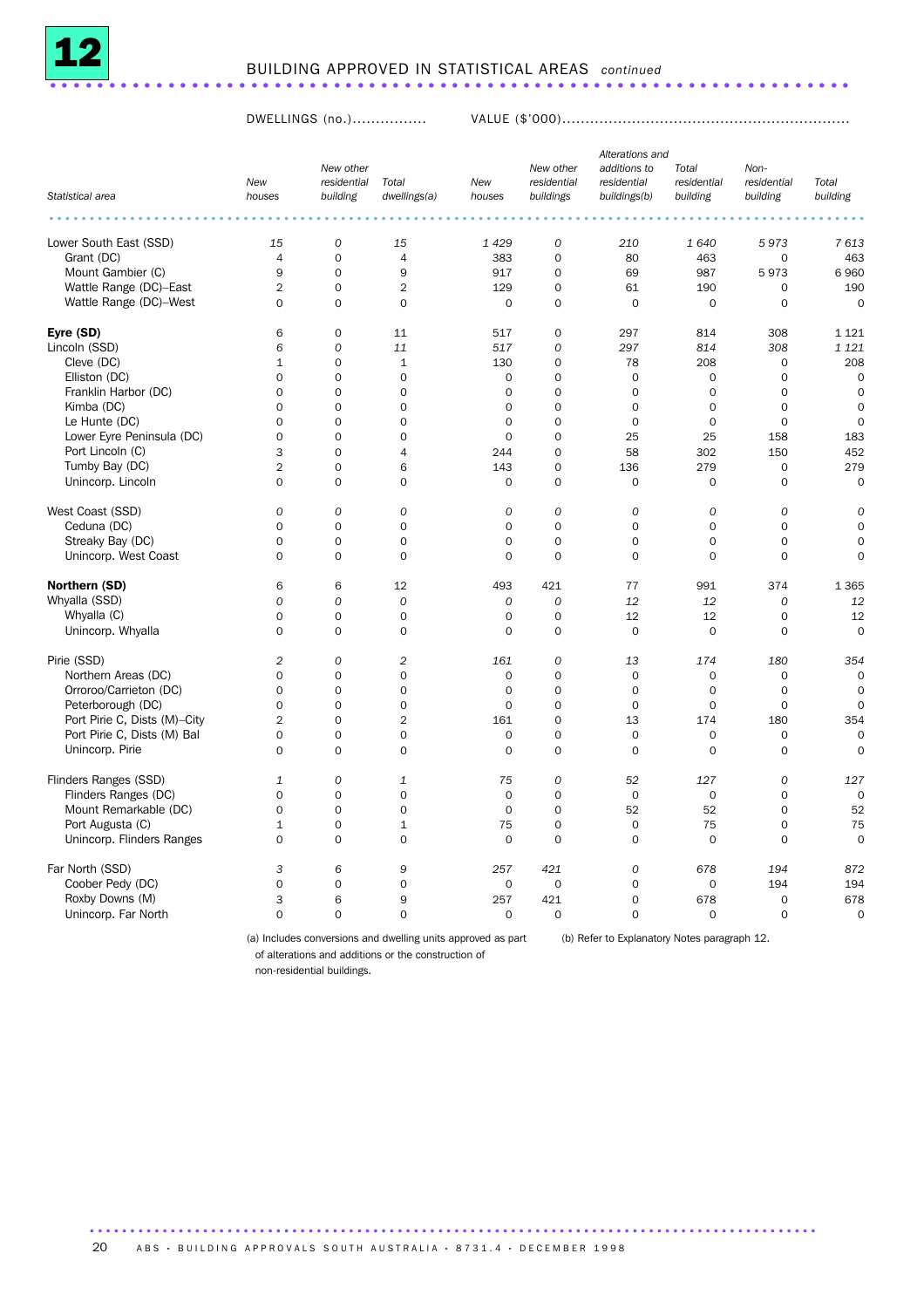### E X P L A N A T O R Y N O T E S

| <b>INTRODUCTION</b>             | 1 This publication presents monthly details of building work approved.                                                                                                                                                                                                                                                                                                                                                                                                                         |
|---------------------------------|------------------------------------------------------------------------------------------------------------------------------------------------------------------------------------------------------------------------------------------------------------------------------------------------------------------------------------------------------------------------------------------------------------------------------------------------------------------------------------------------|
| SCOPE AND COVERAGE              | 2 Statistics of building work approved are compiled from:<br>permits issued by local government authorities;<br>п<br>contracts let or day labour work authorised by Commonwealth, State,<br>Ξ<br>semi-government and local government authorities;<br>major building activity in areas not subject to normal administrative approval<br>e.g. building on remote mine sites.                                                                                                                    |
|                                 | 3 The scope of the survey comprises the following activities:<br>construction of new buildings<br>Ξ<br>alterations and additions to existing buildings<br>п<br>approved non-structural renovation and refurbishment work<br>٠<br>approved installation of integral building fixtures                                                                                                                                                                                                           |
|                                 | From July 1990, the statistics include:<br>all approved new residential building valued at \$10,000 or more<br>٠<br>approved alterations and additions to residential building valued at \$10,000 or<br>more<br>all approved non-residential building jobs valued at \$50,000 or more.<br>٠<br>Excluded from the statistics is:                                                                                                                                                                |
|                                 | construction activity not defined as building (e.g. construction of roads,<br>Е<br>bridges, railways, earthworks, etc.). Statistics for this activity can be found in<br>Engineering Construction Activity, Australia (Cat. no. 8762.0).                                                                                                                                                                                                                                                       |
| <b>VALUE DATA</b>               | 4 Value data are derived by aggregation of the estimated value of building work<br>when completed as reported on approval documents. Such value data excludes the<br>value of land and landscaping but includes site preparation. These estimates are<br>usually a reliable indicator of the completed value of 'houses'. However, for 'other<br>residential buildings' and 'non-residential buildings', these estimates can differ<br>significantly from the completed value of the building. |
| OWNERSHIP                       | 5 Building ownership is classified as either public or private sector and is based on<br>the sector of intended owner of the completed building at the time of approval.<br>Residential buildings constructed by private sector builders under government<br>housing authority schemes are classified as public sector when the authority has<br>contracted, or intends to contract, to purchase the building on or before<br>completion.                                                      |
| <b>BUILDING CLASSIFICATIONS</b> | 6 Building approvals are classified both by the Type of Building (e.g. 'house',<br>'factory') and by the Type of Work involved (e.g. 'new', 'alterations and additions').<br>These classifications are often used in conjunction with each other to describe<br>building approvals in this publication.                                                                                                                                                                                        |
|                                 | 7 The Type of Building classification refers to the intended major function of a<br>building. A building which is ancillary to other buildings or forms a part of a group<br>of related buildings is classified to the function of the building, not to the function<br>of the group as a whole.                                                                                                                                                                                               |
|                                 | 8 An example is the treatment of building work approved for a factory complex.<br>For instance, a detached administration building would be classified to Offices, a<br>detached cafeteria building to Shops, while the factory buildings would be<br>classified to Factories.                                                                                                                                                                                                                 |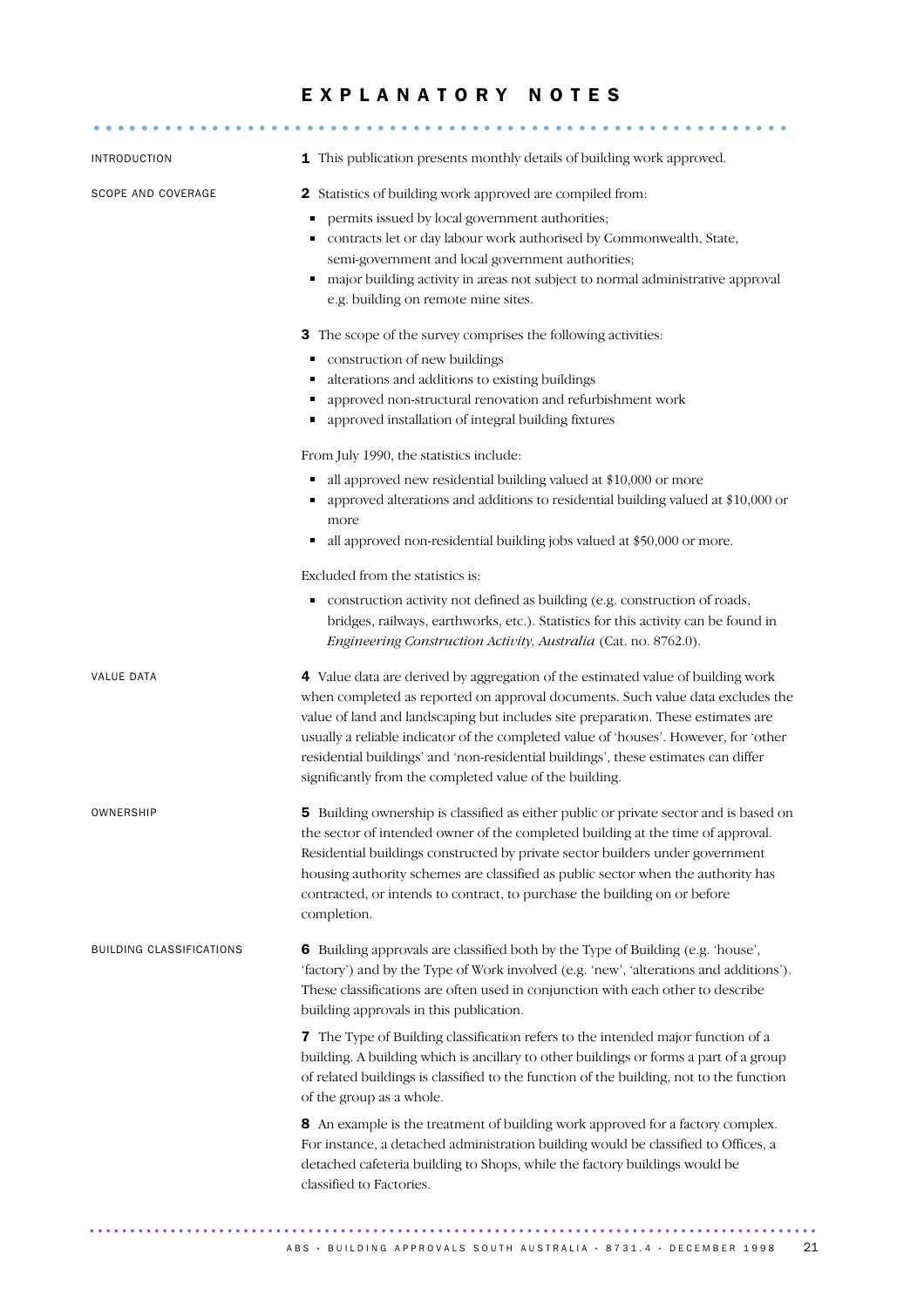#### EXPLANATORY NOTES

........................................................... .....

| <b>BUILDING CLASSIFICATIONS</b><br>continued | 9 An exception to this rule is the treatment of group accommodation buildings.<br>For example, a student accommodation building on a university campus would be<br>classified to Education.                                                                                                                                                                                                                                                                                                                                                                                                                                                                                                                                  |
|----------------------------------------------|------------------------------------------------------------------------------------------------------------------------------------------------------------------------------------------------------------------------------------------------------------------------------------------------------------------------------------------------------------------------------------------------------------------------------------------------------------------------------------------------------------------------------------------------------------------------------------------------------------------------------------------------------------------------------------------------------------------------------|
|                                              | 10 In the case of a large multi-function building, i.e. a single large physical<br>building which, at the time of approval is intended to have more than one purpose<br>(e.g. a hotel/shops/casino project), the ABS endeavours to split the approval details<br>according to each main function.                                                                                                                                                                                                                                                                                                                                                                                                                            |
|                                              | 11 Where this is not possible because separate details cannot be obtained, the<br>building is classified to the predominant function of the building on the basis of the<br>function which represents the highest proportion of the total value of the project.                                                                                                                                                                                                                                                                                                                                                                                                                                                              |
|                                              | 12 The Type of Work classification refers to the building activity carried out:<br>New; Alterations and additions; or Conversion. See the Glossary for definitions of<br>these terms. Prior to the April 1998 issue of this publication, Conversions were<br>published as part of a category called 'Conversions, etc.'. From the April 1998 issue<br>onwards, Conversion jobs are shown separately in tables 5 and 6. However, in<br>other tables they are included within existing categories, as follows: in tables 1 and<br>2 they are included in the appropriate Type of Building category, and in tables 3,<br>4,11 and 12 they are included in the 'Alterations and additions to residential<br>buildings' category. |
| SEASONAL ADJUSTMENT                          | 13 Seasonal adjustment is a means of removing the estimated effects of seasonal<br>variation from the series so that the effects of other influences can be more clearly<br>recognised.                                                                                                                                                                                                                                                                                                                                                                                                                                                                                                                                      |
|                                              | 14 In the seasonal adjustment of series, account has been taken of both normal<br>seasonal factors and 'trading day' effects arising from the varying numbers of<br>Sundays, Mondays, Tuesdays, etc. in the month. Adjustment has also been made<br>for the influence of Easter which may affect the March and April estimates<br>differently.                                                                                                                                                                                                                                                                                                                                                                               |
|                                              | 15 Seasonal adjustment does not remove from the series the effect of irregular or<br>non-seasonal influences (e.g. the approval of large projects or a change in the<br>administrative arrangements of approving authorities).                                                                                                                                                                                                                                                                                                                                                                                                                                                                                               |
|                                              | 16 Some of the component series have been seasonally adjusted independently.<br>Therefore, the adjusted components may not add to the adjusted totals.                                                                                                                                                                                                                                                                                                                                                                                                                                                                                                                                                                       |
|                                              | 17 As happens with all seasonally adjusted series, the seasonal factors are<br>reviewed annually to take account of each additional year's data. The timing of this<br>review may vary and when appropriate will be notified in the 'Data Notes' section<br>of this publication.                                                                                                                                                                                                                                                                                                                                                                                                                                             |
| <b>TREND ESTIMATES</b>                       | 18 Smoothing seasonally adjusted series reduces the impact of the irregular<br>component of the seasonally adjusted series and creates trend estimates. For<br>monthly series, these trend estimates are derived by applying a 13-term<br>Henderson-weighted moving average to all months of the respective seasonally<br>adjusted series except the last six months. Trend series are created for the last six<br>months by applying surrogates of the Henderson moving average to the seasonally<br>adjusted series. For further information, see A Guide to Interpreting Time<br>Series-Monitoring 'Trends': an Overview (Cat. no. 1348.0) or contact the<br>Assistant Director, Time Series Analysis on (02) 6252 6345.  |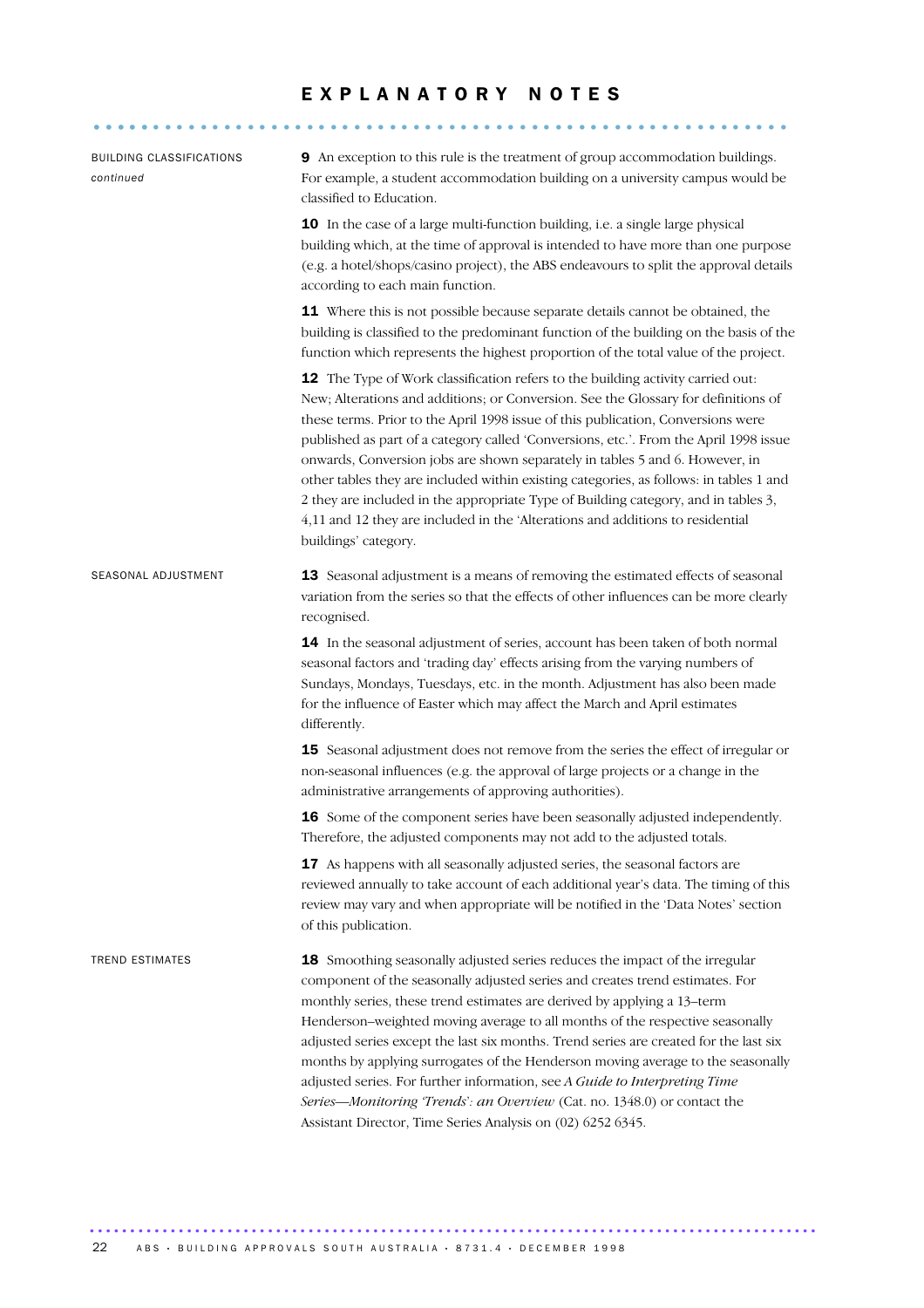#### EXPLANATORY NOTES

........................................................... .....

| <b>TREND ESTIMATES</b><br>continued                          | 19 While the smoothing techniques described in paragraph 18 enable trend<br>estimates to be produced for the latest few periods, they result in revisions to the<br>trend estimates as new data becomes available. Generally, revisions become<br>smaller over time and, after three months, usually have a negligible impact on the<br>series. Revisions to the original data and re-analysis of seasonal factors may also<br>lead to revisions to the trend.                                                                                                                                                                                                                                              |
|--------------------------------------------------------------|-------------------------------------------------------------------------------------------------------------------------------------------------------------------------------------------------------------------------------------------------------------------------------------------------------------------------------------------------------------------------------------------------------------------------------------------------------------------------------------------------------------------------------------------------------------------------------------------------------------------------------------------------------------------------------------------------------------|
| CHAIN VOLUME MEASURES                                        | 20 The chain volume measures appearing in this publication are annually<br>re-weighted chain Laspeyres indexes referenced to current price values in a chosen<br>reference year (currently 1996-97). The reference year will be updated annually in<br>the July publication. While current price estimates reflect both price and volume<br>changes, chain volume estimates measure changes in value after the direct effects<br>of price changes have been eliminated and therefore only reflect volume changes<br>21 Further information on the nature and concepts of chain volume measures is                                                                                                           |
|                                                              | contained in the ABS publication Information paper: Introduction of Chain<br>Volume Measures in the Australian National Accounts (Cat. no. 5248.0).                                                                                                                                                                                                                                                                                                                                                                                                                                                                                                                                                         |
| AUSTRALIAN STANDARD<br>GEOGRAPHICAL CLASSIFICATION<br>(ASGC) | 22 Area statistics are now being classified to the Australian Standard<br>Geographical Classification, 1998 Edition, (Cat. no. 1216.0), effective from 1 July<br>1998, and ASGC terminology has been adopted in the presentation of building<br>Statistics.                                                                                                                                                                                                                                                                                                                                                                                                                                                 |
|                                                              | 23 Some statistical Districts straddle State/Territory boundaries (e.g. the Gold<br>Coast-Tweed Statistical District lies partly in Queensland and partly in New South<br>Wales.                                                                                                                                                                                                                                                                                                                                                                                                                                                                                                                            |
| UNPUBLISHED DATA                                             | 24 The ABS can also make available certain building approvals data which are not<br>published. Where the data cannot be provided by telephone, it can be provided via<br>fax, photocopy, computer printout, floppy disk and email. A charge may be made<br>for providing unpublished data in these forms.                                                                                                                                                                                                                                                                                                                                                                                                   |
| RELATED PUBLICATIONS                                         | 25 Users may also wish to refer to the following publications:<br>Building Activity, Australia (Cat. no. 8752.0)<br>٠<br>Building Activity, Australia: Dwelling Unit Commencements (Cat. no. 8750.0)<br>Building Activity, South Australia (Cat. no. 8752.4)<br>Building Approvals, Australia (Cat. no. 8731.0)<br>Engineering Construction Activity, Australia (Cat. no. 8762.0)<br>п<br>House Price Indexes: Eight Capital Cities (Cat. no. 6416.0)<br>٠<br>Housing Finance for Owner Occupation, Australia (Cat. no. 5609.0)<br>٠<br>Price Index of Materials Used in Building Other than House Building<br>п<br>(Cat. no. 6407.0)<br>Price Index of Materials Used in House Building (Cat. no. 6408.0). |
| ROUNDING                                                     | When figures have been rounded, discrepancies may occur between sums of the<br>component items and totals.                                                                                                                                                                                                                                                                                                                                                                                                                                                                                                                                                                                                  |
| SYMBOLS AND OTHER USAGES                                     | not available<br>n.a.<br>not yet available<br>n.y.a.<br>$\mathsf{C}$<br>City<br>DC<br><b>District Council</b><br>M<br>Municipality<br>Rural City<br>RC<br>${\rm SD}$<br><b>Statistical Division</b><br>SSD<br>Statistical Subdivision                                                                                                                                                                                                                                                                                                                                                                                                                                                                       |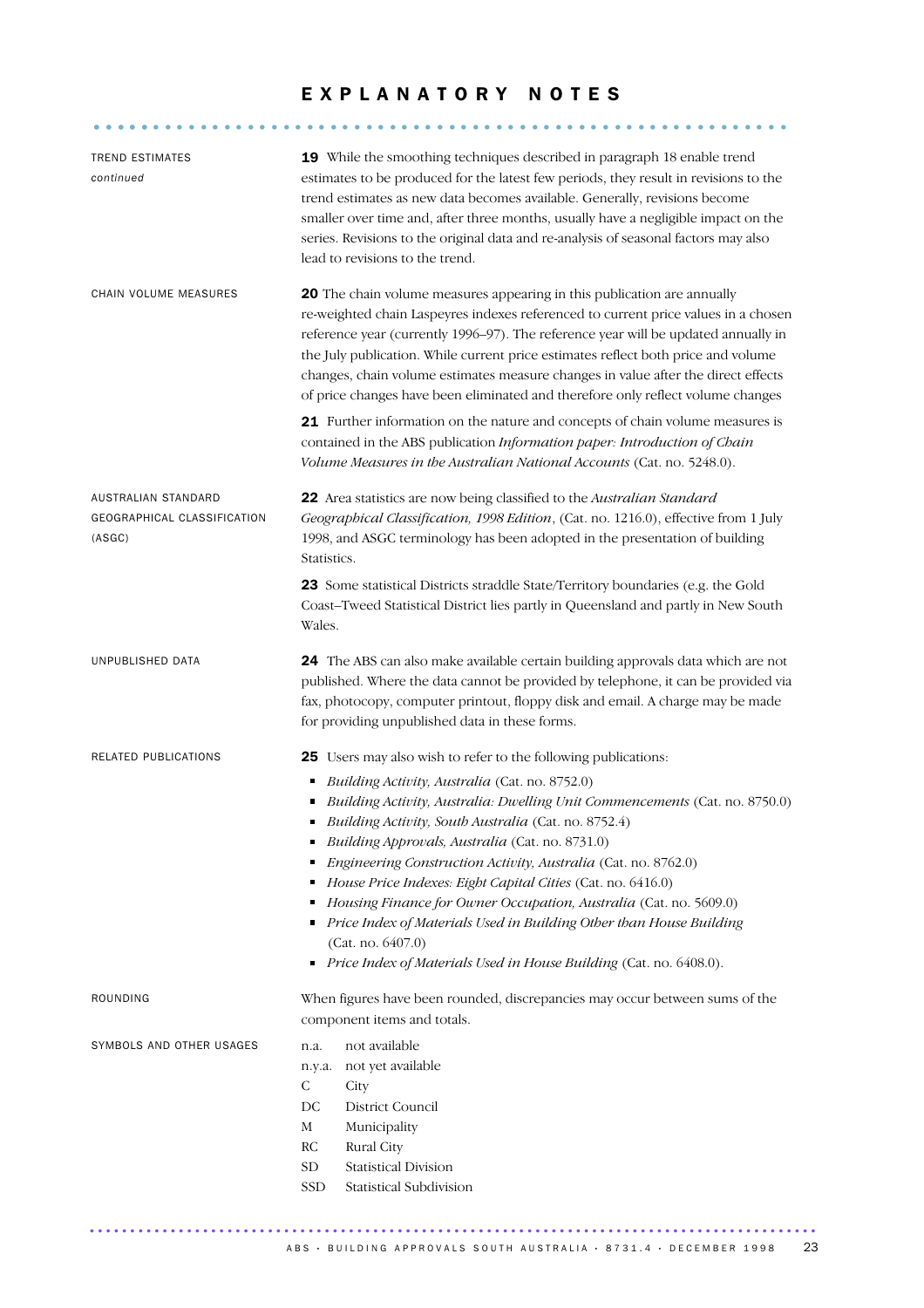#### G L O S S A R Y

........................................................... ......

| Alterations and additions                                                                                                                    | Building activity carried out on existing buildings. Includes adding to or<br>diminishing floor area, altering the structural design of a building and affixing<br>rigid components which are integral to the functioning of the building.                                                                                                                                                                                                                                                                                                                                                                                                                                                                                                                                                                                                                                               |  |
|----------------------------------------------------------------------------------------------------------------------------------------------|------------------------------------------------------------------------------------------------------------------------------------------------------------------------------------------------------------------------------------------------------------------------------------------------------------------------------------------------------------------------------------------------------------------------------------------------------------------------------------------------------------------------------------------------------------------------------------------------------------------------------------------------------------------------------------------------------------------------------------------------------------------------------------------------------------------------------------------------------------------------------------------|--|
| Alterations and additions to<br>residential buildings                                                                                        | Alterations and additions carried out on existing residential buildings, which may<br>result in the creation of new dwelling units. See also Explanatory Notes<br>paragraph 12.                                                                                                                                                                                                                                                                                                                                                                                                                                                                                                                                                                                                                                                                                                          |  |
| <b>Building</b>                                                                                                                              | A building is a rigid, fixed and permanent structure which has a roof. Its intended<br>purpose is primarily to house people, plant, machinery, vehicles, goods or<br>livestock. An integral feature of a building's design is the provision for regular<br>access by persons in order to satisfy its intended use.                                                                                                                                                                                                                                                                                                                                                                                                                                                                                                                                                                       |  |
| Conversion                                                                                                                                   | Building activity which converts a non-residential building to a residential<br>building, e.g. conversion of a warehouse to residential apartments. Conversion is<br>considered to be a special type of alteration, and these jobs have been separately<br>identified as such from the July 1996 reference month, though they have only<br>appeared separately in this publication from the April 1998 issue. Prior to that<br>issue, conversions were published as part of the 'Conversions, etc.' category or<br>included elsewhere within a table. Prior to July 1996, Table 5 includes the<br>number of Conversions in the 'Alterations and additions to residential buildings'<br>category while Table 6 includes the value of Conversions in the 'Alterations and<br>additions to residential buildings, creating dwellings' category. See also<br>Explanatory Notes paragraph 12. |  |
| Dwelling unit                                                                                                                                | A dwelling unit is a self-contained suite of rooms, including cooking and bathing<br>facilities and intended for long-term residential use. Regardless of whether they<br>are self-contained or not, units within buildings offering institutional care (e.g.<br>hospitals) or temporary accommodation (e.g. motels, hostels and holiday<br>apartments) are not defined as dwelling units. Such units are included in the<br>appropriate category of non-residential building approvals. Dwelling units can be<br>created in one of four ways: through new work to create a residential building;<br>through alteration/addition work to an existing residential building; through<br>either new or alteration/addition work on non-residential building or through<br>conversion of a non-residential building to a residential building.                                               |  |
| Educational                                                                                                                                  | Includes schools, colleges, kindergartens, libraries, museums and universities.                                                                                                                                                                                                                                                                                                                                                                                                                                                                                                                                                                                                                                                                                                                                                                                                          |  |
| Entertainment and recreational                                                                                                               | Includes clubs, cinemas, sport and recreation centres.                                                                                                                                                                                                                                                                                                                                                                                                                                                                                                                                                                                                                                                                                                                                                                                                                                   |  |
| Factories                                                                                                                                    | Includes paper mills, oil refinery buildings, brickworks and powerhouses.                                                                                                                                                                                                                                                                                                                                                                                                                                                                                                                                                                                                                                                                                                                                                                                                                |  |
| Flats, units or apartments                                                                                                                   | Dwellings not having their own private grounds and usually sharing a common<br>entrance, foyer or stairwell.                                                                                                                                                                                                                                                                                                                                                                                                                                                                                                                                                                                                                                                                                                                                                                             |  |
| Health                                                                                                                                       | Includes hospitals, nursing homes, surgeries, clinics and medical centres.                                                                                                                                                                                                                                                                                                                                                                                                                                                                                                                                                                                                                                                                                                                                                                                                               |  |
| Hotels, motels and other short<br>Includes hostels, boarding houses, guest houses, and holiday apartment<br>term accommodation<br>buildings. |                                                                                                                                                                                                                                                                                                                                                                                                                                                                                                                                                                                                                                                                                                                                                                                                                                                                                          |  |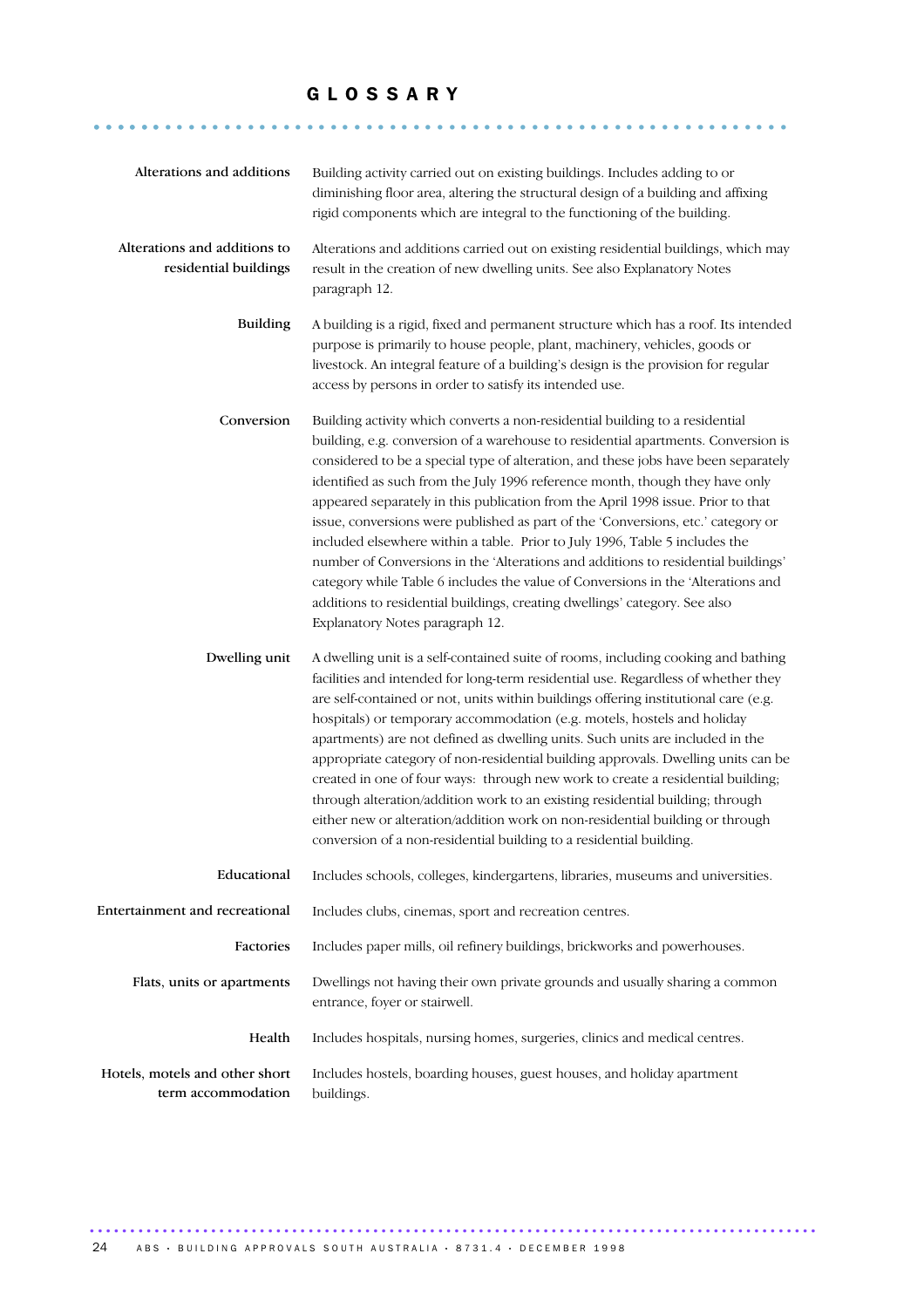#### G L O S S A R Y

........................................................... ......

| House                           | A house is a detached building primarily used for long term residential purposes.<br>It consists of one dwelling unit. For instance, detached 'granny flats' and<br>detached dwelling units (e.g. caretakers residences) associated with a<br>non-residential building are defined as houses.                                                                                                                                                                                                                                                                                                                                                                                                                                                                                                                                                                   |  |
|---------------------------------|-----------------------------------------------------------------------------------------------------------------------------------------------------------------------------------------------------------------------------------------------------------------------------------------------------------------------------------------------------------------------------------------------------------------------------------------------------------------------------------------------------------------------------------------------------------------------------------------------------------------------------------------------------------------------------------------------------------------------------------------------------------------------------------------------------------------------------------------------------------------|--|
| Miscellaneous                   | Includes justice and defence buildings, welfare and charitable homes, prisons and<br>reformatories, maintenance camps, farming and livestock buildings, veterinary<br>clinics, child-minding centres, police stations and public toilets.                                                                                                                                                                                                                                                                                                                                                                                                                                                                                                                                                                                                                       |  |
| New building work               | Building activity which will result in the creation of a building which previously<br>did not exist.                                                                                                                                                                                                                                                                                                                                                                                                                                                                                                                                                                                                                                                                                                                                                            |  |
| New other residential buildings | Building activity which will result in the creation of a residential building other<br>than a house, which previously did not exist.                                                                                                                                                                                                                                                                                                                                                                                                                                                                                                                                                                                                                                                                                                                            |  |
| New residential                 | Building activity which will result in the creation of any residential building<br>(house or other residential) which previously did not exist.                                                                                                                                                                                                                                                                                                                                                                                                                                                                                                                                                                                                                                                                                                                 |  |
| Non-residential building        | A non-residential building is primarily intended for purposes other than long<br>term residential purposes. Note that, on occasions, one or more dwelling units<br>may be created through non-residential building activity. Prior to the April 1998<br>issue of this publication, they have been included in the 'Conversions, etc.'<br>column in tables showing dwelling units approved. They are now identified<br>separately (e.g. see table 5). However, the value of these dwelling units cannot be<br>separated out from that of the non-residential building which they are part of,<br>therefore the value associated with these remain in the appropriate<br>Non-residential category.                                                                                                                                                                |  |
| Offices                         | Includes banks, post offices and council chambers.                                                                                                                                                                                                                                                                                                                                                                                                                                                                                                                                                                                                                                                                                                                                                                                                              |  |
| Other business premises         | Includes warehouses, service stations, transport depots and terminals, electricity<br>substation buildings, telephone exchanges, broadcasting and film studios.                                                                                                                                                                                                                                                                                                                                                                                                                                                                                                                                                                                                                                                                                                 |  |
| Other dwellings                 | Includes all dwellings other than houses. They can be created by: the creation of<br>new other residential buildings (e.g. flats); alteration/addition work to an existing<br>residential building; either new or alteration/addition work on a non-residential<br>building; conversion of a non-residential building to a residential building<br>creating more than one dwelling unit.                                                                                                                                                                                                                                                                                                                                                                                                                                                                        |  |
| Other residential building      | An other residential building is a building other than a house primarily used for<br>long-term residential purposes. An other residential building contains more than<br>one dwelling unit. Other residential buildings are coded to the following<br>categories: semi-detached, row or terrace house or townhouse with one storey;<br>semi-detached, row or terrace house or townhouse with two or more storeys;<br>flat, unit or apartment in a building of one or two storeys; flat, unit or apartment<br>in a building of three storeys; flat, unit or apartment in a building of four or more<br>storeys; flat, unit or apartment attached to a house; other/number of storeys<br>unknown. The latter two categories are included with the semi-detached, row or<br>terrace house or townhouse with one storey category in table 7 of this<br>publication. |  |
| Religious                       | Includes convents, churches, temples, mosques, monasteries and noviciates.                                                                                                                                                                                                                                                                                                                                                                                                                                                                                                                                                                                                                                                                                                                                                                                      |  |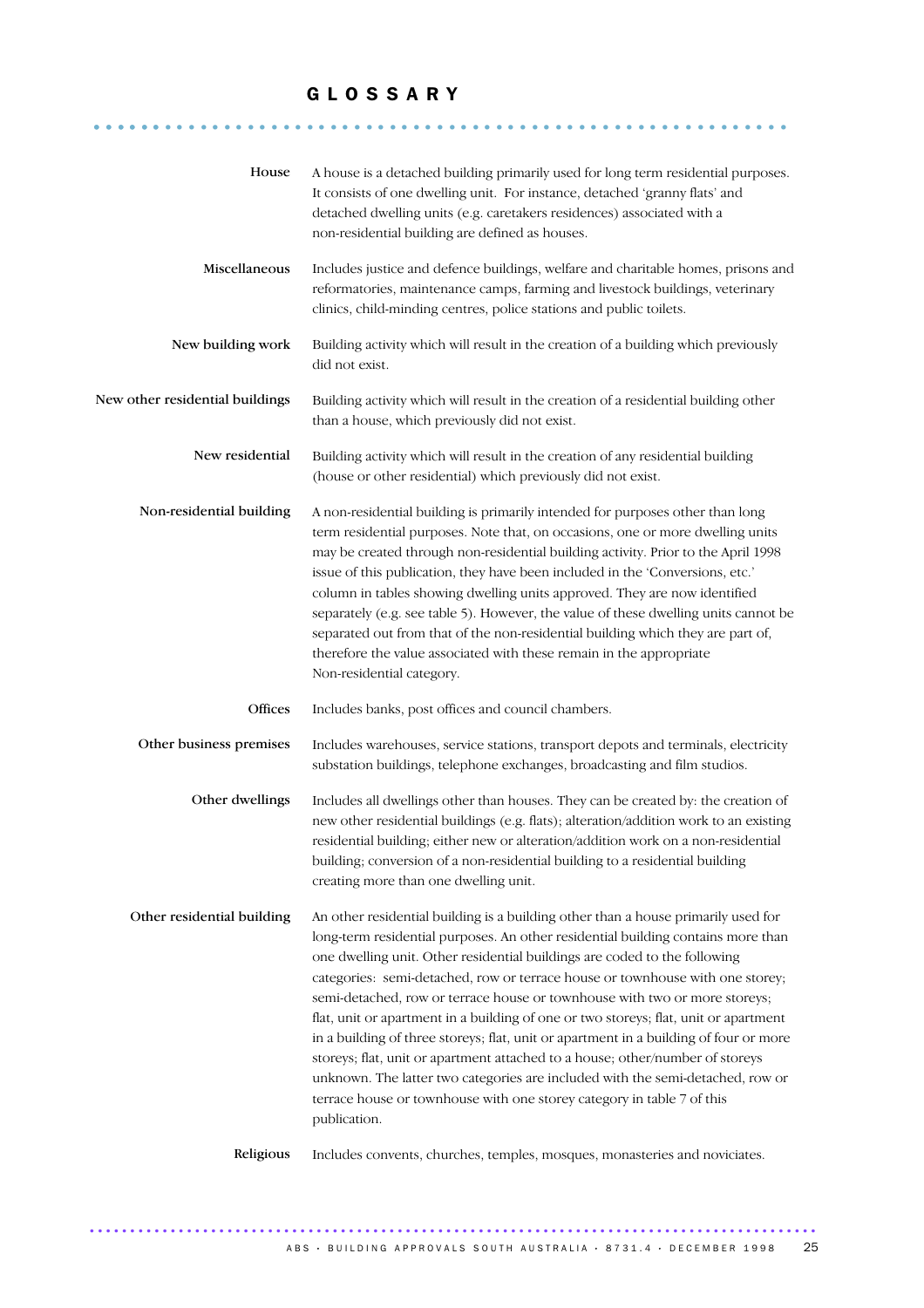#### G L O S S A R Y

| Residential building                                | A residential building is a building consisting of one or more dwelling units.<br>Residential buildings can be either houses or other residential buildings. |
|-----------------------------------------------------|--------------------------------------------------------------------------------------------------------------------------------------------------------------|
| Semi-detached, row or terrace<br>houses, townhouses | Dwellings having their own private grounds with no other dwellings above or<br>below.                                                                        |
| <b>Shops</b>                                        | Includes retail shops, restaurants, taverns and shopping arcades.                                                                                            |

........................................................... ......